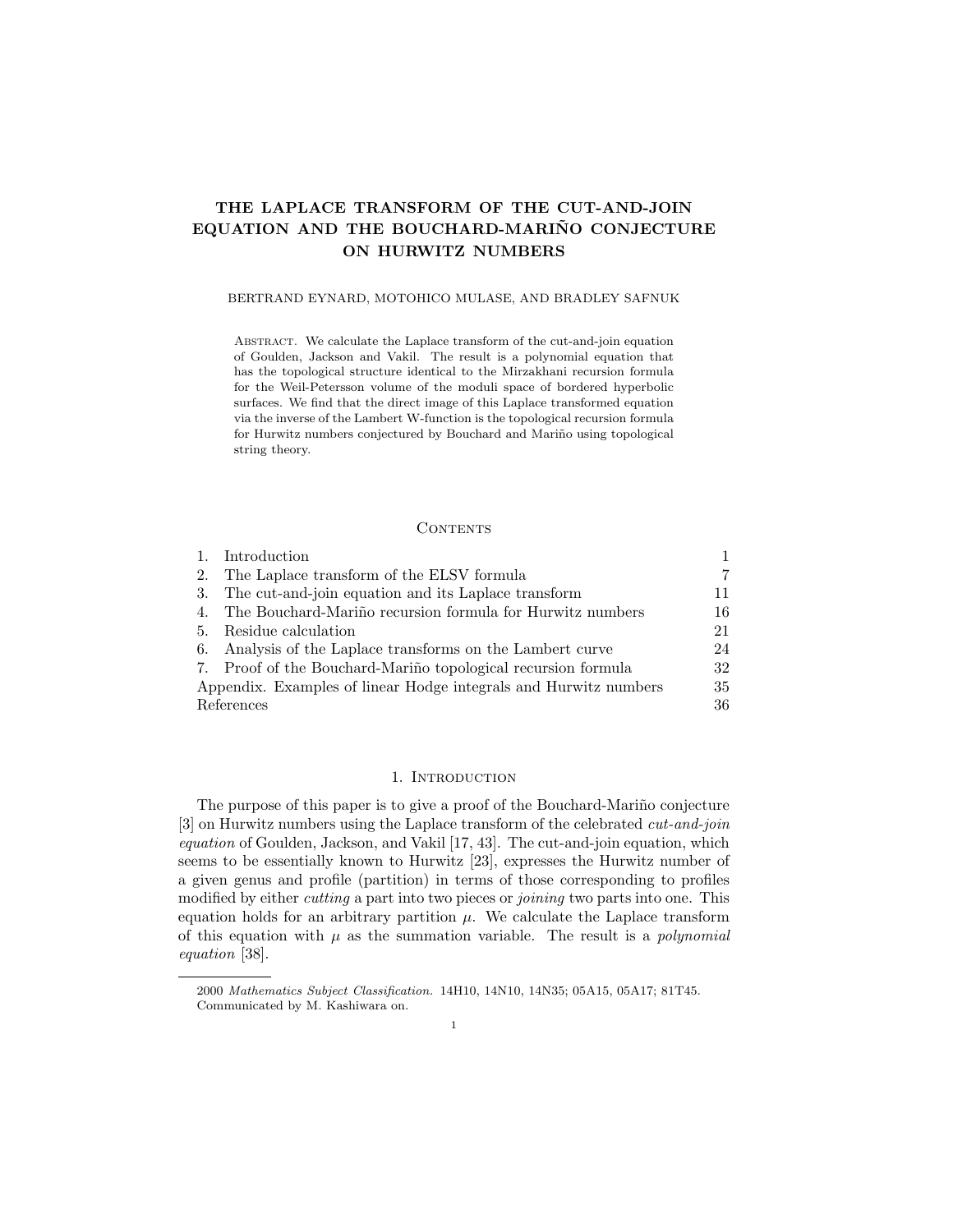A *Hurwitz* cover is a holomorphic mapping  $f: X \to \mathbb{P}^1$  from a connected nonsingular projective algebraic curve X of genus g to the projective line  $\mathbb{P}^1$  with only simple ramifications except for  $\infty \in \mathbb{P}^1$ . Such a cover is further refined by specifying its profile, which is a partition  $\mu = (\mu_1 \ge \mu_2 \ge \cdots \ge \mu_\ell > 0)$  of the degree of the covering deg  $f = |\mu| = \mu_1 + \cdots + \mu_\ell$ . The length  $\ell(\mu) = \ell$  of this partition is the number of points in the inverse image  $f^{-1}(\infty) = \{p_1, \ldots, p_\ell\}$  of  $\infty$ . Each part  $\mu_i$  gives a local description of the map f, which is given by  $z \mapsto z^{\mu_i}$  in terms of a local coordinate z of X around  $p_i$ . The number  $h_{g,\mu}$  of topological types of Hurwitz covers of given genus g and profile  $\mu$ , counted with the weight factor  $1/|\mathrm{Aut}f|$ , is the *Hurwitz number* we shall deal with in this paper. A remarkable formula due to Ekedahl, Lando, Shapiro and Vainshtein [8, 21, 41] relates Hurwitz numbers and Gromov-Witten invariants. For genus  $q \geq 0$  and a partition  $\mu$  subject to the stability condition  $2g - 2 + \ell(\mu) > 0$ , the ELSV formula states that

(1.1) 
$$
h_{g,\mu} = \frac{(2g - 2 + \ell(\mu) + |\mu|)!}{|\text{Aut}(\mu)|} \prod_{i=1}^{\ell(\mu)} \frac{\mu_i^{\mu_i}}{\mu_i!} \int_{\overline{\mathcal{M}}_{g,\ell(\mu)}} \frac{\Lambda_g^{\vee}(1)}{\prod_{i=1}^{\ell(\mu)} (1 - \mu_i \psi_i)},
$$

where  $\overline{\mathcal{M}}_{q,\ell}$  is the Deligne-Mumford moduli stack of stable algebraic curves of genus g with  $\ell$  distinct marked points,  $\Lambda_g^{\vee}(1) = 1 - c_1(\mathbb{E}) + \cdots + (-1)^g c_g(\mathbb{E})$  is the alternating sum of Chern classes of the Hodge bundle  $\mathbb E$  on  $\overline{\mathcal M}_{g,\ell}, \psi_i$  is the *i*-th tautological cotangent class, and  $Aut(\mu)$  denotes the group of permutations of equal parts of the partition  $\mu$ . The linear Hodge integrals are the rational numbers defined by

$$
\langle \tau_{n_1} \cdots \tau_{n_\ell} c_j(\mathbb{E}) \rangle = \int_{\overline{\mathcal{M}}_{g,\ell}} \psi_1^{n_1} \cdots \psi_\ell^{n_\ell} c_j(\mathbb{E}),
$$

which is 0 unless  $n_1 + \cdots + n_\ell + j = 3g - 3 + \ell$ . To present our main theorem, let us introduce a series of polynomials  $\hat{\xi}_n(t)$  of degree  $2n + 1$  in t for  $n \geq 0$  by the recursion formula

$$
\hat{\xi}_n(t) = t^2(t-1)\frac{d}{dt}\hat{\xi}_{n-1}(t)
$$

with the initial condition  $\hat{\xi}_0(t) = t - 1$ . This differential operator appears in [19]. The Laplace transform of the cut-and-join equation gives the following formula.

Theorem 1.1 ([38]). Linear Hodge integrals satisfy recursion relations given as a series of equations of symmetric polynomials in  $\ell$  variables  $t_1, \ldots, t_\ell$ :

$$
(1.2) \sum_{n_L} \langle \tau_{n_L} \Lambda_g^{\vee}(1) \rangle_{g,\ell} \left( (2g - 2 + \ell) \hat{\xi}_{n_L}(t_L) + \sum_{i=1}^{\ell} \frac{1}{t_i} \hat{\xi}_{n_i+1}(t_i) \hat{\xi}_{L \setminus \{i\}}(t_{L \setminus \{i\}}) \right)
$$
  

$$
= \sum_{i < j} \sum_{m,n_{L \setminus \{i,j\}}} \langle \tau_m \tau_{n_{L \setminus \{i,j\}}} \Lambda_g^{\vee}(1) \rangle_{g,\ell-1} \hat{\xi}_{n_{L \setminus \{i,j\}}} (t_{L \setminus \{i,j\}})
$$
  

$$
\times \frac{\hat{\xi}_{m+1}(t_i) \hat{\xi}_0(t_j) t_i^2 - \hat{\xi}_{m+1}(t_j) \hat{\xi}_0(t_i) t_j^2}{t_i - t_j}
$$
  

$$
+ \frac{1}{2} \sum_{i=1}^{\ell} \sum_{n_{L \setminus \{i\}}} \sum_{a,b} \left( \langle \tau_a \tau_b \tau_{n_{L \setminus \{i\}}} \Lambda_{g-1}^{\vee}(1) \rangle_{g-1,\ell+1} \right)
$$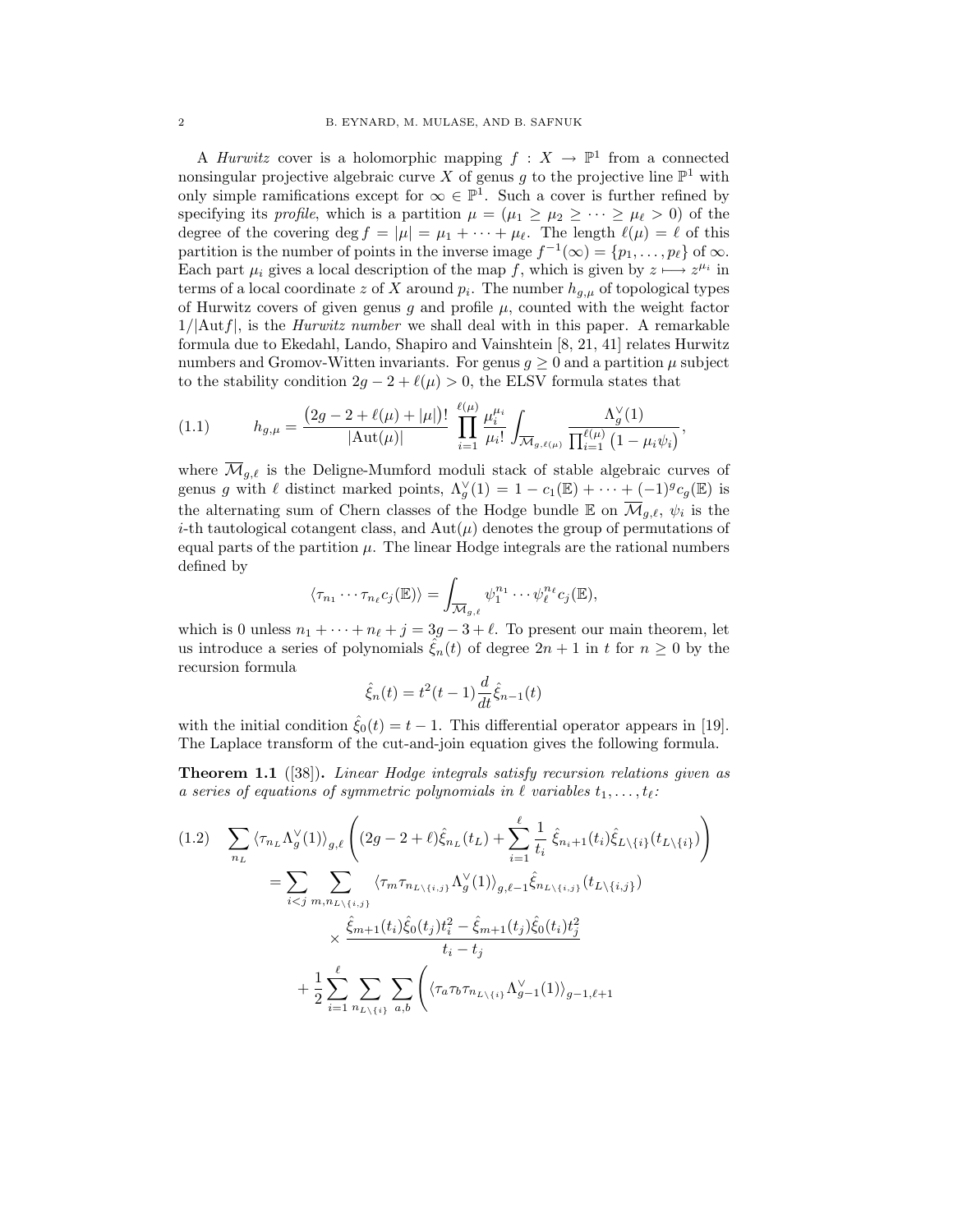$$
+\sum_{\substack{g_1+g_2=g\\I\sqcup J=L\setminus\{i\}}}^{\text{stable}}\langle\tau_a\tau_{n_I}\Lambda_{g_1}^{\vee}(1)\rangle_{g_1,|I|+1}\langle\tau_b\tau_{n_J}\Lambda_{g_2}^{\vee}(1)\rangle_{g_2,|J|+1}\Bigg)\\ \times\hat{\xi}_{a+1}(t_i)\hat{\xi}_{b+1}(t_i)\hat{\xi}_{n_{L\setminus\{i\}}}(t_{L\setminus\{i\}}),
$$

where  $L = \{1, 2, \ldots, \ell\}$  is an index set, and for a subset  $I \subset L$ , we denote

$$
t_I = (t_i)_{i \in I}, \quad n_I = \{ n_i | i \in I \}, \quad \tau_{n_I} = \prod_{i \in I} \tau_{n_i}, \quad \hat{\xi}_{n_I}(t_I) = \prod_{i \in I} \hat{\xi}_{n_i}(t_i).
$$

The last summation in the formula is taken over all partitions of g and decompositions of L into disjoint subsets  $I \sqcup J = L$  subject to the stability condition  $2g_1 - 1 + |I| > 0$  and  $2g_2 - 1 + |J| > 0$ .

Remark 1.2. We note a similarity of the above formula and the Mirzakhani recursion formula for the Weil-Petersson volume of the moduli space of bordered hyperbolic surfaces of genus g with  $\ell$  closed geodesic boundaries [35, 36].

- (1) There is no a priori reason for the Laplace transform to be a polynomial equation.
- (2) The above formula is a topological recursion. For an algebraic curve of genus  $g \geq 0$  and  $\ell \geq 1$  distinct marked points on it, the absolute value of the Euler characteristic of the  $\ell$ -punctured Riemann surface,  $2g - 2 + \ell$ , defines a *complexity* of the moduli space  $\overline{\mathcal{M}}_{q,\ell}$ . Eqn.(1.2) gives an effective method of calculating the linear Hodge integrals of complexity  $n > 0$  from those with complexity  $n-1$ .
- (3) When we restrict  $(1.2)$  to the homogeneous highest degree terms, the equation reduces to the Witten-Kontsevich theorem of  $\psi$ -class intersections [7, 27, 44].

Let us explain the background of our work. Independent of the recent geometric and combinatorial works [17, 35, 36, 43], a theory of topological recursions has been developed in the matrix model/random matrix theory community [9, 13]. Its culmination is the topological recursion formula established in [13]. There are three ingredients in this theory: the Cauchy differentiation kernel (which is referred to as "the Bergman Kernel" in [3, 13]) of an analytic curve  $C \subset \mathbb{C}^2$  in the xy-plane called a spectral curve, the standard holomorphic symplectic structure on  $\mathbb{C}^2$ , and the ramification behavior of the projection  $\pi: C \to \mathbb{C}$  of the spectral curve to the x-axis. When  $C$  is hyperelliptic whose ramification points are all real, the topological recursion solves 1-Hermitian matrix models for the potential function that determines the spectral curve. It means that the formula recursively computes all n-point correlation functions of the resolvent of random Hermitian matrices of an arbitrary size. By choosing a particular spectral curve of genus 0, the topological recursion [10, 13, 14] recovers the Virasoro constraint conditions for the  $\psi$ -class intersection numbers  $\langle \tau_{n_1} \cdots \tau_{n_\ell} \rangle$  due to Witten [44] and Kontsevich [27], and the mixed intersection numbers  $\langle \kappa_1^{m_1} \kappa_2^{m_2} \cdots \tau_{n_1} \cdots \tau_{n_\ell} \rangle$  due to Mulase-Safnuk [37] and Liu-Xu [31]. Based on the work by Mariño [33] and Bouchard, Klemm, Mariño and Pasquetti  $[2]$  on *remodeling* the B-model topological string theory on the mirror curve of a toric Calabi-Yau 3-fold, Bouchard and Mariño [3]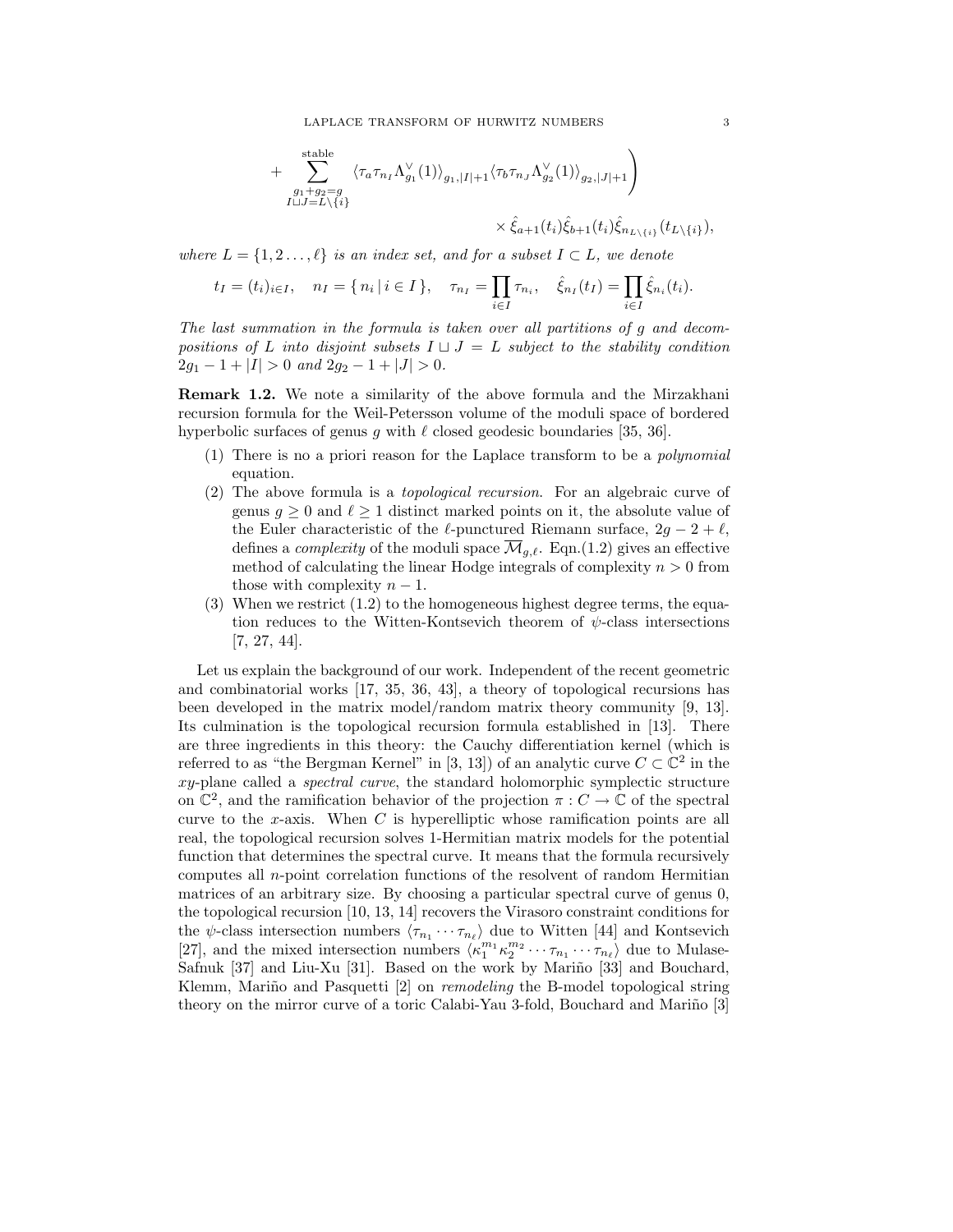conjecture that when one uses the Lambert curve

(1.3) 
$$
C = \{(x, y) \mid x = ye^{-y}\} \subset \mathbb{C}^* \times \mathbb{C}^*
$$

as the spectral curve, the topological recursion formula of Eynard and Orantin should compute the generating functions (1.4)

$$
H_{g,\ell}(x_1,\ldots,x_\ell) = \sum_{\mu:\ell(\mu)=\ell} \frac{\mu_1\mu_2\cdots\mu_\ell}{(2g-2+\ell+|\mu|)!} h_{g,\mu} \sum_{\sigma\in S_\ell} \prod_{i=1}^\ell x_{\sigma(i)}^{\mu_i-1}
$$
  
= 
$$
\sum_{n_1+\cdots+n_\ell\leq 3g-3+\ell} \langle \tau_{n_1}\cdots\tau_{n_\ell} \Lambda_g^\vee(1) \rangle \prod_{i=1}^\ell \sum_{\mu_i=1}^\infty \frac{\mu_i^{\mu_i+1+n_i}}{\mu_i!} x_i^{\mu_i-1}
$$

of Hurwitz numbers for all  $g \ge 0$  and  $\ell > 0$ . Here the sum in the first line is taken over all partitions  $\mu$  of length  $\ell$ , and  $S_{\ell}$  is the symmetric group of  $\ell$  letters.



FIGURE 1.1. The Lambert curve  $C \subset \mathbb{C}^* \times \mathbb{C}^*$  defined by  $x = ye^{-y}$ .

Our discovery of this paper is that the Laplace transform of the combinatorics, the cut-and-join equation in our case, explains the role of the Lambert curve, the ramification behavior of the projection  $\pi: C \to \mathbb{C}^*$ , the Cauchy differentiation kernel on  $C$ , and residue calculations that appear in the theory of topological recursion. As a consequence of this explanation, we obtain a proof of the Bouchard-Mariño conjecture [3]. For this purpose, it is essential to use a different parametrization of the Lambert curve:

$$
x = e^{-(w+1)}
$$
 and  $y = \frac{t-1}{t}$ .

The coordinate  $w$  is the parameter of the Laplace transformation, which changes a function in positive integers to a complex analytic function in  $w$ . Recall the Stirling expansion

$$
e^{-k}\frac{k^{k+n}}{k!} \sim \frac{1}{\sqrt{2\pi}} k^{n-\frac{1}{2}},
$$

which makes its Laplace transform a function of  $\sqrt{w}$ . Note that the x-projection  $\pi$  of the Lambert curve (1.3) is locally a double-sheeted covering around its unique critical point  $(x = e^{-1}, y = 1)$ . Therefore, the Laplace transform of the ELSV formula  $(1.1)$  naturally lives on the Lambert curve C rather than on the w-coordinate plane. Note that  $C$  is an analytic curve of genus 0 and  $t$  is its global coordinate. The point at infinity  $t = \infty$  is the ramification point of the projection  $\pi$ . In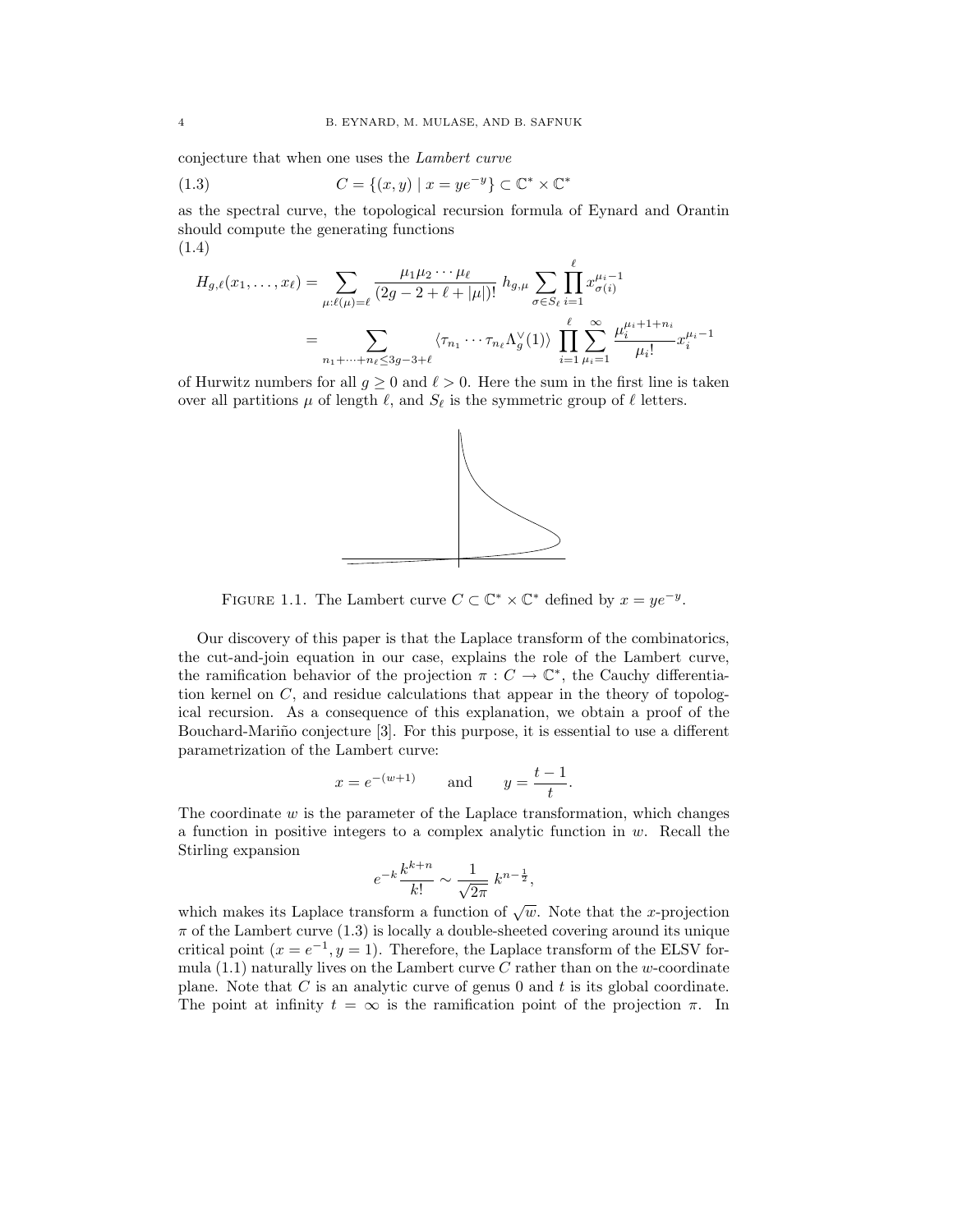terms of these coordinates, the Laplace transform of the ELSV formula becomes a polynomial in t-variables.

The proof of the Bouchard-Mariño conjecture is established as follows. A topological recursion of [13] is always given as a residue formula of symmetric differential forms on the spectral curve. The Laplace-transformed cut-and-join equation (1.2) is an equation among primitives of differential forms. We first take the exterior differential of this equation. We then analyze the role of the residue calculation in the theory of topological recursion [3, 13], and find that it is equivalent to evaluating the form at  $q \in C$  and its conjugate point  $\bar{q} \in C$  with respect to the local Galois covering  $\pi: C \to \mathbb{C}$  near its critical point. This means all residue calculations are replaced by an algebraic operation of taking the direct image of the differential form via the projection  $\pi$ . We find that the direct image of (1.2) then becomes identical to the conjectured formula (1.5).

**Theorem 1.3** (The Bouchard-Mariño Conjecture). The linear Hodge integrals satisfy exactly the same topological recursion formula discovered in [13]:

$$
(1.5) \sum_{n,n_L} \langle \tau_n \tau_{n_L} \Lambda_g^{\vee}(1) \rangle_{g,\ell+1} d\hat{\xi}_n(t) \otimes d\hat{\xi}_{n_L}(t_L)
$$
  

$$
= \sum_{i=1}^{\ell} \sum_{m,n_L \setminus \{i\}} \langle \tau_m \tau_{n_L \setminus \{i\}} \Lambda_g^{\vee}(1) \rangle_{g,\ell} P_m(t,t_i) dt \otimes dt_i \otimes d\hat{\xi}_{n_L \setminus \{i\}}(t_L \setminus \{i\})
$$
  

$$
+ \left( \sum_{a,b,n_L} \langle \tau_a \tau_b \tau_{n_L} \Lambda_{g-1}^{\vee}(1) \rangle_{g-1,\ell+2} + \sum_{g_1+g_2=g}^{\text{stable}} \sum_{a,n_I} \langle \tau_a \tau_{n_I} \Lambda_{g_1}^{\vee}(1) \rangle_{g_1,|I|+1} \langle \tau_b \tau_{n_J} \Lambda_{g_2}^{\vee}(1) \rangle_{g_2,|J|+1} \right) P_{a,b}(t) dt \otimes d\hat{\xi}_{n_L}(t_L),
$$

where

$$
d\hat{\xi}_{n_I}(t_I) = \bigotimes_{i \in I} \frac{d}{dt_i} \hat{\xi}_{n_i}(t_i) dt_i.
$$

The functions  $P_{a,b}(t)$  and  $P_n(t,t_i)$  are defined by taking the polynomial part of the expressions

$$
P_{a,b}(t)dt = \frac{1}{2} \left[ \frac{ts(t)}{t - s(t)} \frac{dt}{t^2(t - 1)} \left( \hat{\xi}_{a+1}(t)\hat{\xi}_{b+1}(s(t)) + \hat{\xi}_{a+1}(s(t))\hat{\xi}_{b+1}(t) \right) \right]_+,
$$
  
\n
$$
P_n(t, t_i)dt \otimes dt_i = d_{t_i} \left[ \frac{ts(t)}{t - s(t)} \left( \frac{\hat{\xi}_{n+1}(t)ds(t)}{s(t) - t_i} + \frac{\hat{\xi}_{n+1}(s(t))dt}{t - t_i} \right) \right]_+,
$$

where  $s(t)$  is the deck-tranformation of the projection  $\pi : C \to \mathbb{C}^*$  around its critical point  $\infty$ .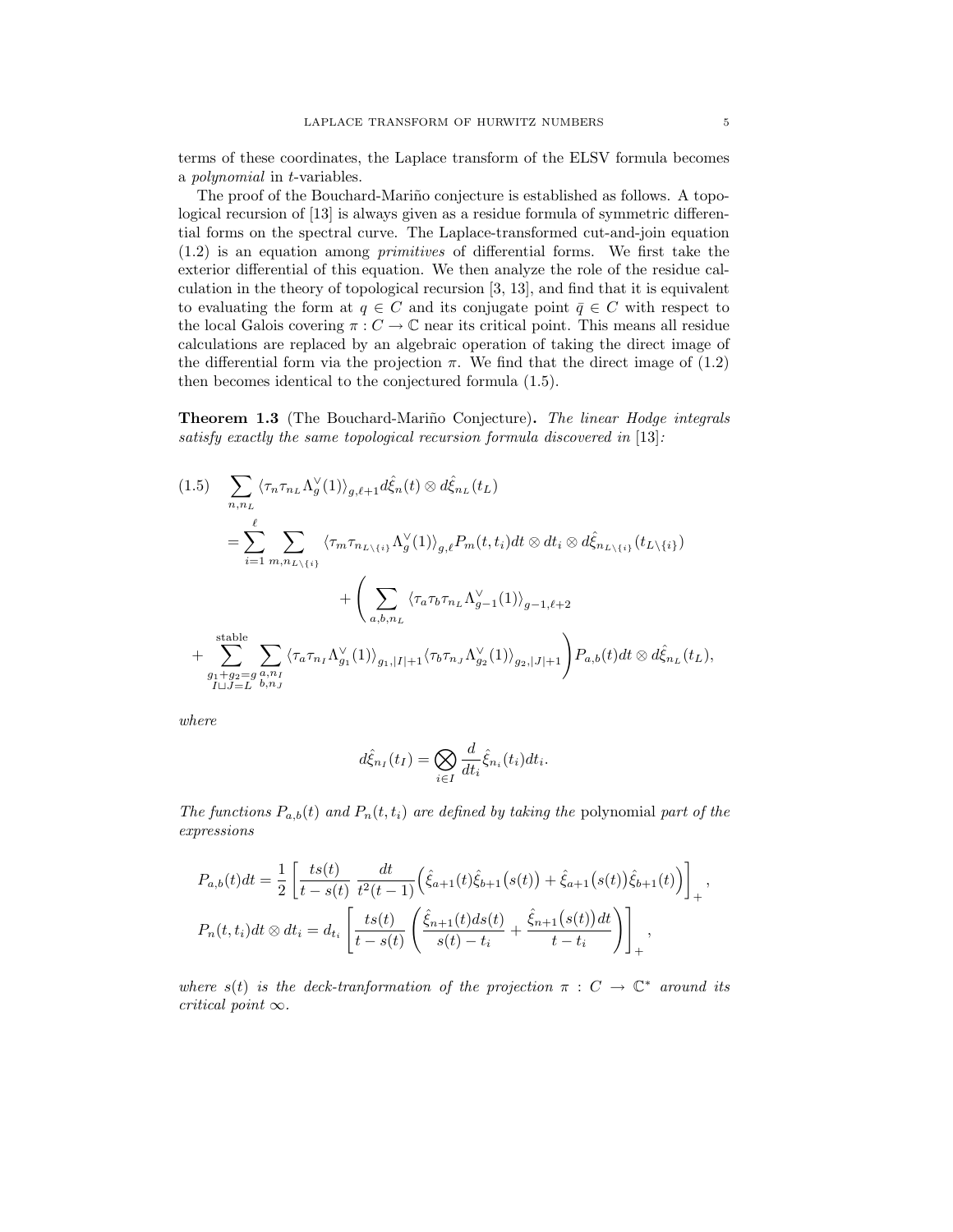The relation between the cut-and-join formula,  $(1.2)$  and  $(1.5)$  is the following:



Mathematics of the topological recursion and its geometric realization includes still many more mysteries [2, 6, 13, 33]. Among them is a relation to integrable systems such as the Kadomtsev-Petviashvili equations [13]. In recent years these equations have played an essential role in the study of Hurwitz numbers  $[24, 25, 34, 40, 41, 42]$ . Since the aim of this paper is to give a proof of the Bouchard-Mariño conjecture and to give a geometric interpretation of the topological recursion for the Hurwitz case, we do not address this relation here. Since we relate the nature of the topological recursion and combinatorics by the Laplace transform, it is reasonable to ask: what is the inverse Laplace transform of the topological recursion in general? This question relates the Laplace transformation and the mirror symmetry. These are interesting topics to be further explored.

It is possible to prove the Bouchard-Mariño formula without appealing to the cut-and-join equation. Indeed, a matrix integral expression of the generating function of Hurwitz numbers has been recently discovered in [1], and its spectral curve is identified as the Lambert curve. As a consequence, the symplectic invariant theory of matrix models [9, 11] is directly applicable to Hurwitz theory. The discovery of [1] is that the derivatives of the symplectic invariants of the Lambert curve give  $H_{q,\ell}(x_1,\ldots, x_\ell)$  of (1.4). The topological recursion formula of Bouchard and Mariño then automatically follows. A deeper understanding of the interplay between these two totally different techniques is desirable.

Although our statement is simple and clear, technical details are quite involved. We have decided to provide all key details in this paper, believing that some of the analysis may be useful for further study of more general topological recursions. This explains the length of the current paper in the sections dealing with complex analysis and the Laplace transforms.

The paper is organized as follows. We start with identifying the generating function (1.4) as the Laplace transform of the ELSV formula (1.1) in Section 2. We then calculate the Laplace transform of the cut-and-join equation in Section 3 following [38], and present the key idea of the proof of Theorem 1.1. In Section 4 we give the statement of the Bouchard and Mariño conjecture  $[3]$ . We calculate the residues appearing in the topological recursion formula in Section 5 for the case of Hurwitz generating functions. The topological recursion becomes the algebraic relation as presented in Theorem 1.3. In Section 6 we prove technical statements necessary for reducing (1.2) to (1.5) as a Galois average. The final Section 7 is devoted to proving the Bouchard-Mariño conjecture.

As an effective recursion, (1.2) and (1.5) calculate linear Hodge integrals, and hence Hurwitz numbers through the ELSV formula. A computation is performed by Michael Reinhard, an undergraduate student of UC Berkeley. We reproduce some of his tables at the end of the paper.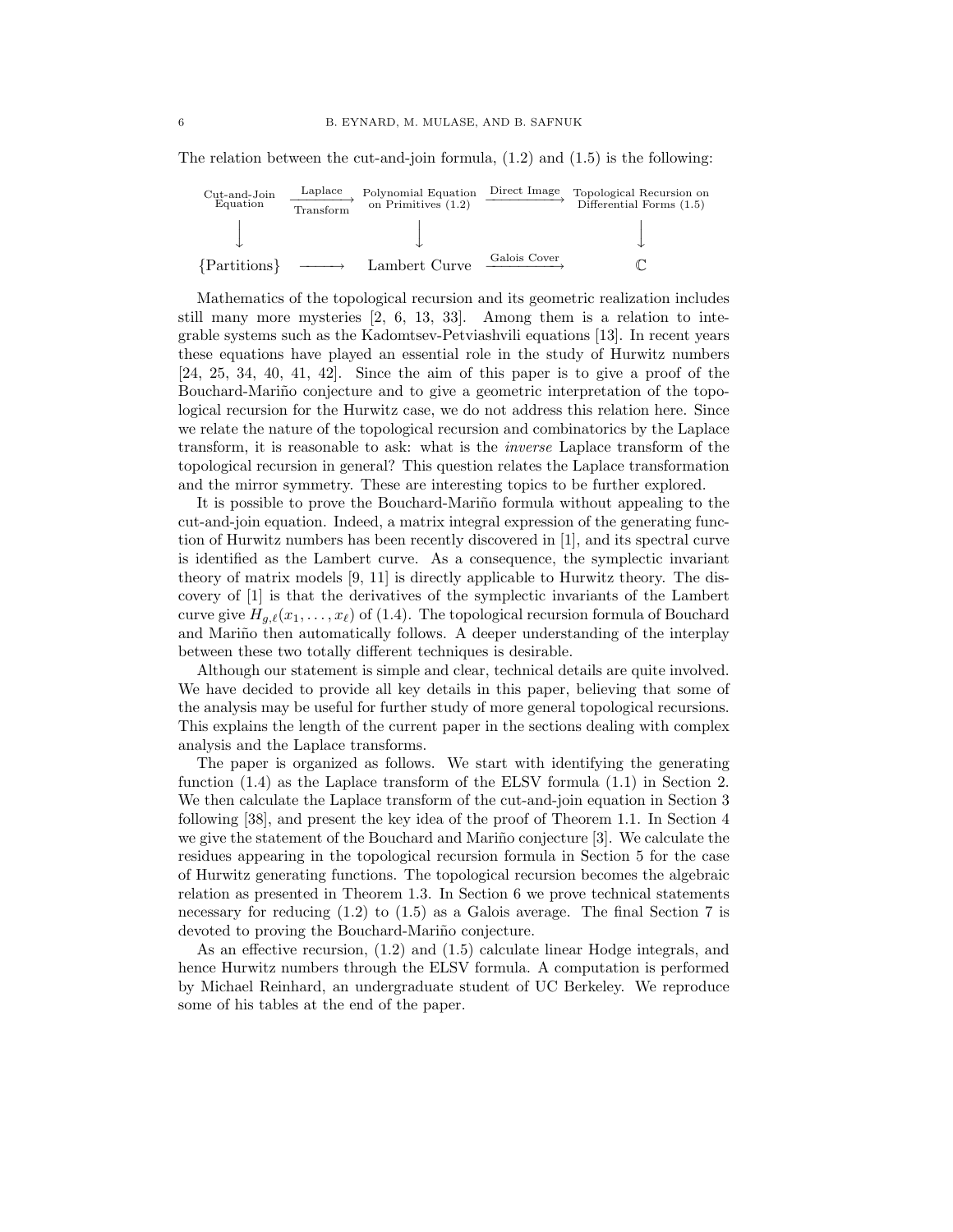Acknowledgement. Our special thanks are due to Vincent Bouchard for numerous discussions and tireless explanations of the recursion formulas and the Remodeling theory. We thank the Institute for the Physics and Mathematics of the Universe, the Osaka City University Advanced Mathematical Institute, and the American Institute of Mathematics for their hospitality during our stay and for providing us with the opportunity of collaboration. Without their assistance, this collaboration would have never been started. We also thank Gaëtan Borot, Yon-Seo Kim, Chiu-Chu Melissa Liu, Kefeng Liu, Marcos Mariño, Nicolas Orantin, and Hao Xu for discussions, and Michael Reinhard for his permission to reproduce his computation of linear Hodge integrals and Hurwitz numbers in this paper. During the period of preparation of this work, B.E.'s research was supported in part by the ANR project Grandes Matrices Aléatoires ANR-08-BLAN-0311-01, the European Science Foundation through the Misgam program, and the Quebec government with the FQRNT; M.M. received financial support from the NSF, Kyoto University, Tôhoku University, KIAS in Seoul, and the University of Salamanca; and B.S. received support from IPMU.

#### 2. The Laplace transform of the ELSV formula

In this section we calculate the Laplace transform of the ELSV formula as a function in partitions  $\mu$ . The result is a symmetric polynomial on the Lambert curve (1.3).

A *Hurwitz cover* is a smooth morphism  $f: X \to \mathbb{P}^1$  of a connected nonsingular projective algebraic curve X of genus g to  $\mathbb{P}^1$  that has only simple ramifications except for the point at infinity  $\infty \in \mathbb{P}^1$ . Let  $f^{-1}(\infty) = \{p_1, \ldots, p_\ell\}$ . Then the induced morphism of the formal completion  $\hat{f}: \hat{X}_{p_i} \to \hat{\mathbb{P}}^1_\infty$  is given by  $z \mapsto z^{\mu_i}$ with a positive integer  $\mu_i$  in terms of a formal parameter z around  $p_i \in X$ . We rearrange integers  $\mu_i$ 's so that  $\mu = (\mu_1 \ge \mu_2 \ge \cdots \ge \mu_\ell > 0)$  is a partition of deg  $f = |\mu| = \mu_1 + \cdots + \mu_\ell$  of length  $\ell(\mu) = \ell$ . We call f a Hurwitz cover of genus g and profile  $\mu$ . A holomorphic automorphism of a Hurwitz cover is an automorphism  $\phi$  of X that preserves f:



Two Hurwitz covers  $f_1: X_1 \to \mathbb{P}^1$  and  $f_2: X_2 \to \mathbb{P}^1$  are topologically equivalent if there is a homeomorphism  $h: X_1 \to X_2$  such that

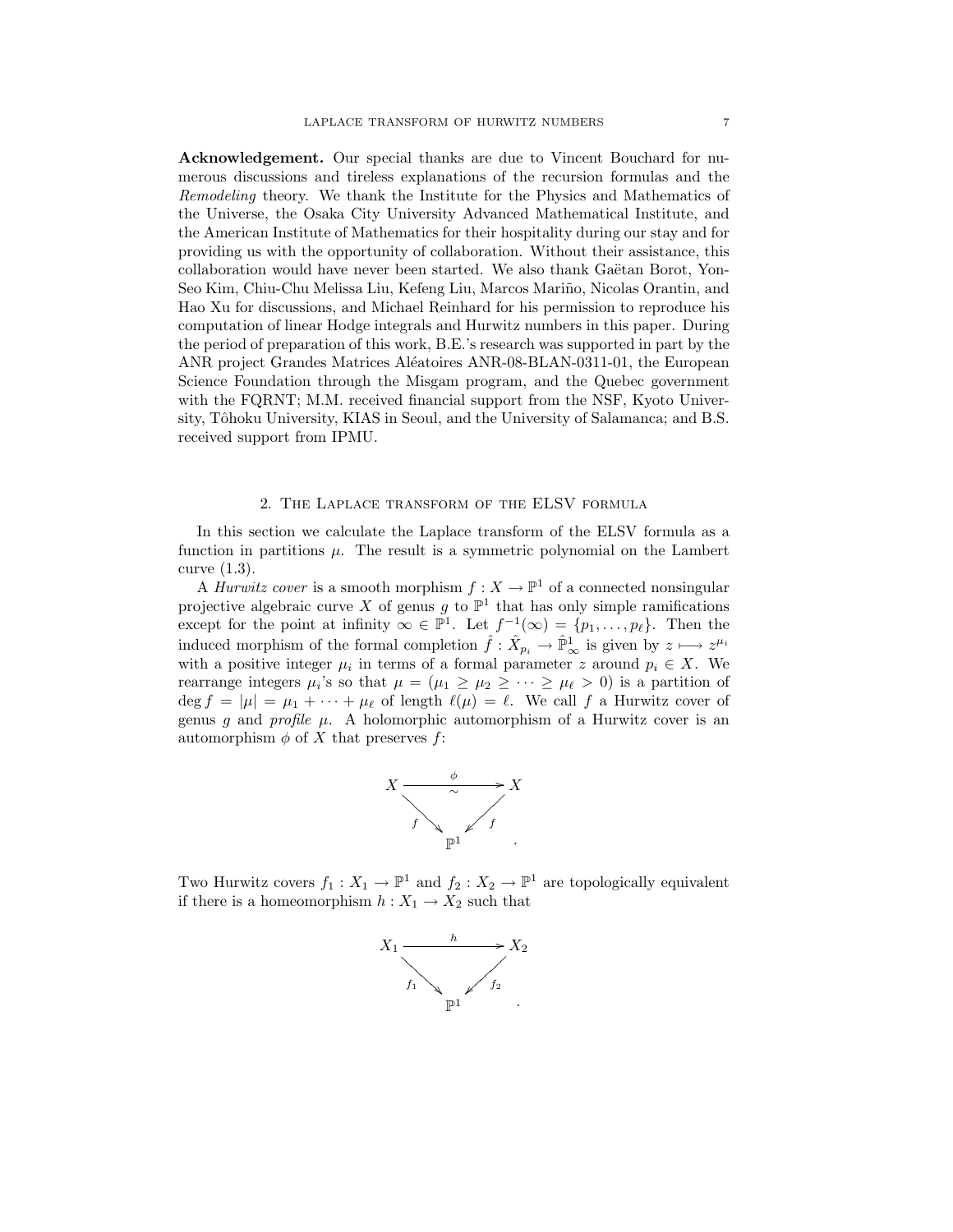The *Hurwitz number* of type  $(q, \mu)$  is defined by

$$
h_{g,\mu} = \sum_{[f]} \frac{1}{|\mathrm{Aut}f|},
$$

where the sum is taken over all topologically equivalent classes of Hurwitz covers of a given genus g and profile  $\mu$ . Although  $h_{q,\mu}$  appears to be a rational number, it is indeed an integer for most of the cases because  $f$  has usually no non-trivial automorphisms. The celebrated ELSV formula [8, 21, 41] relates Hurwitz numbers and linear Hodge integrals on the Deligne-Mumford moduli stack  $\overline{\mathcal{M}}_{q,\ell}$  consisting of stable algebraic curves of genus  $g$  with  $\ell$  distinct nonsingular marked points. Denote by  $\pi_{g,\ell} : \overline{\mathcal{M}}_{g,\ell+1} \to \overline{\mathcal{M}}_{g,\ell}$  the natural projection and by  $\omega_{\pi_{g,\ell}}$  the relative dualizing sheaf of the universal curve  $\pi_{g,\ell}$ . The Hodge bundle E on  $\overline{\mathcal{M}}_{g,\ell}$  is defined by  $\mathbb{E} = (\pi_{g,\ell})_* \omega_{\pi_{g,\ell}}$ , and the  $\lambda$ -classes are the Chern classes of the Hodge bundle:

$$
\lambda_i = c_i(\mathbb{E}) \in H^{2i}(\overline{\mathcal{M}}_{g,\ell}, \mathbb{Q}).
$$

Let  $\sigma_i$ :  $\overline{\mathcal{M}}_{g,\ell} \to \overline{\mathcal{M}}_{g,\ell+1}$  be the *i*-th tautological section of  $\pi$ , and put  $\mathcal{L}_i =$  $\sigma_i^*(\omega_{\pi_{g,\ell}})$ . The  $\psi$ -classes are defined by

$$
\psi_i = c_1(\mathcal{L}_i) \in H^2(\overline{\mathcal{M}}_{g,\ell}, \mathbb{Q}).
$$

The ELSV formula then reads

$$
h_{g,\mu} = \frac{r!}{|\mathrm{Aut}(\mu)|} \prod_{i=1}^{\ell(\mu)} \frac{\mu_i^{\mu_i}}{\mu_i!} \int_{\overline{\mathcal{M}}_{g,\ell(\mu)}} \frac{\Lambda_g^{\vee}(1)}{\prod_{i=1}^{\ell(\mu)} (1 - \mu_i \psi_i)},
$$

where  $r = r(g, \mu) = 2g - 2 + \ell(\mu) + |\mu|$  is the number of simple ramification points of  $f$ .

The Deligne-Mumford stack  $\overline{\mathcal{M}}_{g,\ell}$  is defined as the moduli space of stable curves satisfying the stability condition  $2 - 2g - \ell < 0$ . However, Hurwitz numbers are well defined for *unstable* geometries  $(g, \ell) = (0, 1)$  and  $(0, 2)$ . It is an elementary exercise to show that

$$
h_{0,k}=k^{k-3} \qquad \text{and} \qquad h_{0,(\mu_1,\mu_2)}=\frac{(\mu_1+\mu_2)!}{\mu_1+\mu_2}\cdot\frac{\mu_1^{\mu_1}}{\mu_1!}\cdot\frac{\mu_2^{\mu_2}}{\mu_2!}
$$

.

The ELSV formula remains true for unstable cases by defining

(2.1) 
$$
\int_{\overline{\mathcal{M}}_{0,1}} \frac{\Lambda_0^{\vee}(1)}{1 - k\psi} = \frac{1}{k^2},
$$

(2.2) 
$$
\int_{\overline{\mathcal{M}}_{0,2}} \frac{\Lambda_0(1)}{(1 - \mu_1 \psi_1)(1 - \mu_2 \psi_2)} = \frac{1}{\mu_1 + \mu_2}.
$$

Now fix an  $\ell \geq 1$ , and consider a partition  $\mu$  of length  $\ell$  as an  $\ell$ -dimensional vector

1

$$
\mu=(\mu_1,\ldots,\mu_\ell)\in\mathbb{N}^\ell
$$

consisting with positive integers. We define

(2.3) 
$$
H_g(\mu) = \frac{|\text{Aut}(\mu)|}{r(g,\mu)!} \cdot h_{g,\mu}
$$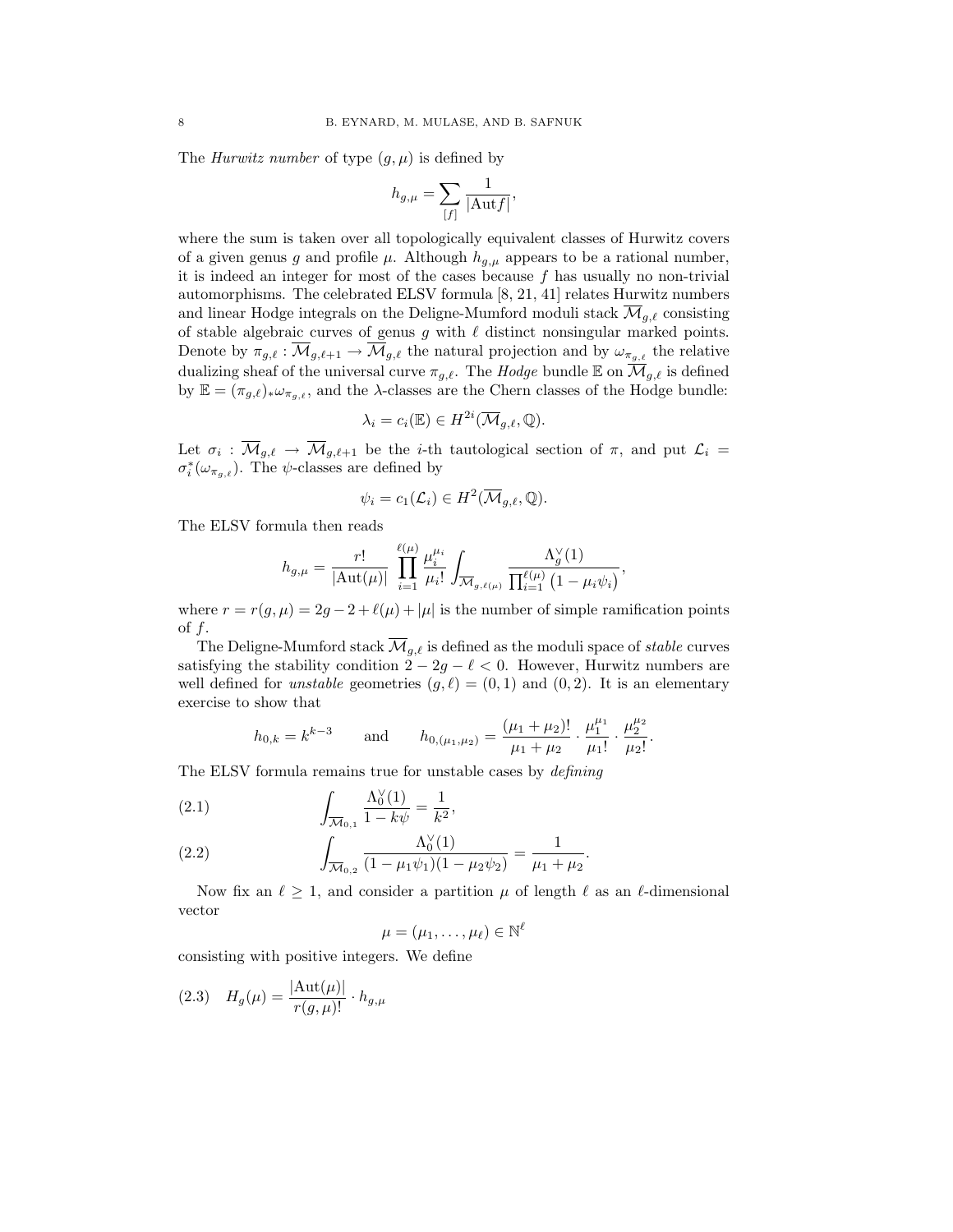$$
= \prod_{i=1}^{\ell} \frac{\mu_i^{\mu_i}}{\mu_i!} \int_{\overline{\mathcal{M}}_{g,\ell}} \frac{\Lambda_g^{\vee}(1)}{\prod_{i=1}^{\ell} (1 - \mu_i \psi_i)} = \sum_{n_1 + \dots + n_{\ell} \leq 3g - 3 + \ell} \langle \tau_{n_1} \cdots \tau_{n_{\ell}} \Lambda_g^{\vee}(1) \rangle \prod_{i=1}^{\ell} \frac{\mu_i^{\mu_i + n_i}}{\mu_i!}
$$

as a function in  $\mu$ . It's Laplace transform

(2.4) 
$$
\mathcal{H}_{g,\ell}(w) = \mathcal{H}_{g,\ell}(w_1,\ldots,w_\ell) = \sum_{\mu \in \mathbb{N}^\ell} H_g(\mu) e^{-(\mu_1(w_1+1)+\cdots+\mu_\ell(w_\ell+1))}
$$

is the function we consider in this paper. We note that the automorphism group Aut( $\mu$ ) acts trivially on the function  $e^{-(\mu_1(w_1+1)+\cdots+\mu_\ell(w_\ell+1))}$ , which explains its appearance in (2.3). Since the coordinate change  $x = e^{-(w+1)}$  identifies

(2.5) 
$$
\frac{\partial^{\ell}}{\partial x_1 \cdots \partial x_{\ell}} \mathcal{H}_{g,\ell}(w(x_1),\ldots,w(x_{\ell})) = H_{g,\ell}(x_1,\ldots,x_{\ell}),
$$

the Laplace transform  $(2.4)$  is a *primitive* of the generating function  $(1.4)$ .

Before performing the exact calculation of the holomorphic function  $\mathcal{H}_{q,\ell}(w)$ , let us make a quick estimate here. From Stirling's formula

$$
e^{-k}\frac{k^{k+n}}{k!} \sim \frac{1}{\sqrt{2\pi}} k^{n-\frac{1}{2}},
$$

it is obvious that  $\mathcal{H}_{q,\ell}(w_1,\ldots, w_\ell)$  is holomorphic on  $Re(w_i) > 0$  for all  $i =$  $1, \ldots, \ell$ . Because of the half-integer powers of  $\mu_i$ 's, the Laplace transform  $\mathcal{H}_{g,\ell}(w)$ is expected to be a meromorphic function on a double-sheeted covering of the  $w_i$ planes. Such a double covering is provided by the Lambert curve  $C$  of  $(1.3)$ . So we define

(2.6) 
$$
t = 1 + \sum_{k=1}^{\infty} \frac{k^k}{k!} e^{-k(w+1)},
$$

which gives a global coordinate of C. The summation converges for  $Re(w) > 0$ , and the Lambert curve is expressed in terms of  $w$  and  $t$  coordinates as

(2.7) 
$$
e^{-(w+1)} = \left(1 - \frac{1}{t}\right)e^{-\left(1 - \frac{1}{t}\right)}.
$$

The w-projection  $\pi: C \to \mathbb{C}$  is locally a double-sheeted covering at  $t = \infty$ . The inverse function of (2.6) is given by

(2.8) 
$$
w = w(t) = -\frac{1}{t} - \log\left(1 - \frac{1}{t}\right) = \sum_{m=2}^{\infty} \frac{1}{m} \frac{1}{t^m},
$$

which is holomorphic on  $Re(t) > 1$ . When considered as a functional equation,  $(2.8)$  has exactly two solutions: t and

(2.9) 
$$
s(t) = -t + \frac{2}{3} + \frac{4}{135}t^{-2} + \frac{8}{405}t^{-3} + \frac{8}{567}t^{-4} + \cdots
$$

This is the deck-transformation of the projection  $\pi : C \to \mathbb{C}$  near  $t = \infty$  and satisfies the involution equation  $s(s(t)) = t$ . It is analytic on  $\mathbb{C} \setminus [0,1]$  and has logarithmic singularities at 0 and 1. Although  $w(t) = w(s(t))$ ,  $s(t)$  is not given by the Laplace transform (2.6).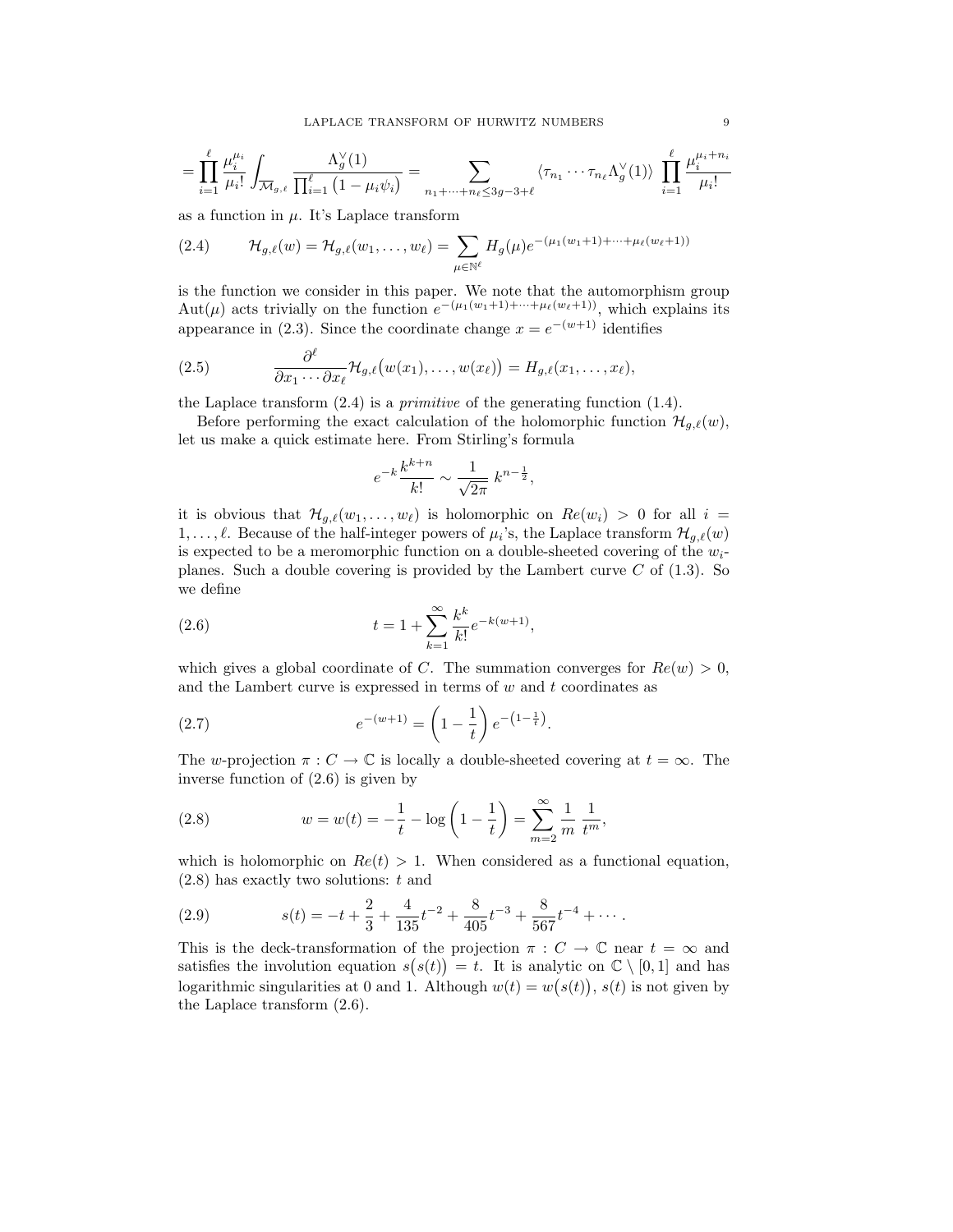Since the Laplace transform

(2.10) 
$$
\hat{\xi}_n(t) = \sum_{k=1}^{\infty} \frac{k^{k+n}}{k!} e^{-k(w+1)}
$$

also naturally lives on  $C$ , it is a meromorphic function in t rather than in w. Actually it is a *polynomial* of degree  $2n + 1$  for  $n \geq 0$  because of the recursion formula

(2.11) 
$$
\hat{\xi}_{n+1}(t) = t^2(t-1)\frac{d}{dt}\hat{\xi}_n(t) \quad \text{for all } n \ge 0,
$$

which follows from  $(2.6)$ ,  $(2.10)$ , and  $(2.8)$  that implies

(2.12) 
$$
-dw = \frac{dt}{t^2(t-1)}.
$$

We note that the differential operator of  $(2.11)$  is discovered in [19]. For future convenience, we define

(2.13) 
$$
\hat{\xi}_{-1}(t) = \frac{t-1}{t} = y,
$$

which is indeed the y coordinate of the original Lambert curve  $(1.3)$ . We now see that the Laplace transform

$$
(2.14)
$$
\n
$$
\widehat{\mathcal{H}}_{g,\ell}(t_1,\ldots,t_\ell) = \mathcal{H}_{g,\ell}\big((w(t_1),\ldots,w(t_\ell)\big) = \sum_{\mu \in \mathbb{N}^\ell} H_g(\mu) e^{-(\mu_1(w_1+1)+\cdots+\mu_\ell(w_\ell+1))}
$$
\n
$$
= \sum_{n_1+\cdots+n_\ell \le 3g-3+\ell} \langle \tau_{n_1} \cdots \tau_{n_\ell} \Lambda_g^\vee(1) \rangle \prod_{i=1}^\ell \widehat{\xi}_{n_i}(t_i)
$$

is a symmetric *polynomial* in the *t*-variables when  $2g - 2 + \ell > 0$ .

It has been noted in [1, 10, 11, 13, 14] that the *Airy curve*  $w = \frac{1}{2}v^2$  is a universal object of the topological recursion for the case of a genus 0 spectral curve with only one critical point. Analysis of the Airy curve provides a good control of the topological recursion formula for such cases. The Airy curve expression is also valid around any non-degenerate critical point of a general spectral curve. To switch to the local Airy curve coordinate, we define

(2.15) 
$$
v = v(t) = t^{-1} + \frac{1}{3}t^{-2} + \frac{7}{36}t^{-3} + \frac{73}{540}t^{-4} + \frac{1331}{12960}t^{-5} + \cdots
$$

as a function in  $t$  that solves

$$
(2.16)\quad \frac{1}{2}v^2 = w = -\frac{1}{t} - \log\left(1 - \frac{1}{t}\right) = -\frac{1}{s(t)} - \log\left(1 - \frac{1}{s(t)}\right) = \sum_{m=2}^{\infty} \frac{1}{m} \frac{1}{t^m}.
$$

Note that we are making a choice of the branch of the square root of  $w$  that is consistent with  $(2.6)$ . The involution  $(2.9)$  becomes simply

(2.17) 
$$
v(t) = -v(s(t)).
$$

The new coordinate  $v$  plays a key role later when we reduce the Laplace transform of the cut-and-join equation  $(1.2)$  to the Bouchard-Mariño topological recursion  $(1.5).$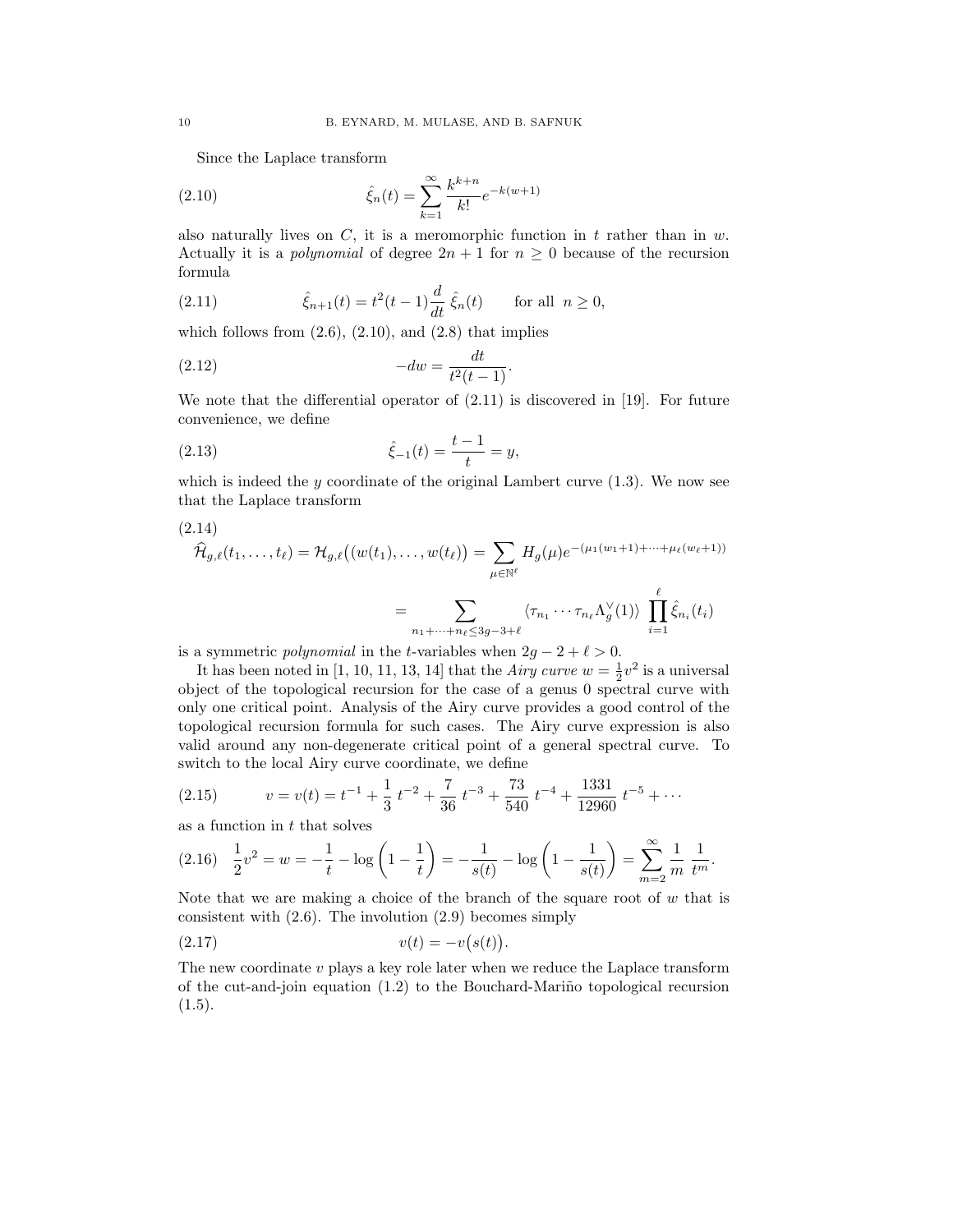#### 3. The cut-and-join equation and its Laplace transform

In the modern times the cut-and-join equation for Hurwitz numbers was discovered in [17, 43], though it seems to be known to Hurwitz [23]. It has become an effective tool for studying algebraic geometry of Hurwitz numbers and many related subjects [4, 18, 19, 20, 25, 26, 28, 30, 41, 45]. In this section we calculate the Laplace transform of the cut-and-join equation following [38].

The simplest way of presenting the cut-and-join equation is to use a different primitive of the same generating function of Hurwitz numbers (1.4). Let

(3.1) 
$$
\mathbf{H}(s, \mathbf{p}) = \sum_{g \geq 0} \sum_{\ell \geq 1} \mathbf{H}_{g,\ell}(s, \mathbf{p}); \qquad \mathbf{H}_{g,\ell}(s, \mathbf{p}) = \sum_{\mu:\ell(\mu)=\ell} h_{g,\mu} \mathbf{p}_{\mu} \frac{s^r}{r!},
$$

where  $\mathbf{p}_{\mu} = p_{\mu_1} p_{\mu_2} \cdots p_{\mu_{\ell}}$ , and  $r = 2g - 2 + \ell + |\mu|$  is the number of simple ramification points on  $\mathbb{P}^1$ . The summation is over all partitions of length  $\ell$ . Here  $p_k$  is the power-sum symmetric function

$$
(3.2) \t\t\t\t\t p_k = \sum_{i \ge 1} x_i^k,
$$

which is related to the monomial symmetric functions by

$$
\frac{\partial^{\ell}}{\partial x_1 \cdots \partial x_{\ell}} \mathbf{p}_{\mu} = \sum_{\sigma \in S_{\ell}} \prod_{i=1}^{\ell} \mu_i x_{\sigma(i)}^{\mu_i - 1}.
$$

Therefore, we have

$$
\frac{\partial^{\ell}}{\partial x_1 \cdots \partial x_{\ell}} \mathbf{H}_{g,\ell}(1, \mathbf{p}) = H_{g,\ell}(x_1, \dots, x_{\ell})
$$
\n
$$
= \sum_{\mu:\ell(\mu)=\ell} \frac{\mu_1 \mu_2 \cdots \mu_{\ell}}{(2g-2+\ell+|\mu|)!} h_{g,\mu} \sum_{\sigma \in S_{\ell}} \prod_{i=1}^{\ell} x_{\sigma(i)}^{\mu_i-1},
$$

which is the generating function of  $(1.4)$ . Because of the identification  $(2.5)$ , the primitives  $\mathbf{H}_{g,\ell}(1, \mathbf{p})$  and  $\widehat{\mathcal{H}}_{g,\ell}(t_1, \ldots, t_\ell)$  of (2.14) are essentially the same function, different only by a constant.

**Remark 3.1.** Although we do not use the fact here, we note that  $H(s, p)$  is a one-parameter family of  $\tau$ -functions of the KP equations with  $\frac{1}{k}p_k$  as the KP time variables  $[25, 40]$ . The parameter s is the deformation parameter.

Let  $z \in \mathbb{P}^1$  be a point at which the covering  $f : X \to \mathbb{P}^1$  is simply ramified. Locally we can name sheets, so we assume sheets a and b are ramified over  $z$ . When we merge z to  $\infty$ , one of the two things happen:

(1) The cut case. If both sheets are ramified at the same point  $x_i$  of the inverse image  $f^{-1}(\infty) = \{x_1, \ldots, x_\ell\}$ , then the resulting ramification after merging z to  $\infty$  has a profile

$$
(\mu_1,\ldots,\widehat{\mu_i},\ldots,\mu_\ell,\alpha,\mu_i-\alpha)=(\mu(\widehat{i}),\alpha,\mu_i-\alpha)
$$

for  $1 \leq \alpha < \mu_i$ .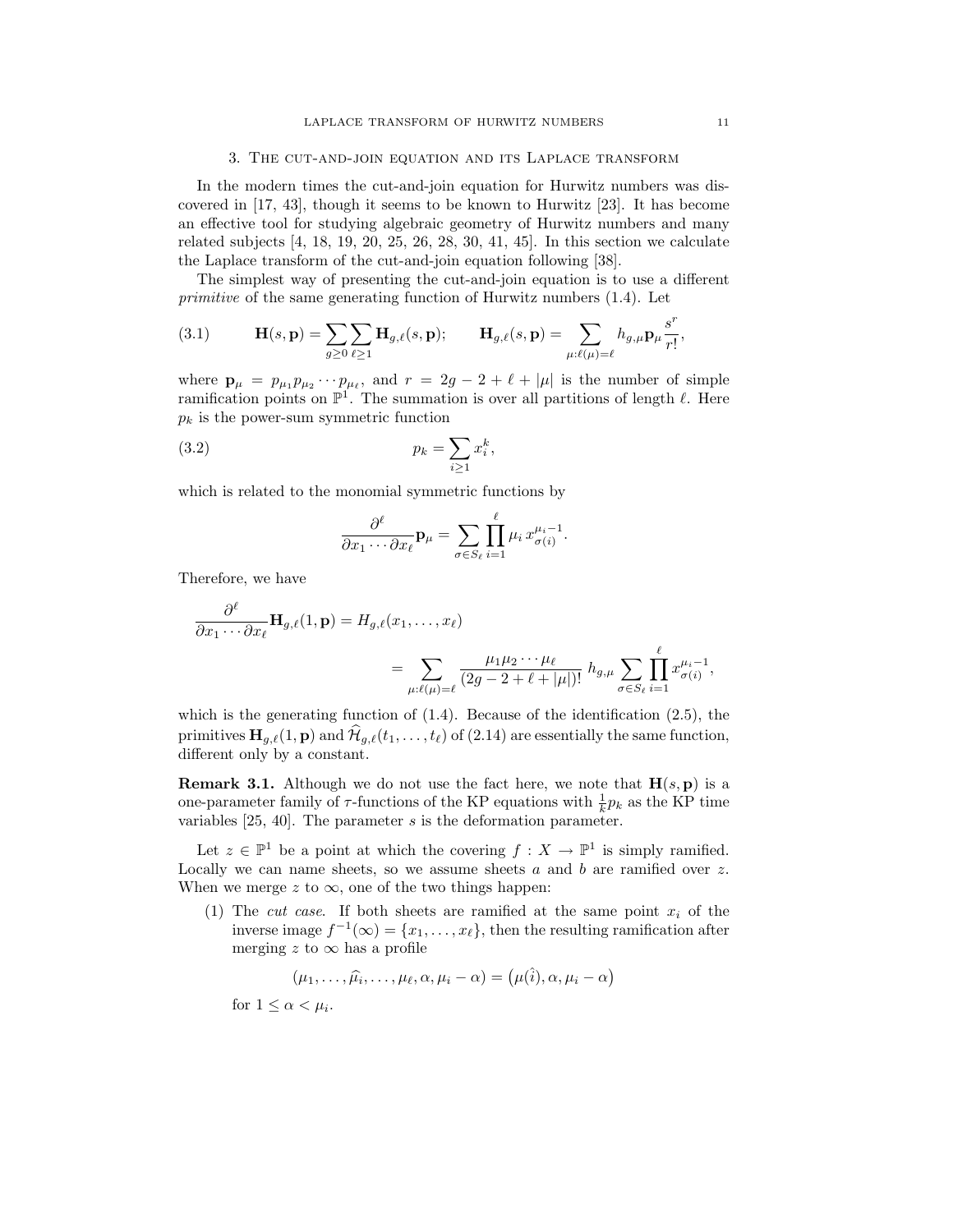(2) Otherwise we are in the *join case*. If sheets a and b are ramified at two distinct points, say  $x_i$  and  $x_j$  above  $\infty$ , then the result of merging creates a new profile

$$
(\mu_1,\ldots,\widehat{\mu_i},\ldots,\widehat{\mu_j},\ldots,\mu_\ell,\mu_i+\mu_j)=(\mu(\widehat{i},\widehat{j}),\mu_i+\mu_j).
$$

Here the  $\hat{\ }$  sign means removing the entry. The above consideration tells us what<br>happens to the concreting function of the Hurwitz numbers when we differentiate happens to the generating function of the Hurwitz numbers when we differentiate it by  $s$ , because it decreases the degree in  $s$ , or the number of simple ramification points, by 1. Since the cut case may cause a disconnected covering, let us use the generating function of Hurwitz numbers allowing disconnected curves to cover  $\mathbb{P}^1$ . Then the cut-and-join equation takes the following simple form:

$$
\left[\frac{\partial}{\partial s} - \frac{1}{2} \sum_{\alpha,\beta \ge 1} \left( (\alpha + \beta) p_{\alpha} p_{\beta} \frac{\partial}{\partial p_{\alpha+\beta}} + \alpha \beta p_{\alpha+\beta} \frac{\partial^2}{\partial p_{\alpha} \partial p_{\beta}} \right) \right] e^{\mathbf{H}(s,\mathbf{p})} = 0.
$$

It immediately implies

(3.3)  
\n
$$
\frac{\partial \mathbf{H}}{\partial s} = \frac{1}{2} \sum_{\alpha,\beta \ge 1} \left( (\alpha + \beta) p_{\alpha} p_{\beta} \frac{\partial \mathbf{H}}{\partial p_{\alpha+\beta}} + \alpha \beta p_{\alpha+\beta} \frac{\partial^2 \mathbf{H}}{\partial p_{\alpha} \partial p_{\beta}} + \alpha \beta p_{\alpha+\beta} \frac{\partial \mathbf{H}}{\partial p_{\alpha}} \cdot \frac{\partial \mathbf{H}}{\partial p_{\beta}} \right),
$$

which is the cut-and-join equation for the generating function  $\mathbf{H}(s, \mathbf{p})$  of the number of connected Hurwitz coverings.

Let us now apply the ELSV formula  $(1.1)$  to  $(3.1)$ . We obtain

$$
(3.4) \quad \mathbf{H}_{g,\ell}(s,\mathbf{p}) = \frac{1}{\ell!} \sum_{n_L \in \mathbb{N}^\ell} \langle \tau_{n_L} \Lambda_g^{\vee}(1) \rangle_{g,\ell} s^{2g-2+\ell} \prod_{i=1}^{\ell} \sum_{\mu_i=1}^{\infty} \frac{\mu_i^{\mu_i+n_i}}{\mu_i!} s^{\mu_i} p_{\mu_i}
$$

$$
= \frac{1}{\ell!} \sum_{(\mu_1,\dots,\mu_\ell) \in \mathbb{N}^\ell} H_g(\mu) \mathbf{p}_{\mu} s^r = \sum_{\mu:\ell(\mu)=\ell} \frac{1}{|\mathrm{Aut}(\mu)|} H_g(\mu) \mathbf{p}_{\mu} s^r,
$$

where  $H_g(\mu)$  is introduced in (2.3). Now for every choice of  $r \ge 1$  and a partition  $\mu$ , the coefficient of  $\mathbf{p}_{\mu} s^{r-1}$  of the cut-and-join equation (3.3) gives

**Theorem 3.2** ([38]). The functions  $H<sub>g</sub>(\mu)$  of (2.3) satisfy a recursion equation

(3.5) 
$$
r(g,\mu)H_g(\mu) = \sum_{i < j} (\mu_i + \mu_j)H_g(\mu(\hat{i}, \hat{j}), \mu_i + \mu_j) + \frac{1}{2} \sum_{i=1}^{\ell} \sum_{\alpha + \beta = \mu_i} \alpha \beta \left( H_{g-1}(\mu(\hat{i}), \alpha, \beta) + \sum_{\substack{g_1 + g_2 = g \\ \nu_1 \sqcup \nu_2 = \mu(\hat{i})}} H_{g_1}(\nu_1, \alpha) H_{g_2}(\nu_2, \beta) \right).
$$

Remark 3.3. Note that

$$
\ell(\mu(\hat{i}, \hat{j})) = \ell - 2
$$
  

$$
\ell(\nu_1) + \ell(\nu_2) = \ell(\mu(\hat{i})) = \ell - 1.
$$

Thus the complexity  $2g - 2 + \ell$  is one less for the coverings appearing in the RHS of (3.5), which is the effect of  $\partial/\partial s$  applied to  $\mathbf{H}(s, \mathbf{p})$ , except for the unstable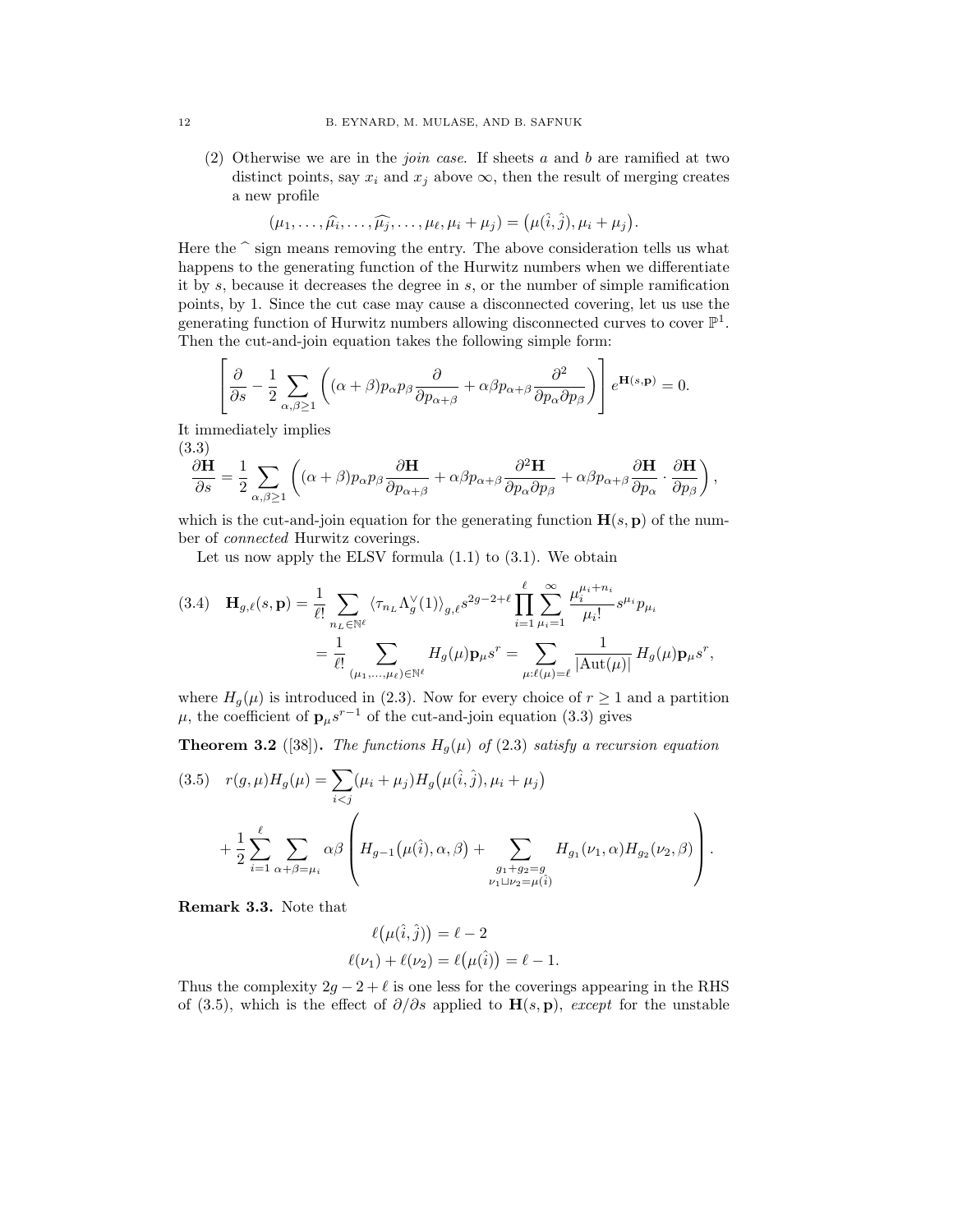geometry corresponding to  $g_i = 0$  and  $|\nu_i| = 0$  in the join terms. If we move the  $(0, 1)$ -terms to the LHS, then the cut-and-join equation  $(3.5)$  becomes a topological recursion formula.

Let us first calculate the Laplace transform of the cut-and-join equation for the  $\ell = 1$  case to see what is involved. We then move on to the more general case later, following [38].

Proposition 3.4. The Laplace transform of the cut-and-join equation for the  $\ell = 1$  case gives the following equation:

$$
(3.6) \sum_{n \leq 3g-2} \langle \tau_n \Lambda_g^{\vee}(1) \rangle_{g,1} \left[ (2g-1)\hat{\xi}_n(t) + \hat{\xi}_{n+1}(t) \left(1 - \hat{\xi}_{-1}(t)\right) \right]
$$
  

$$
= \frac{1}{2} \sum_{\substack{a+b \leq 3g-4 \\ \text{stable}}} \left[ \langle \tau_a \tau_b \Lambda_{g-1}^{\vee}(1) \rangle_{g-1,2} + \sum_{\substack{s \text{table} \\ g_1 + g_2 = g}} \langle \tau_a \Lambda_{g_1}^{\vee}(1) \rangle_{g_1,1} \langle \tau_b \Lambda_{g_2}^{\vee}(1) \rangle_{g_2,1} \right] \hat{\xi}_{a+1}(t) \hat{\xi}_{b+1}(t).
$$

*Proof.* The cut-and-join equation for  $\ell = 1$  is a simple equation

$$
(3.7) (2g - 1 + \mu)H_g(\mu) = \frac{1}{2} \sum_{\alpha + \beta = \mu} \alpha \beta \left( H_{g-1}(\alpha, \beta) + \sum_{g_1 + g_2 = g} H_{g_1}(\alpha) H_{g_2}(\beta) \right).
$$

The Laplace transform of the LHS of (3.7) is

$$
\sum_{n\leq 3g-2} \left\langle \tau_n \Lambda_g^{\vee}(1) \right\rangle_{g,1} \left[ (2g-1)\hat{\xi}_n(t) + \hat{\xi}_{n+1}(t) \right].
$$

When summing over  $\mu$  to compute the Laplace transform of the RHS, we switch to sum over  $\alpha$  and  $\beta$  independently. The factor  $\frac{1}{2}$  cancels the double count on the diagonal. Thus the Laplace transform of the stable geometries of the RHS is

$$
\begin{aligned} \frac{1}{2}\sum_{a+b\leq 3g-4}\Bigg[&\big\langle \tau_a\tau_b\Lambda_{g-1}^{\vee}(1)\big\rangle_{g-1,2}\\ &+\sum_{g_1+g_2=g}^{\text{stable}}\big\langle \tau_a\Lambda_{g_1}^{\vee}(1)\big\rangle_{g_1,1}\big\langle \tau_b\Lambda_{g_2}^{\vee}(1)\big\rangle_{g_2,1}\Bigg]\hat{\xi}_{a+1}(t)\hat{\xi}_{b+1}(t). \end{aligned}
$$

The unstable terms contained in the second summand of the RHS of (3.7) are the  $g = 0$  terms  $H_0(\alpha)H_q(\beta) + H_q(\alpha)H_0(\beta)$ . We calculate the Laplace transform of these unstable terms using (2.1). Since

$$
H_0(\alpha) = \frac{\alpha^{\alpha - 2}}{\alpha!},
$$

the result is

$$
\sum_{a} \langle \tau_a \Lambda_g^{\vee}(1) \rangle_{g,1} \hat{\xi}_{-1}(t) \hat{\xi}_{a+1}(t).
$$

This completes the proof.  $\Box$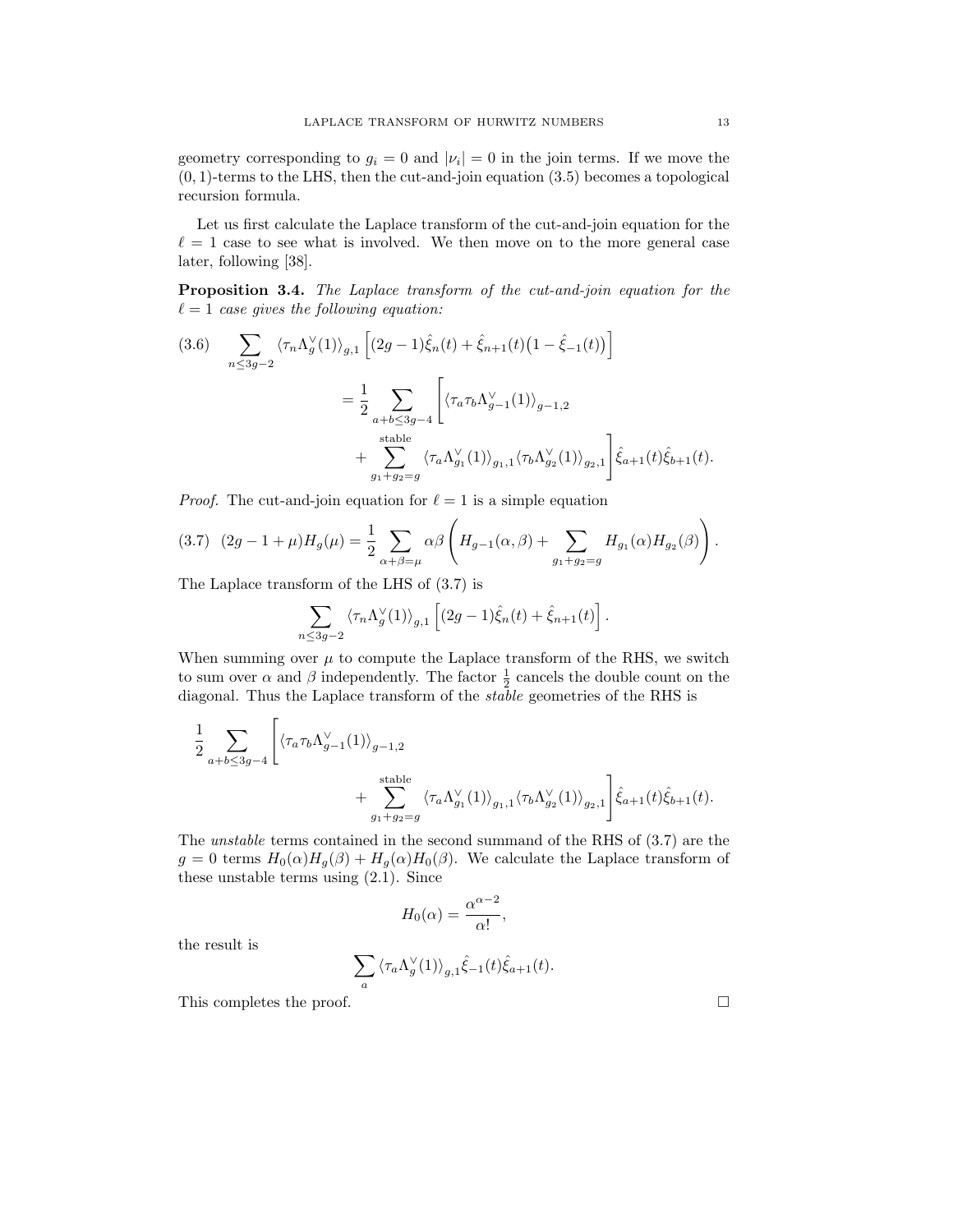**Remark 3.5.** We note that  $(3.6)$  is a polynomial equation of degree  $2n+2$ . Since  $\hat{\xi}_{-1}(t) = 1 - \frac{1}{t}$ , the leading term of  $\hat{\xi}_{n+1}(t)$  is canceled in the formula.

To calculate the Laplace transform of the general case (3.5), we need to deal with both of the unstable geometries  $(g, \ell) = (0, 1)$  and  $(0, 2)$ . These are the exceptions for the general formula  $(2.14)$ . Recall the  $(0, 1)$  case  $(2.1)$ . The formula

(3.8) 
$$
\widehat{\mathcal{H}}_{0,1}(t) = \sum_{k=1}^{\infty} \frac{k^{k-2}}{k!} e^{-k(w+1)} = -\frac{1}{2t^2} + c = \widehat{\xi}_{-2}(t),
$$

where the constant  $c$  is given by

$$
c=\sum_{k=1}^\infty \frac{k^{k-2}}{k!}e^{-k},
$$

is used in (3.6). The  $(g, \ell) = (0, 2)$  terms require a more careful computation. We shall see that these are the terms that exactly correspond to the terms involving the Cauchy differentiation kernel in the Bouchard-Mariño recursion.

Proposition 3.6. We have the following Laplace transformation formula:

$$
(3.9) \quad \widehat{\mathcal{H}}_{0,2}(t_1, t_2) = \sum_{\mu_1, \mu_2 \ge 1} \frac{1}{\mu_1 + \mu_2} \cdot \frac{\mu_1^{\mu_1}}{\mu_1!} \cdot \frac{\mu_2^{\mu_2}}{\mu_2!} e^{-\mu_1(w_1 + 1)} e^{-\mu_2(w_2 + 1)} = \log \left( \frac{\hat{\xi}_{-1}(t_1) - \hat{\xi}_{-1}(t_2)}{x_1 - x_2} \right) - \hat{\xi}_{-1}(t_1) - \hat{\xi}_{-1}(t_2).
$$

*Proof.* Since  $x = e^{-(w+1)}$ , (3.9) is equivalent to

$$
(3.10) \qquad \sum_{\substack{\mu_1,\mu_2 \ge 0 \\ (\mu_1,\mu_2) \ne (0,0)}} \frac{1}{\mu_1 + \mu_2} \cdot \frac{\mu_1^{\mu_1}}{\mu_1!} \cdot \frac{\mu_2^{\mu_2}}{\mu_2!} x_1^{\mu_1} x_2^{\mu_2} = \log \left( \sum_{k=1}^{\infty} \frac{k^{k-1}}{k!} \cdot \frac{x_1^k - x_2^k}{x_1 - x_2} \right),
$$

where  $|x_1| < e^{-1}$ ,  $|x_2| < e^{-1}$ , and  $0 < |x_1 - x_2| < e^{-1}$  so that the formula is an equation of holomorphic functions in  $x_1$  and  $x_2$ . Define

$$
\phi(x_1, x_2) \stackrel{\text{def}}{=} \sum_{\substack{\mu_1, \mu_2 \ge 0 \\ (\mu_1, \mu_2) \ne (0, 0)}} \frac{1}{\mu_1 + \mu_2} \cdot \frac{\mu_1^{\mu_1}}{\mu_1!} \cdot \frac{\mu_2^{\mu_2}}{\mu_2!} x_1^{\mu_1} x_2^{\mu_2} - \log \left( \sum_{k=1}^{\infty} \frac{k^{k-1}}{k!} \cdot \frac{x_1^k - x_2^k}{x_1 - x_2} \right).
$$

Then

$$
\phi(x,0) = \sum_{\mu_1 \ge 1} \frac{\mu_1^{\mu_1 - 1}}{\mu_1!} x^{\mu_1} - \log \left( \sum_{k=1}^{\infty} \frac{k^{k-1}}{k!} \cdot x^{k-1} \right)
$$
  
=  $\hat{\xi}_{-1}(t) - \log \left( \frac{\hat{\xi}_{-1}(t)}{x} \right) = 1 - \frac{1}{t} - \log \left( 1 - \frac{1}{t} \right) + \log x$   
=  $1 - \frac{1}{t} - \log \left( 1 - \frac{1}{t} \right) - w - 1 = 0$ 

due to (2.8). Here t is restricted on the domain  $Re(t) > 1$ . Since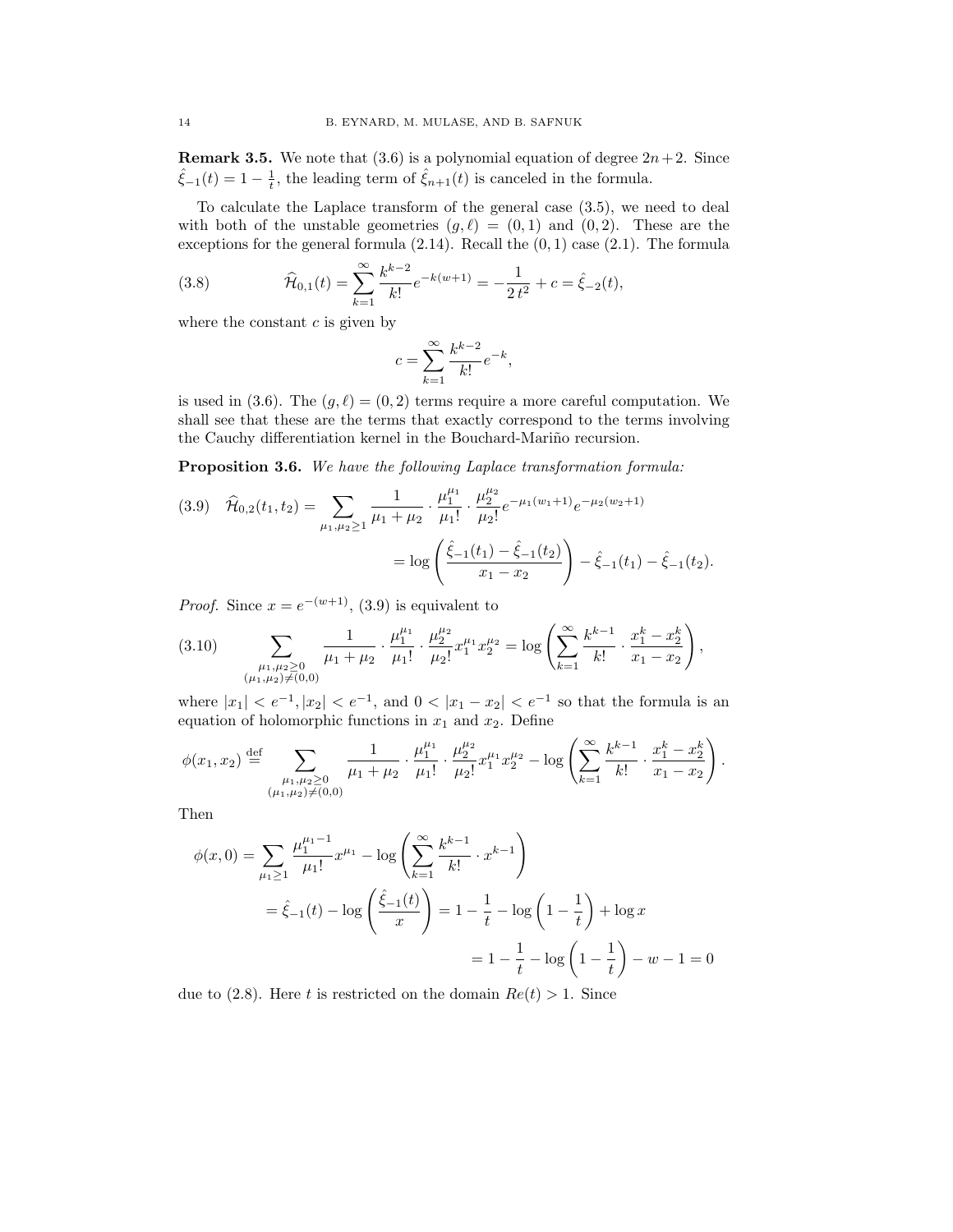$$
x_1 \frac{\partial}{\partial x_1} \log \left( \sum_{k=1}^{\infty} \frac{k^{k-1}}{k!} \cdot \frac{x_1^k - x_2^k}{x_1 - x_2} \right)
$$
  
=  $t_1^2 (t_1 - 1) \frac{\partial}{\partial t_1} \log \left( \hat{\xi}_{-1}(t_1) - \hat{\xi}_{-1}(t_2) \right) - x_1 \frac{\partial}{\partial x_1} \log(x_1 - x_2)$   
=  $t_1^2 (t_1 - 1) \frac{\partial}{\partial t_1} \log \left( -\frac{1}{t_1} + \frac{1}{t_2} \right) - \frac{x_1}{x_1 - x_2}$   
=  $\frac{t_1 t_2 (t_1 - 1)}{t_1 - t_2} - \frac{x_1}{x_1 - x_2}$ 

we have

$$
\left(x_1\frac{\partial}{\partial x_1} + x_2\frac{\partial}{\partial x_2}\right) \log \left(\sum_{k=1}^{\infty} \frac{k^{k-1}}{k!} \cdot \frac{x_1^k - x_2^k}{x_1 - x_2}\right)
$$
  
= 
$$
\frac{t_1 t_2 (t_1 - 1) - t_1 t_2 (t_2 - 1)}{t_1 - t_2} - \frac{x_1 - x_2}{x_1 - x_2}
$$
  
= 
$$
t_1 t_2 - 1 = \hat{\xi}_0(t_1) \hat{\xi}_0(t_2) + \hat{\xi}_0(t_1) + \hat{\xi}_0(t_2).
$$

On the other hand, we also have

$$
\left(x_1\frac{\partial}{\partial x_1} + x_2\frac{\partial}{\partial x_2}\right) \sum_{\substack{\mu_1,\mu_2\geq 0\\(\mu_1,\mu_2)\neq(0,0)}} \frac{1}{\mu_1 + \mu_2} \cdot \frac{\mu_1^{\mu_1}}{\mu_1!} \cdot \frac{\mu_2^{\mu_2}}{\mu_2!} x_1^{\mu_1} x_2^{\mu_2}
$$
  
=  $\hat{\xi}_0(t_1)\hat{\xi}_0(t_2) + \hat{\xi}_0(t_1) + \hat{\xi}_0(t_2).$ 

Therefore,

(3.11) 
$$
\left(x_1\frac{\partial}{\partial x_1} + x_2\frac{\partial}{\partial x_2}\right)\phi(x_1, x_2) = 0.
$$

Note that  $\phi(x_1, x_2)$  is a holomorphic function in  $x_1$  and  $x_2$ . Therefore, it has a series expansion in homogeneous polynomials around  $(0, 0)$ . Since a homogeneous polynomial in  $x_1$  and  $x_2$  of degree n is an eigenvector of the differential operator  $x_1 \frac{\partial}{\partial x_1} + x_2 \frac{\partial}{\partial x_2}$  belonging to the eigenvalue n, the only holomorphic solution to the Euler differential equation (3.11) is a constant. But since  $\phi(x_1, 0) = 0$ , we conclude that  $\phi(x_1, x_2) = 0$ . This completes the proof of (3.10), and hence the proposition.  $\square$ 

The following polynomial recursion formula was established in [38]. Since each of the polynomials  $\mathcal{H}_{g,\ell}(t_L)$ 's in (3.12) satisfies the stability condition 2g−2+ $\ell > 0$ , it is equivalent to  $(1.2)$  after expanding the generating functions using  $(2.14)$ .

**Theorem 3.7** ([38]). The Laplace transform of the cut-and-join equation (3.5) produces the following polynomial equation on the Lambert curve:

$$
(3.12) \quad \left(2g - 2 + \ell + \sum_{i=1}^{\ell} \left(1 - \hat{\xi}_{-1}(t_i)\right) t_i^2(t_i - 1) \frac{\partial}{\partial t_i}\right) \widehat{\mathcal{H}}_{g,\ell}(t_1,\ldots,t_{\ell})
$$

,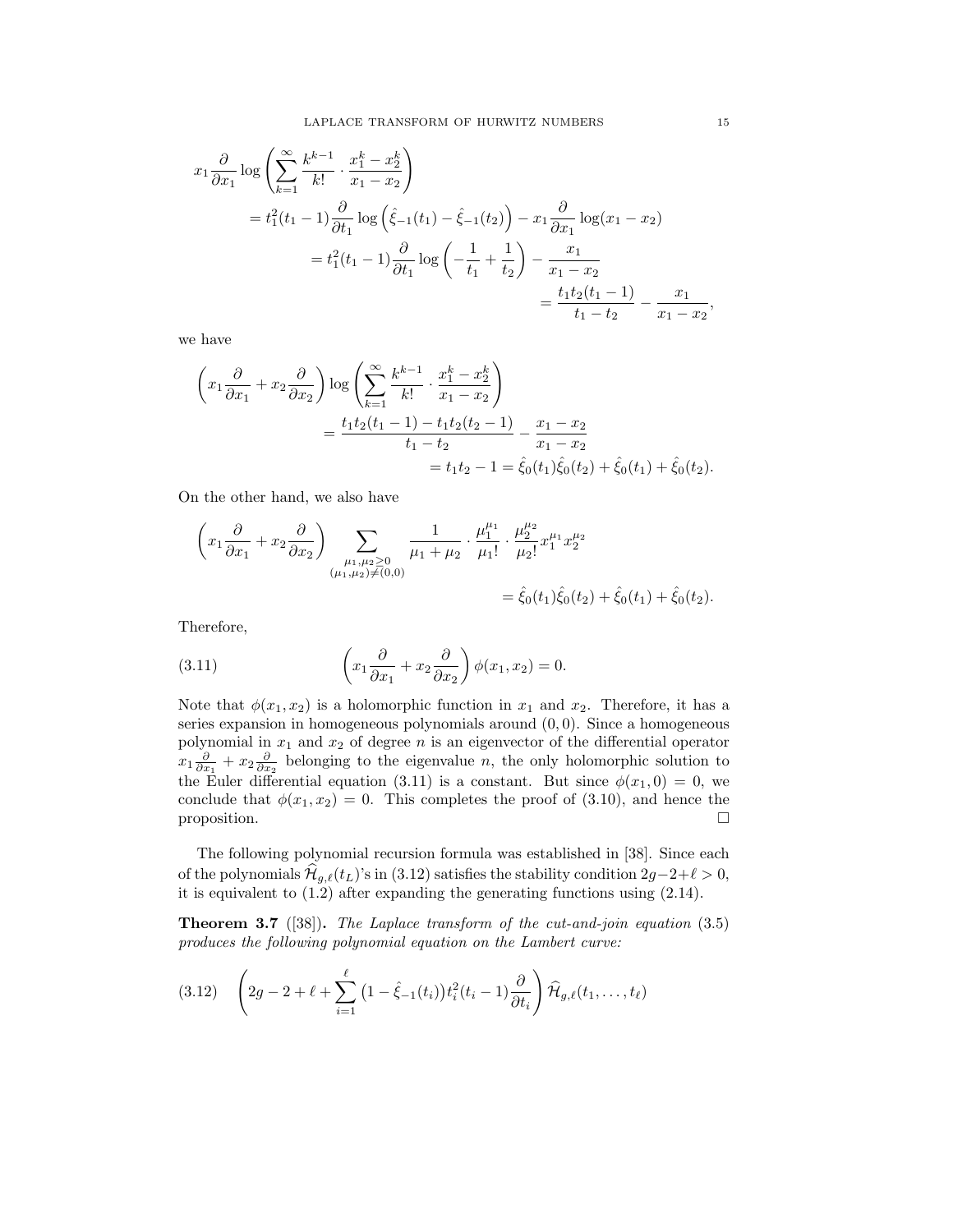$$
= \sum_{i < j} t_i t_j \frac{t_i^2 (t_i - 1)^2 \frac{\partial}{\partial t_i} \widehat{\mathcal{H}}_{g,\ell-1}(\widehat{t}_j) - t_j^2 (t_j - 1)^2 \frac{\partial}{\partial t_j} \widehat{\mathcal{H}}_{g,\ell-1}(\widehat{t}_i)}{t_i - t_j} \newline - \sum_{i \neq j} t_i^3 (t_i - 1) \frac{\partial}{\partial t_i} \widehat{\mathcal{H}}_{g,\ell-1}(\widehat{t}_j) \newline + \frac{1}{2} \sum_{i=1}^{\ell} \left[ u_1^2 (u_1 - 1) u_2^2 (u_2 - 1) \frac{\partial^2}{\partial u_1 \partial u_2} \widehat{\mathcal{H}}_{g-1,\ell+1} (u_1, u_2, t_{L \setminus \{i\}}) \right]_{u_1 = u_2 = t_i} \newline + \frac{1}{2} \sum_{i=1}^{\ell} \sum_{\substack{g_1 + g_2 = g \\ J \sqcup K = L \setminus \{i\}}}^{stable} t_i^2 (t_i - 1) \frac{\partial}{\partial t_i} \widehat{\mathcal{H}}_{g_1, |J| + 1}(t_i, t_J) \cdot t_i^2 (t_i - 1) \frac{\partial}{\partial t_i} \widehat{\mathcal{H}}_{g_2, |K| + 1}(t_i, t_K),
$$

where

$$
\widehat{\mathcal{H}}_{g,\ell-1}(\widehat{t_j})=\widehat{\mathcal{H}}_{g,\ell-1}(t_1,\ldots,\widehat{t_j},\ldots,t_\ell).
$$

In the last sum each term is restricted to satisfy the stability conditions  $2g_1 - 1 +$  $|J| > 0$  and  $2g_2 - 1 + |K| > 0$ .

Remark 3.8. The polynomial equation (3.12) is equivalent to the original cutand-join equation (3.5). Note that the topological recursion structure of (3.12) is exactly the same as  $(1.5)$ . Although  $(3.12)$  contains more terms, all functions involved are polynomials that are easy to calculate from (2.11), whereas (1.5) requires computation of the involution  $s(t)$  of (2.9) and infinite series expansions.

Remark 3.9. It is an easy task to deduce the Witten-Kontsevich theorem, i.e., the Virasoro constraint condition for the  $\psi$ -class intersection numbers [44, 27], from (3.12). Let us use the normalized notation  $\sigma_n = (2n+1)!!\tau_n$  for the  $\psi$ -class intersections. Then the formula according to Dijkgraaf, Verlinde and Verlinde [7] is

(3.13)

$$
\langle \sigma_n \sigma_{n_L} \rangle_{g, \ell+1} = \frac{1}{2} \sum_{a+b=n-2} \langle \sigma_a \sigma_b \sigma_{n_L} \rangle_{g-1, \ell+2} + \sum_{i \in L} (2n_i + 1) \langle \sigma_{n+n_i-1} \sigma_{n_{L \setminus \{i\}}} \rangle_{g, \ell} + \frac{1}{2} \sum_{\substack{g_1+g_2=g \\ I \sqcup J=L}}^{\text{stable}} \sum_{a+b=n-2} \langle \sigma_a \sigma_{n_I} \rangle_{g_1, |I|+1} \cdot \langle \sigma_b \sigma_{n_J} \rangle_{g_2, |J|+1}.
$$

Eqn.  $(3.13)$  is exactly the relation of the homogeneous top degree terms of  $(3.12)$ , after canceling the highest degree terms coming from  $\hat{\xi}_{n_i+1}(t_i)$  in the LHS [38]. This derivation is in the same spirit as those found in [4, 26, 41], though the argument is much clearer due to the polynomial nature of our equation.

#### 4. THE BOUCHARD-MARIÑO RECURSION FORMULA FOR HURWITZ NUMBERS

In this section we present the precise statement of the Bouchard-Mariño conjecture on Hurwitz numbers.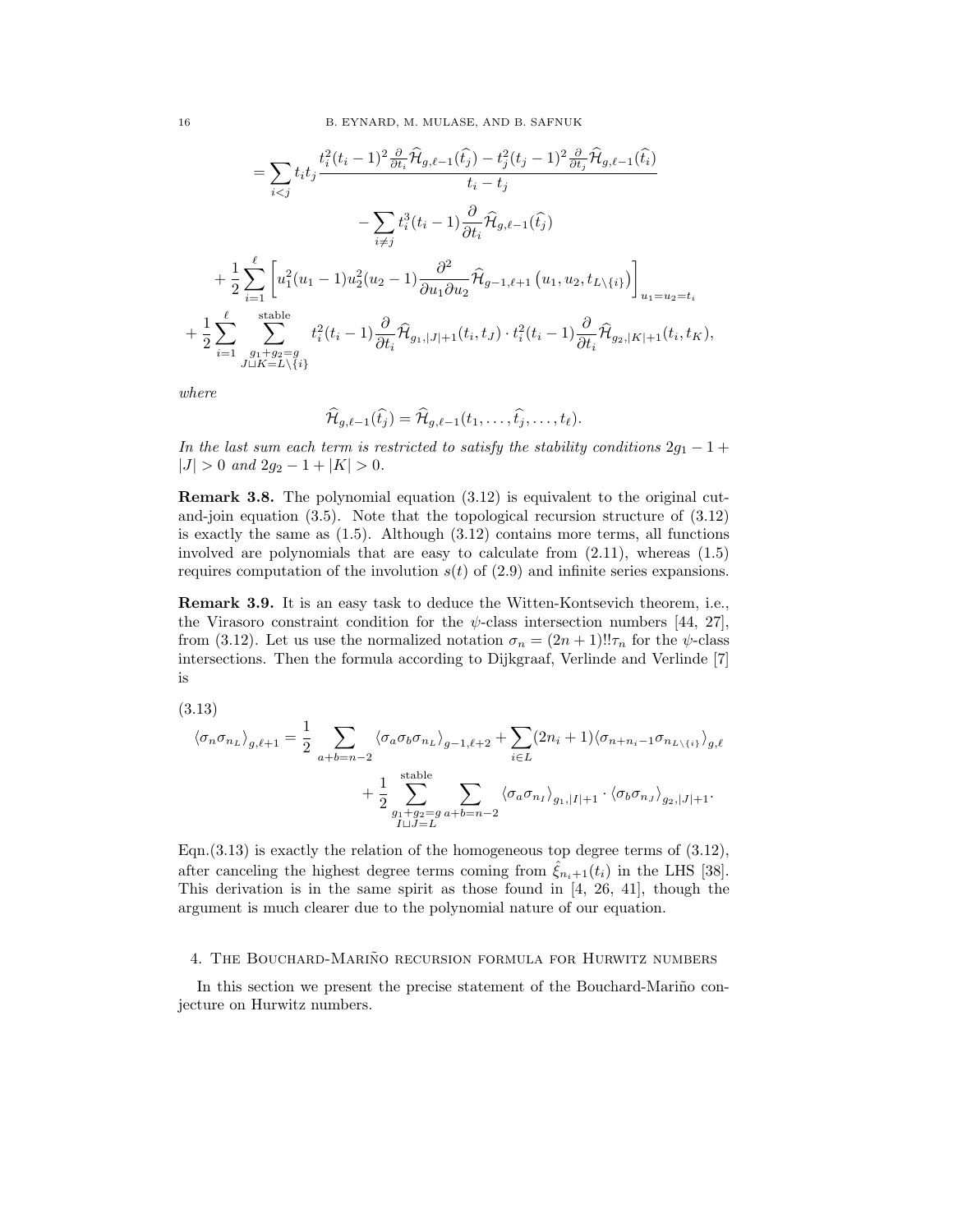Recall the function we introduced in (2.6):

(4.1) 
$$
t = t(x) = 1 + \sum_{k=1}^{\infty} \frac{k^k}{k!} x^k
$$

This is closely related to the Lambert W-function

(4.2) 
$$
W(x) = -\sum_{k=1}^{\infty} \frac{k^{k-1}}{k!} (-x)^k.
$$

By abuse of terminology, we also call the function  $t(x)$  of (4.1) the Lambert function. The power series  $(4.1)$  has the radius of convergence  $1/e$ , and its inverse function is given by

(4.3) 
$$
x = x(t) = \frac{1}{e} \left( 1 - \frac{1}{t} \right) e^{\frac{1}{t}}.
$$

Motivated by the Lambert  $W$ -function, a plane analytic curve

(4.4) 
$$
C = \{(x, t) \mid x = x(t)\} \subset \mathbb{C}^* \times \mathbb{C}^*
$$

is introduced in [3], which is exactly the Lambert curve (1.3). We denote by  $\pi$ :  $C \to \mathbb{C}$  the x-projection. Bouchard-Mariño [3] then defines a tower of polynomial differentials on the Lambert curve C by

(4.5) 
$$
\xi_n(t) = \frac{d}{dt} \left[ t^2(t-1) \xi_{n-1}(t) \right]
$$

with the initial condition

$$
(4.6) \t\t\t \xi_0(t) = dt.
$$

It is obvious from (4.5) and (4.6) that for  $n \geq 0$ ,  $\xi_n(t)$  is a polynomial 1-form of degree  $2n$  with a general expression

$$
\xi_n(t) = t^n \left[ (2n+1)!! t^n - \left( \frac{(2n+3)!!}{3} - (2n+1)!! \right) t^{n-1} + \dots + (-1)^n (n+1)! \right] dt.
$$

All the coefficients of  $\xi_n(t)$  have a combinatorial meaning called the second order reciprocal Stirling numbers. As we will note below, the leading coefficient is responsible for the Witten-Kontsevich theorem on the cotangent class intersections, and the lowest coefficient is related to the  $\lambda_g$ -formula [38]. For a convenience, we also use  $\xi_{-1}(t) = t^{-2} dt$  and  $\xi_{-2}(t) = t^{-3} dt$ .

**Remark 4.1.** The polynomial  $\hat{\xi}_n(t)$  of (2.10) is a primitive of  $\xi_n(t)$ :

$$
d\hat{\xi}_n(t) = \xi_n(t).
$$

Definition 4.2. Let us call the symmetric polynomial differential form

$$
d^{\otimes \ell} \widehat{\mathcal{H}}_{g,\ell}(t_1,\ldots,t_\ell) = \sum_{n_1+\cdots+n_\ell \leq 3g-3+\ell} \langle \tau_{n_1} \cdots \tau_{n_\ell} \Lambda_g^{\vee}(1) \rangle \bigotimes_{i=1}^{\ell} \xi_{n_i}(t_i)
$$

on  $C^{\ell}$  the *Hurwitz differential* of type  $(g, \ell)$ .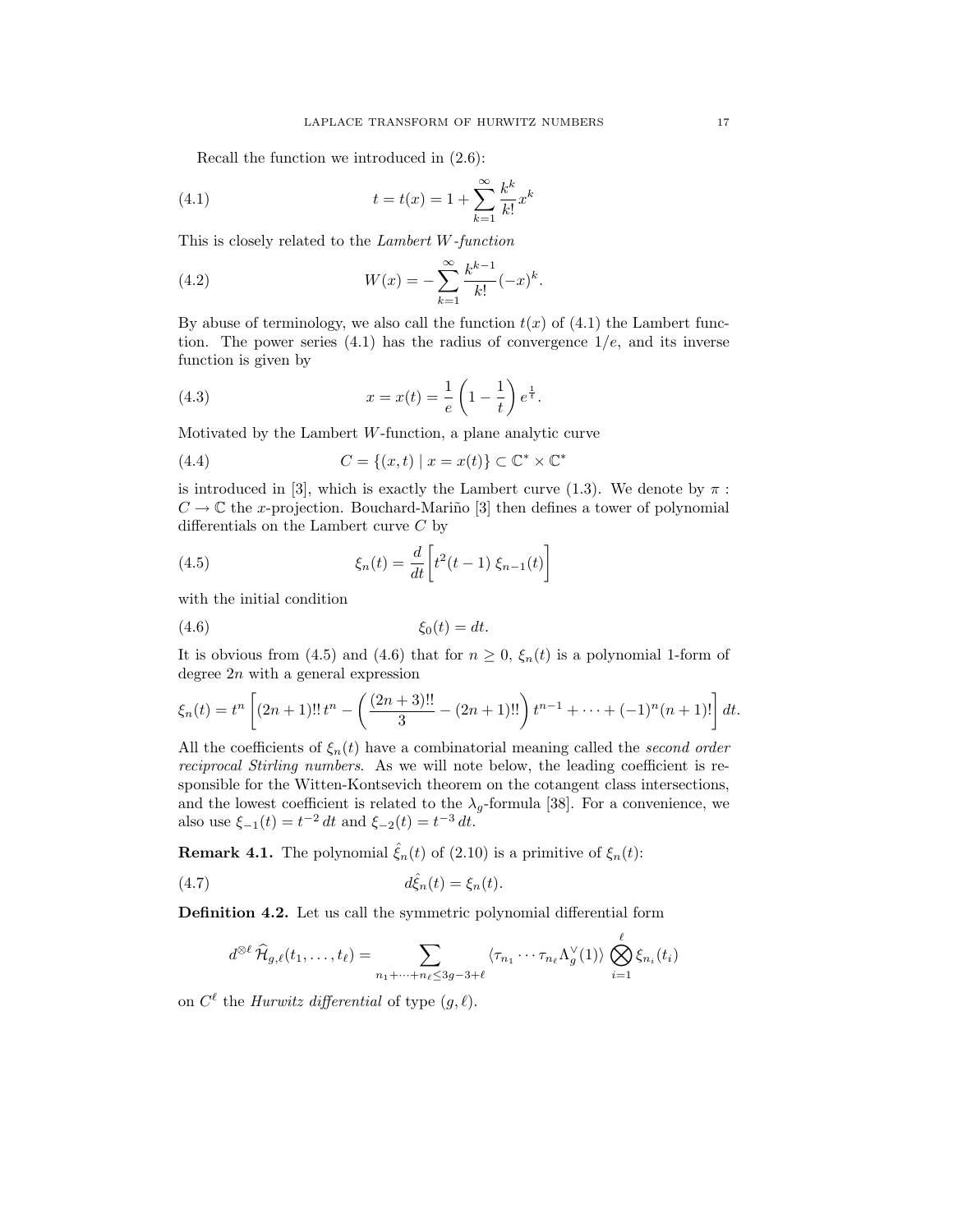**Remark 4.3.** Our  $\xi_n(t)$  is exactly the same as the  $\zeta_n(y)$ -differential of [3]. However, this mere coordinate change happens to be essential. Indeed, the fact that our expression is a polynomial in t-variables allows us to calculate the residues in the Bouchard-Mariño formula in Section 5.

**Remark 4.4.** The degree of  $d^{\otimes \ell} \widehat{H}_{g,\ell}(t_1, \ldots, t_\ell)$  is  $2(3g - 3 + \ell)$ , and the homogeneous top degree terms give a generating function of the  $\psi$ -class intersection numbers

$$
\sum_{n_1 + \dots + n_\ell = 3g - 3 + \ell} \langle \tau_{n_1} \cdots \tau_{n_\ell} \rangle \prod_{i=1}^\ell (2n_i + 1)!! \ t_i^{2n_i} \bigotimes_{i=1}^\ell dt_i.
$$

The homogeneous lowest degree terms of  $d^{\otimes \ell} \widehat{H}_{g,\ell}(t_1,\ldots,t_\ell)$  are

$$
(-1)^{3g-3+\ell}\sum_{n_1+\cdots+n_\ell=2g-3+\ell}\langle\tau_{n_1}\cdots\tau_{n_\ell}\lambda_g\rangle\prod_{i=1}^\ell(n_i+1)!\ t_i^{n_i}\bigotimes_{i=1}^\ell dt_i.
$$

The combinatorial coefficients of the  $\lambda_q$ -formula [15, 16] can be directly deduced from the topological recursion formula (1.2) [38], explaining the mechanism found in [20].

Remark 4.5. The unstable Hurwitz differentials follow from (2.1) and (3.9). They are

(4.8) 
$$
d\hat{\mathcal{H}}_{0,1}(t) = \frac{1}{t^3} dt = \xi_{-2}(t);
$$

(4.9) 
$$
d^{\otimes 2} \widehat{\mathcal{H}}_{0,2}(t_1, t_2) = \frac{dt_1 \otimes dt_2}{(t_1 - t_2)^2} - \pi^* \frac{dx_1 \otimes dx_2}{(x_1 - x_2)^2}.
$$

Remark 4.6. The simplest stable Hurwitz differentials are given by

(4.10) 
$$
d^{\otimes 3} \widehat{\mathcal{H}}_{0,3}(t_1, t_2, t_3) = dt_1 \otimes dt_2 \otimes dt_3; d \widehat{\mathcal{H}}_{1,1}(t) = \frac{1}{24} \big( -\xi_0(t) + \xi_1(t) \big) = \frac{1}{24} (t - 1)(3t + 1) dt.
$$

The amazing insight of Bouchard and Mariño [3] is that the Hurwitz differentials of Definition 4.2 should satisfy the topological recursion relation of Eynard and Orantin [13] based on the analytic curve  $C$  of  $(4.4)$  as the spectral curve. Since the topological recursion utilizes the critical behavior of the x-projection  $\pi: C \to \mathbb{C}^*$ , let us examine the local structure of C around its critical points. Let  $z = -\frac{1}{t}$  be a coordinate of C centered at  $t = \infty$ . The Lambert curve is then given by

$$
x = \frac{1}{e}(1+z)e^{-z}.
$$

We see that the x-projection  $\pi: C \to \mathbb{C}^*$  has a unique critical point  $q_0$  at  $z = 0$ . Locally around  $q_0$  the curve C is a double cover of C branched at  $q_0$ . For a point  $q \in C$  near  $q_0$ , let us denote by  $\bar{q}$  the Galois conjugate point on C that has the same x-coordinate. Let  $S(z)$  be the local deck-transformation of the covering  $\pi: C \to \mathbb{C}^*$ . Its defining equation

(4.11) 
$$
S(z) - \log(1 + S(z)) = z - \log(1 + z) = \sum_{m=2}^{\infty} \frac{(-1)^m}{m} z^m
$$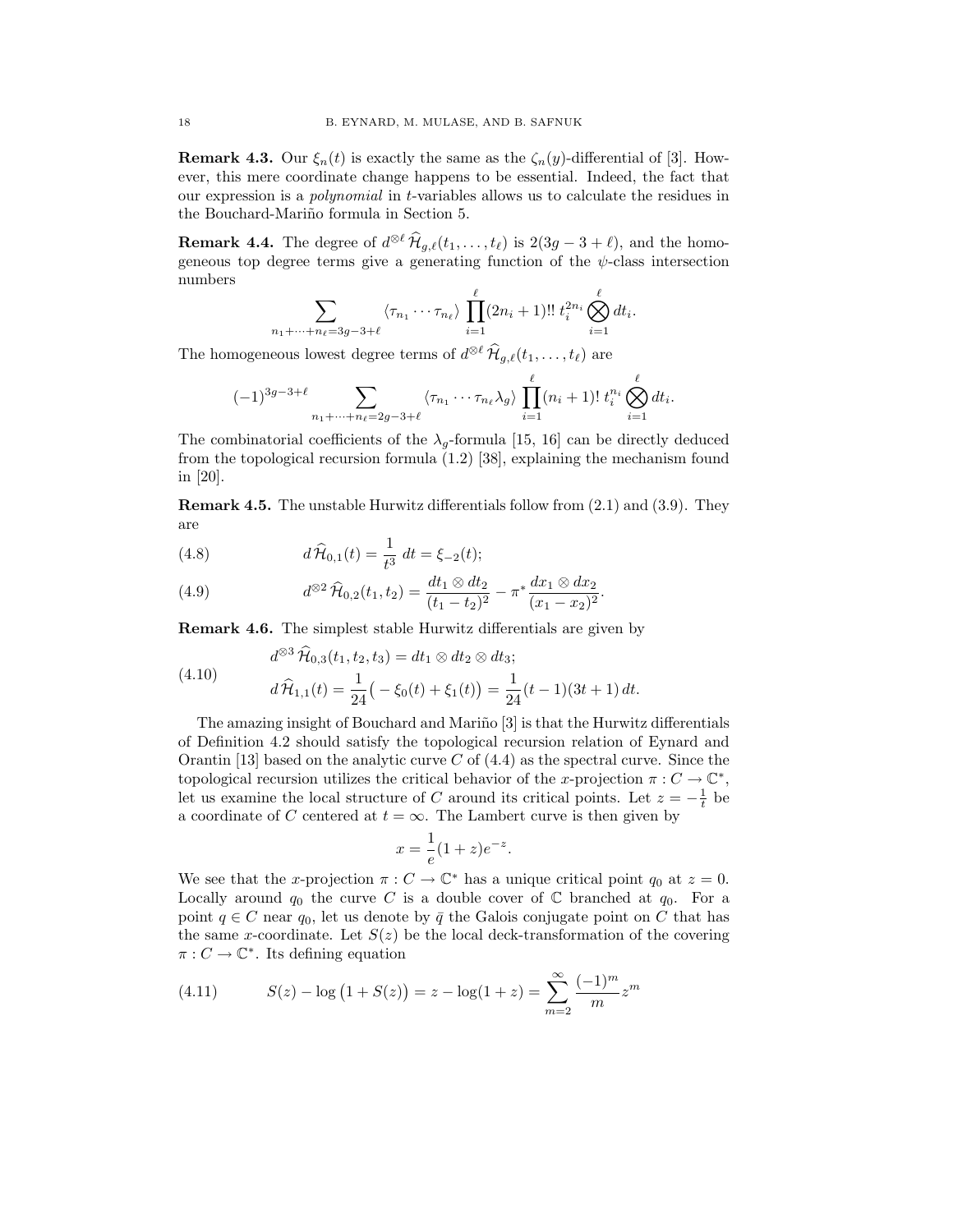has a unique analytic solution other than z itself, which has a branch cut along  $(-\infty, -1]$ . We note that S is an involution  $S(S(z)) = z$ , and has a Taylor expansion

$$
S(z) = -z + \frac{2}{3}z^2 - \frac{4}{9}z^3 + \frac{44}{135}z^4 - \frac{104}{405}z^5 + \frac{40}{189}z^6 - \frac{7648}{42525}z^7 + \frac{2848}{18225}z^8 + O(z^9)
$$

for  $|z|$  < 1. In terms of the t-coordinate, the involution corresponds to  $s(t)$  of (2.9):

$$
\begin{cases} t(q) = -\frac{1}{z} = t \\ t(\bar{q}) = -\frac{1}{S(z)} = s(t) \end{cases}
$$

.

The equation (4.11) defining  $S(z)$  translates into a relation

(4.12) 
$$
\frac{dt}{t^2(t-1)} = \frac{ds(t)}{s(t)^2(s(t)-1)} = -dw = -vdv = \pi^* \left(\frac{dx}{x}\right).
$$

Using the global coordinate  $t$  of the Lambert curve  $C$ , the Cauchy differentiation kernel (the one called the Bergman kernel in [13, 3]) is defined by

(4.13) 
$$
B(t_1, t_2) = \frac{dt_1 \otimes dt_2}{(t_1 - t_2)^2} = d_{t_1} d_{t_2} \log(t_1 - t_2).
$$

We have already encountered it in (4.9) in the expression of  $\mathcal{H}_{0,2}(t_1, t_2)$ . Following [13], define a 1-form on  $C$  by

$$
dE(q, \bar{q}, t_2) = \frac{1}{2} \int_q^{\bar{q}} B(\cdot, t_2) = \frac{1}{2} \left( \frac{1}{t_1 - t_2} - \frac{1}{s(t_1) - t_2} \right) dt_2
$$
  
= 
$$
\frac{1}{2} \left( \hat{\xi}_{-1} (s(t_1) - t_2) - \hat{\xi}_{-1} (t_1 - t_2) \right) dt_2,
$$

where the integral is taken with respect to the first variable of  $B(t_1, t_2)$  along any path from q to  $\bar{q}$ . The natural holomorphic symplectic form on  $\mathbb{C}^* \times \mathbb{C}^*$  is given by

$$
\Omega = d \log y \wedge d \log x = d \log \left( 1 - \frac{1}{t} \right) \wedge d \log x.
$$

Again following  $[3, 13]$ , let us introduce another 1-form on the curve C by

$$
\omega(q,\bar{q}) = \int_{q}^{\bar{q}} \Omega(\,\cdot\,,x(q)) = \left(\frac{1}{t} - \frac{1}{s(t)}\right) \frac{dt}{t^2(t-1)} = \left(\hat{\xi}_{-1}(s(t)) - \hat{\xi}_{-1}(t)\right) \frac{dt}{t^2(t-1)}.
$$

The kernel operator is defined as the *quotient* 

$$
K(t_1, t_2) = \frac{dE(q, \bar{q}, t_2)}{\omega(q, \bar{q})} = \frac{1}{2} \cdot \frac{t_1}{t_1 - t_2} \cdot \frac{s(t_1)}{s(t_1) - t_2} \cdot \frac{t_1^2(t_1 - 1)}{dt_1} \otimes dt_2,
$$

which is a linear algebraic operator acting on symmetric differential forms on  $C^{\ell}$ by replacing  $dt_1$  with  $dt_2$ . We note that

(4.14) 
$$
K(t_1, t_2) = K(s(t_1), t_2),
$$

which follows from  $(4.12)$ . In the *z*-coordinate, the kernel has the expression

$$
(4.15) \quad K = -\frac{1}{2} \cdot \frac{1+z}{z} \cdot \frac{1}{(1+zt)(1+S(z)t)} \cdot dt \otimes \frac{1}{dz}
$$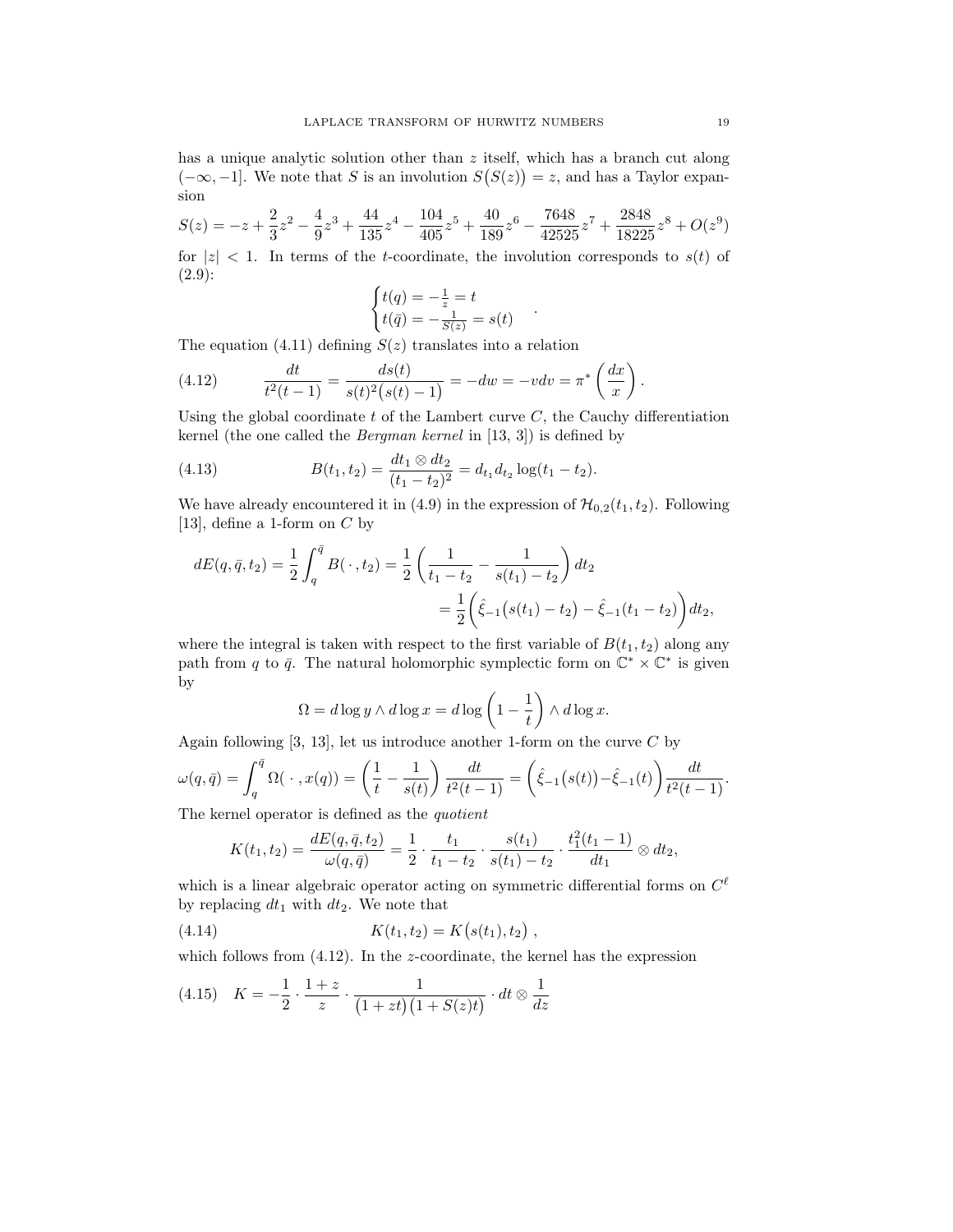$$
= -\frac{1}{2} \cdot \frac{1+z}{z} \left( \sum_{m=0}^{\infty} (-1)^m \cdot \frac{z^{m+1} - S(z)^{m+1}}{z - S(z)} \cdot t^m \right) dt \otimes \frac{1}{dz}
$$
  

$$
= -\frac{1}{2} \left( \frac{1}{z} + 1 + \frac{1}{3} (3t - 2)tz + \frac{1}{9} (3t - 2)tz^2 + \frac{1}{135} (135t^3 - 180t^2 + 30t + 16)tz^3 + \cdots \right) dt \otimes \frac{1}{dz}.
$$

Definition 4.7. The topological recursion formula is an inductive mechanism of defining a symmetric  $\ell$ -form

$$
W_{g,\ell}(t_L) = W_{g,\ell}(t_1,\ldots,t_\ell)
$$

on  $C^{\ell}$  for any given g and  $\ell$  subject to  $2g - 2 + \ell > 0$  by

$$
(4.16) \quad W_{g,\ell+1}(t_0, t_L) = -\frac{1}{2\pi i} \oint_{\gamma_{\infty}} \left[ K(t, t_0) \left( W_{g-1,\ell+2}(t, s(t), t_L) \right) \right. \\
\left. + \sum_{i=1}^{\ell} \left( W_{g,\ell}(t, t_{L \setminus \{i\}}) \otimes B(s(t), t_i) + W_{g,\ell}(s(t), t_{L \setminus \{i\}}) \otimes B(t, t_i) \right) \right. \\
\left. + \sum_{g_1 + g_2 = g, I \sqcup J = L}^{stable \text{ terms}} W_{g_1, |I|+1}(t, t_I) \otimes W_{g_2, |J|+1}(s(t), t_J) \right) \right].
$$

Here  $t_I = (t_i)_{i \in I}$  for a subset  $I \subset L = \{1, 2, ..., \ell\}$ , and the last sum is taken over all partitions of g and disjoint decompositions  $I \sqcup J = L$  subject to the stability condition  $2g_1 - 1 + |I| > 0$  and  $2g_2 - 1 + |J| > 0$ . The integration is taken with respect to dt on the contour  $\gamma_{\infty}$ , which is a positively oriented loop in the complex t-plane of large radius so that  $|t| > \max(|t_0|, |s(t_0)|)$  for  $t \in \gamma_{\infty}$ .

Now we can state the Bouchard-Mariño conjecture, which we prove in Section 7.

**Conjecture 4.8** (Bouchard-Mariño Conjecture [3]). For every g and  $\ell$  subject to the stability condition  $2g - 2 + \ell > 0$ , the topological recursion formula (4.16) with the initial condition

(4.17) 
$$
\begin{cases} W_{0,3}(t_1, t_2, t_3) = dt_1 \otimes dt_2 \otimes dt_3 \\ W_{1,1}(t_1) = \frac{1}{24}(t_1 - 1)(3t_1 + 1) dt_1 \end{cases}
$$

gives the Hurwitz differential

$$
W_{g,\ell}(t_1,\ldots,t_\ell)=d^{\otimes \ell}\,\widehat{\mathcal{H}}_{g,\ell}(t_1,\ldots,t_\ell).
$$

Remark 4.9. In the literature [3, 13], the topological recursion is written as

$$
(4.18) \quad W_{g,\ell+1}(t_0, t_L) = \text{Res}_{q=\bar{q}} \left[ \frac{dE(q, \bar{q}, t_0)}{\omega(q, \bar{q})} \left( W_{g-1,\ell+2}(t(q), t(\bar{q}), t_L) \right) \right. \\
\left. + \sum_{g_1+g_2=g, I \sqcup J=L} W_{g_1, |I|+1}(t(q), t_I) \otimes W_{g_2, |J|+1}(t(\bar{q}), t_J) \right) \right],
$$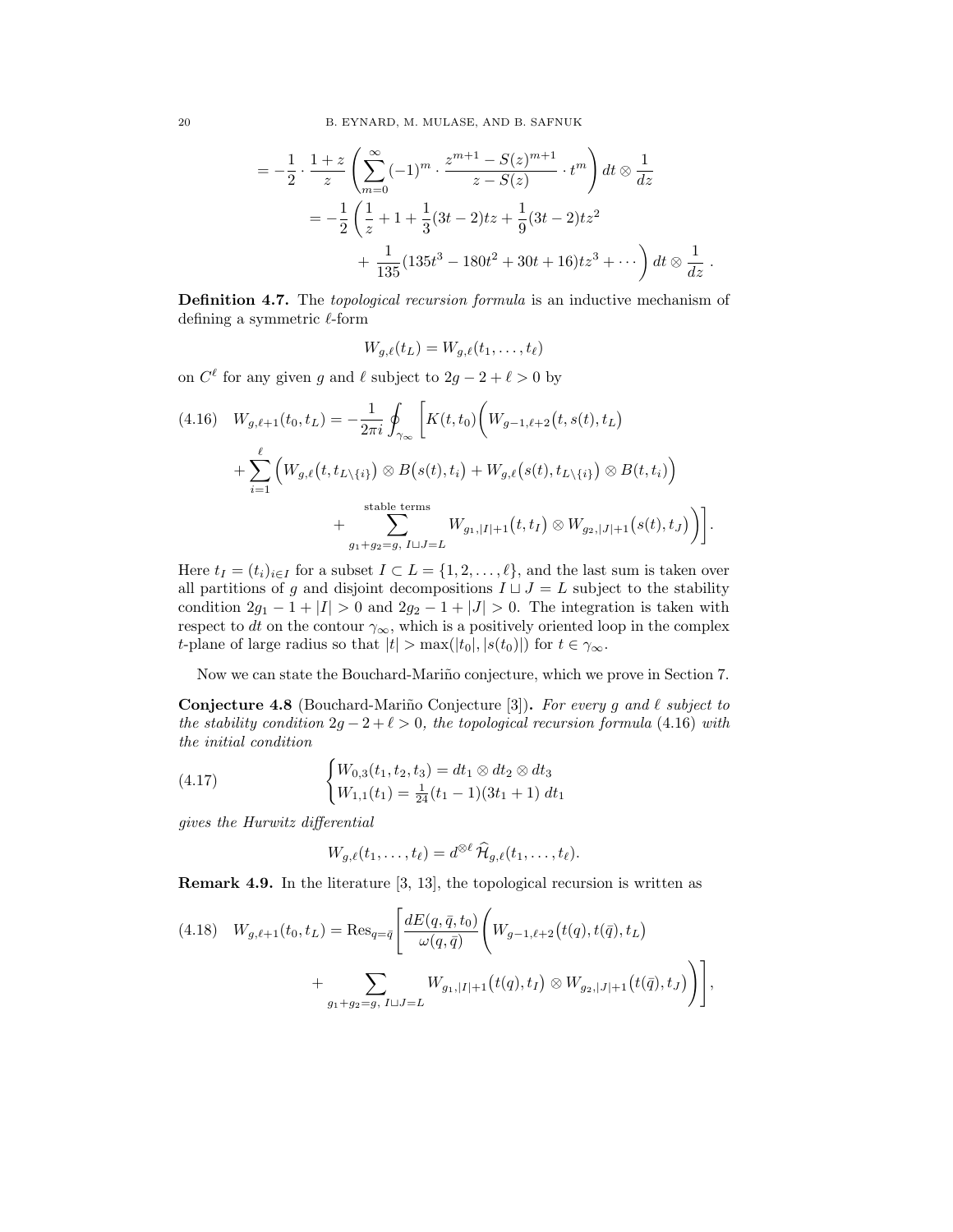including all possible terms in the second line, with the initial condition

(4.19) 
$$
\begin{cases} W_{0,1}(t_1) = 0 \\ W_{0,2}(t_1, t_2) = B(t_1, t_2). \end{cases}
$$

If we single out the stable terms from (4.18), then we obtain (4.16). Although the initial values of  $W_{q,\ell}$  given in (4.19) are different from (4.8) and (4.9), the advantage of (4.18) is to be able to include (4.17) as a consequence of the recursion.

Remark 4.10. It is established in [13] that a solution of the topological recursion is a symmetric differential form in general. In our case, the RHS of the recursion formula (4.16) does not appear to be symmetric in  $t_0, t_1, \ldots, t_\ell$ . We note that our proof of the formula establishes this symmetry because the Hurwitz differential is a symmetric polynomial. This situation is again strikingly similar to the Mizrakhani recursion [35, 36], where the symmetry appears not as a consequence of the recursion, but rather as the geometric nature of the quantity the recursion calculates, namely, the Weil-Petersson volume of the moduli space of bordered hyperbolic surfaces.

## 5. Residue calculation

In this section we calculate the residues appearing in the recursion formula (4.16). It turns out to be equivalent to the direct image operation with respect to the projection  $\pi: C \to \mathbb{C}$ .

Recall that the kernel  $K(t, t_0)$  is a rational expression in terms of  $t, s(t)$  and  $t_0$ . The function  $s(t)$  is an involution  $s(s(t)) = t$  defined outside of the slit [0, 1] of the complex  $t$ -plane, with logarithmic singularities at 0 and 1. Our idea of computing the residue is to decompose the integration over the loop  $\gamma_{\infty}$  into the sum of integrations over  $\gamma_{\infty} - \gamma_{[0,1]}$  and  $\gamma_{[0,1]}$ , where  $\gamma_{[0,1]}$  is a positively oriented thin loop containing the interval [0, 1].



FIGURE 5.1. The contours of integration.  $\gamma_{\infty}$  is the circle of a large radius, and  $\gamma_{[0,1]}$  is the thin loop surrounding the closed interval [0, 1].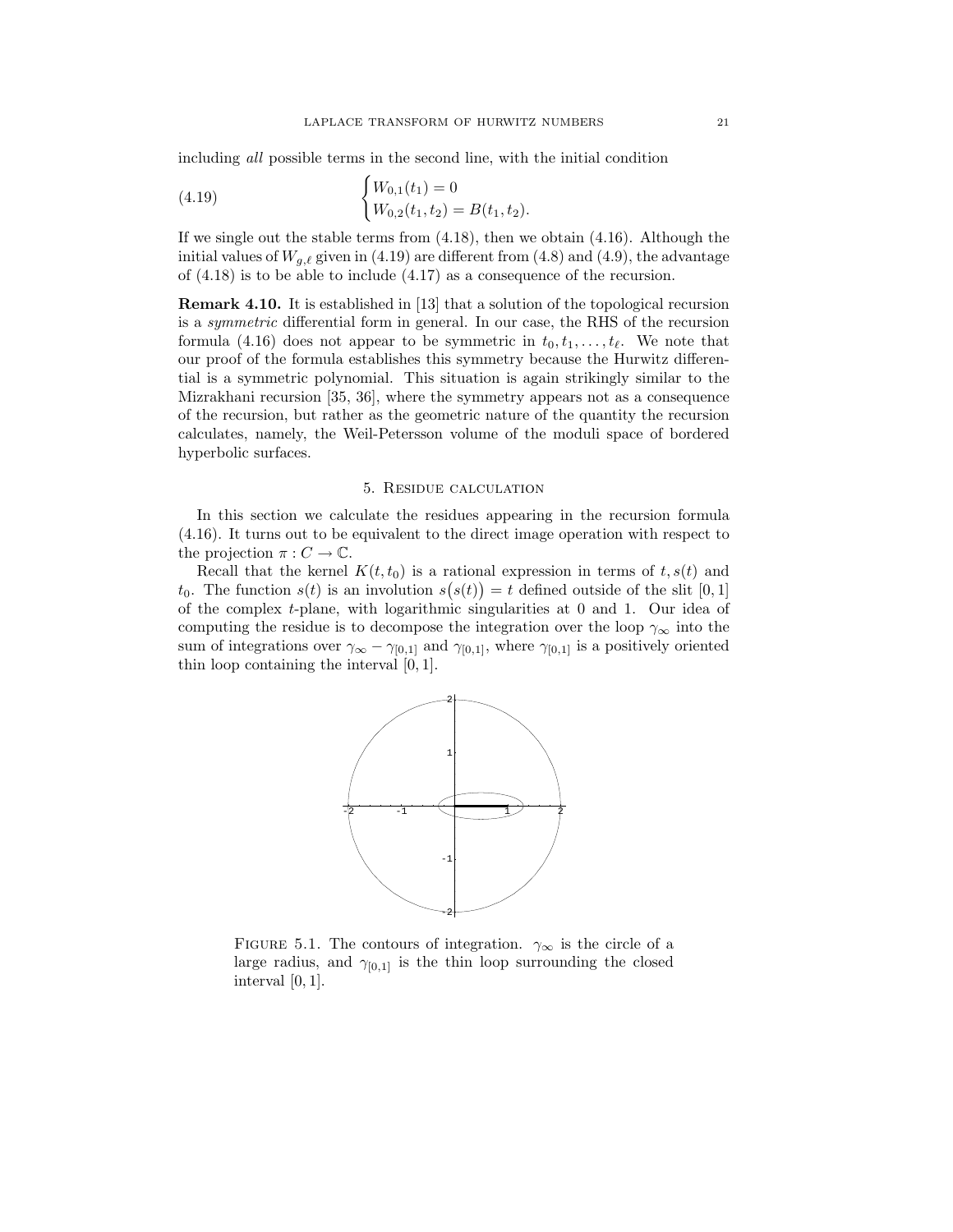**Definition 5.1.** For a Laurent series  $\sum_{n\in\mathbb{Z}} a_n t^n$ , we denote

$$
\left[\sum_{n\in\mathbb{Z}}a_nt^n\right]_+=\sum_{n\geq 0}a_nt^n.
$$

**Theorem 5.2.** In terms of the primitives  $\hat{\xi}_n(t)$ , we have

$$
(5.1) \quad R_{a,b}(t) = -\frac{1}{2\pi i} \oint_{\gamma_{\infty}} K(t',t) \xi_a(t') \xi_b(s(t'))
$$
  
= 
$$
\frac{1}{2} \left[ \frac{ts(t)}{t - s(t)} \Big( \xi_a(t) \hat{\xi}_{b+1}(s(t)) + \hat{\xi}_{a+1}(s(t)) \xi_b(t) \Big) \right]_+.
$$

Similarly, we have

$$
(5.2) \quad R_n(t, t_i) = -\frac{1}{2\pi i} \oint_{\gamma_{\infty}} K(t', t) \Big( \xi_n(t') B(s(t'), t_i) + \xi_n(s(t')) B(t', t_i) \Big) = \left[ \frac{ts(t)}{t - s(t)} \Big( \hat{\xi}_{n+1}(t) B(s(t), t_i) + \hat{\xi}_{n+1}(s(t)) B(t, t_i) \Big) \right]_+.
$$

*Proof.* In terms of the original z-coordinate of [3], the residue  $R_{a,b}(t)$  is simply the coefficient of  $z^{-1}$  in  $K(t',t)\xi_a(t')\xi_b(s(t'))$ , after expanding it in the Laurent series in z. Since  $\xi_n(t')$  is a polynomial in  $t' = -\frac{1}{z}$ , the contribution to the  $z^{-1}$  term in the expression is a polynomial in  $t$  because of the z-expansion formula  $(4.15)$  for the kernel K. Thus we know that  $R_{a,b}(t)$  is a polynomial in t.

Let us write  $\xi_n(t) = f_n(t)dt$ , and let  $\gamma_{[0,1]}$  be a positively oriented loop containing the slit [0, 1], as in Figure 5.1. On this compact set we have a bound

$$
\left|\frac{ts(t)}{t-s(t)}\;t^2(t-1)s'(t)f_a(t)f_b(s(t))\right|
$$

since the function is holomorphic outside [0,1]. Choose  $|t| \gg 1$ . Then we have

$$
\left| -\frac{1}{2\pi i} \oint_{\gamma_{[0,1]}} K(t',t) \xi_a(t') \xi_b(s(t')) \right|
$$
  
= 
$$
\left| -\frac{1}{2\pi i} \oint_{\gamma_{[0,1]}} \frac{1}{2} \left( \frac{1}{t'-t} - \frac{1}{s(t')-t} \right) \frac{t' s(t')}{s(t')-t'}
$$
  

$$
\times t'^2 (t'-1) s'(t') f_a(t') f_b(s(t')) dt' \right| \otimes dt
$$
  

$$
< \frac{M}{2\pi} \oint_{\gamma_{[0,1]}} \frac{1}{2} \left| \frac{1}{t'-t} - \frac{1}{s(t')-t} \right| dt' \otimes dt \sim \frac{M}{4\pi|t|} dt.
$$

Therefore,

$$
-\frac{1}{2\pi i} \oint_{\gamma_{\infty}} K(t',t) \xi_a(t') \xi_b(s(t'))
$$
  
=  $-\frac{1}{2\pi i} \oint_{\gamma_{\infty}-\gamma_{[0,1]}} K(t',t) \xi_a(t') \xi_b(s(t')) + O(t^{-1})$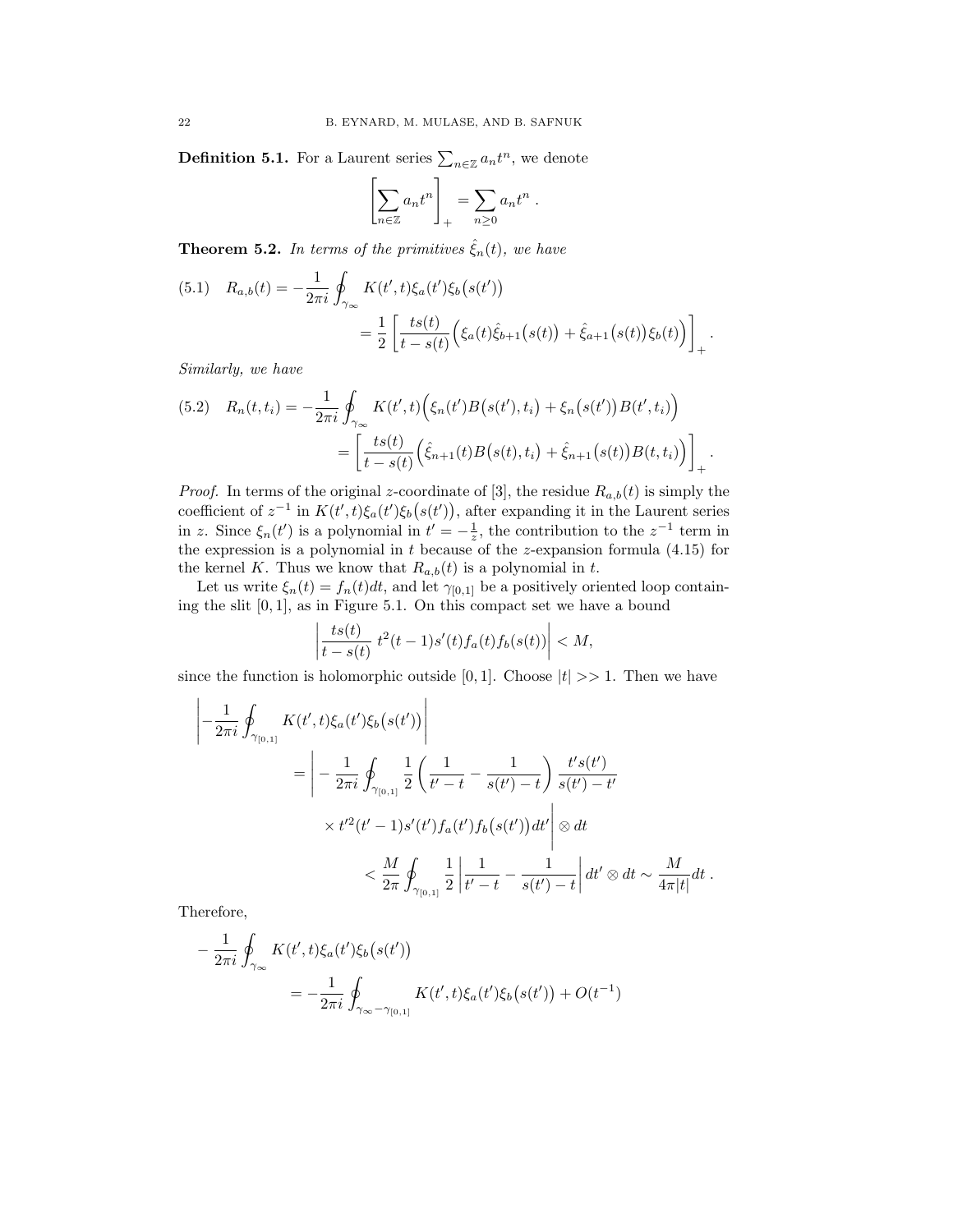$$
= \left[ -\frac{1}{2\pi i} \oint_{\gamma_\infty - \gamma_{[0,1]}} K(t',t) \xi_a(t') \xi_b(s(t')) \right]_+.
$$

Noticing the relation (4.12) and the fact that  $s(t)$  is an involution, we obtain

$$
-\frac{1}{2\pi i} \oint_{\gamma_{\infty}-\gamma_{[0,1]}} K(t',t) \xi_a(t') \xi_b(s(t'))
$$
  
\n
$$
= -\frac{1}{2\pi i} \oint_{\gamma_{\infty}-\gamma_{[0,1]}} \frac{1}{2} \left( \frac{1}{t'-t} - \frac{1}{s(t')-t} \right) \frac{t's(t')}{s(t')-t'}
$$
  
\n
$$
\times t'^2(t'-1)s'(t')f_a(t')f_b(s(t'))dt' \otimes dt
$$
  
\n
$$
= -\frac{1}{2\pi i} \oint_{\gamma_{\infty}-\gamma_{[0,1]}} \frac{1}{2} \cdot \frac{1}{t'-t} \cdot \frac{t's(t')}{s(t')-t'} \cdot t'^2(t'-1)s'(t')f_a(t')f_b(s(t'))dt' \otimes dt
$$
  
\n
$$
+ \frac{1}{2\pi i} \oint_{s(\gamma_{\infty})-s(\gamma_{[0,1]})} \frac{1}{2} \cdot \frac{1}{s(t')-t} \cdot \frac{t's(t')}{s(t')-t'}
$$
  
\n
$$
\times t'^2(t'-1)f_a(t')f_b(s(t'))ds(t') \otimes dt
$$
  
\n
$$
= \frac{1}{2} \cdot \frac{ts(t)}{t-s(t)} \cdot t^2(t-1)s'(t)f_a(t)f_b(s(t))dt
$$
  
\n
$$
+ \frac{1}{2} \cdot \frac{st(t)}{t-s(t)} \cdot s(t)^2(s(t)-1)f_a(s(t))f_b(t)dt
$$
  
\n
$$
= \frac{ts(t)}{t-s(t)} t^2(t-1)s'(t) \frac{f_a(t)f_b(s(t)) + f_a(s(t))f_b(t)}{2} dt
$$
  
\n
$$
= \frac{1}{2} \cdot \frac{ts(t)}{t-s(t)} (\xi_a(t)\hat{\xi}_{b+1}(s(t)) + \hat{\xi}_{a+1}(s(t))\xi_b(t)) dt
$$
  
\n
$$
= \frac{1}{2} \cdot \frac{ts(t)}{t-s(t)} (\hat{\xi}_a(t)\hat{\xi}_{b+1}(s(t)) + \hat{\xi}_{a+1}(s(t))\hat{\xi}_b(t)) dt
$$
  
\n
$$
= \frac{1}{2} \cdot \frac{ts(t)}{t-s(t)} (\hat{\xi}_{a+1}(t)\hat{\xi}_{b+1}(s(t)) + \
$$

Here we used (2.11) and (4.12) at the last step. The proof of the second residue formula is exactly the same.  $\hfill \square$ 

Remark 5.3. The equation for the kernel (4.14) implies

$$
R_{a,b}(t) = R_{b,a}(t) = -[R_{a,b}(s(t))]_{+}.
$$

Let us define polynomials  $P_{a,b}(t)$  and  $P_n(t,t_i)$  by

$$
(5.3)
$$

$$
P_{a,b}(t)dt = \frac{1}{2} \left[ \frac{ts(t)}{t - s(t)} \frac{dt}{t^2(t - 1)} \left( \hat{\xi}_{a+1}(t)\hat{\xi}_{b+1}(s(t)) + \hat{\xi}_{a+1}(s(t))\hat{\xi}_{b+1}(t) \right) \right]_+,
$$
  
(5.4)  

$$
P_n(t, t_i)dt \otimes dt_i = d_{t_i} \left[ \frac{ts(t)}{t - s(t)} \left( \frac{\hat{\xi}_{n+1}(t)ds(t)}{s(t) - t_i} + \frac{\hat{\xi}_{n+1}(s(t))dt}{t - t_i} \right) \right]_+.
$$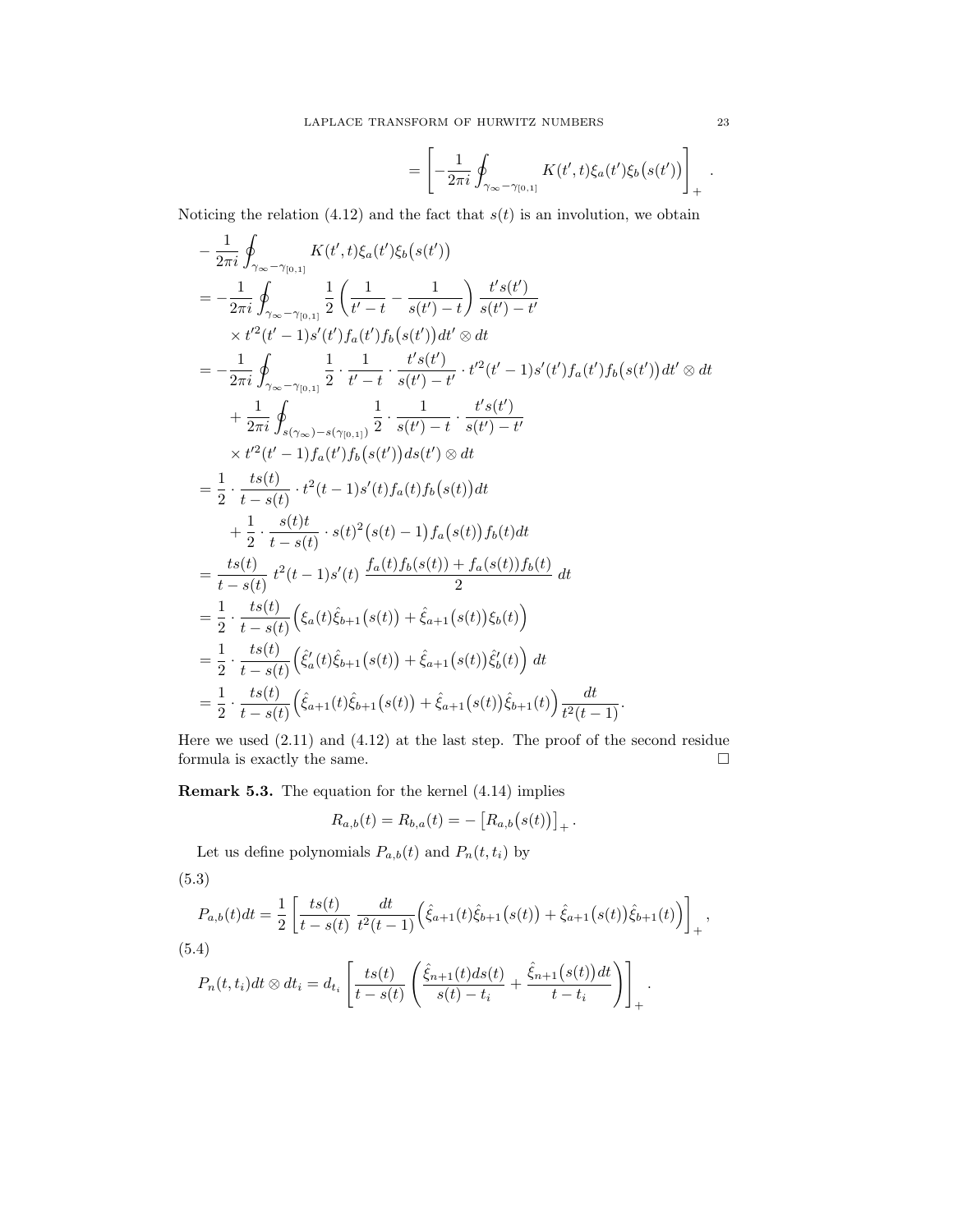Obviously deg  $P_{a,b}(t) = 2(a+b+2)$ . To calculate  $P_n(t,t_i)$ , we use the Laurent series expansion

(5.5) 
$$
\frac{1}{t - t_i} = \frac{1}{t} \sum_{k=0}^{\infty} \left(\frac{t_i}{t}\right)^k,
$$

and take the polynomial part in  $t$ . We note that it is automatically a polynomial in  $t_i$  as well. We thus see that deg  $P_n(t, t_i) = 2n + 2$  in each variable.

**Theorem 5.4.** The topological recursion formula  $(4.16)$  is equivalent to the following equation of symmetric differential forms in  $\ell + 1$  variables with polynomial coefficients:

$$
\sum_{n,n_L} \langle \tau_n \tau_{n_L} \Lambda_g^{\vee}(1) \rangle_{g,\ell+1} d\hat{\xi}_n(t) \otimes d\hat{\xi}_{n_L}(t_L)
$$
\n
$$
= \sum_{i=1}^{\ell} \sum_{m,n_L \backslash \{i\}} \langle \tau_m \tau_{n_L \backslash \{i\}} \Lambda_g^{\vee}(1) \rangle_{g,\ell} P_m(t,t_i) dt \otimes dt_i \otimes d\hat{\xi}_{n_L \backslash \{i\}}(t_L \backslash \{i\})
$$
\n
$$
+ \left( \sum_{a,b,n_L} \langle \tau_a \tau_b \tau_{n_L} \Lambda_{g-1}^{\vee}(1) \rangle_{g-1,\ell+2} + \sum_{g_1+g_2=g}^{\text{stable}} \sum_{a,n_I} \langle \tau_a \tau_{n_I} \Lambda_{g_1}^{\vee}(1) \rangle_{g_1,|I|+1} \langle \tau_b \tau_{n_J} \Lambda_{g_2}^{\vee}(1) \rangle_{g_2,|J|+1} \right) P_{a,b}(t) dt \otimes d\hat{\xi}_{n_L}(t_L).
$$

Here  $L = \{1, 2, \ldots, \ell\}$  is an index set, and for a subset  $I \subset L$ , we denote

$$
t_I = (t_i)_{i \in I}, \quad n_I = \{ n_i | i \in I \}, \quad \tau_{n_I} = \prod_{i \in I} \tau_{n_i}, \quad d\hat{\xi}_{n_I}(t_I) = \bigotimes_{i \in I} \frac{d}{dt_i} \hat{\xi}_{n_i}(t_i) dt_i.
$$

The last summation in the formula is taken over all partitions of g and decompositions of L into disjoint subsets  $I \sqcup J = L$  subject to the stability condition  $2g_1 - 1 + |I| > 0$  and  $2g_2 - 1 + |J| > 0$ .

**Remark 5.5.** An immediate observation we can make from  $(1.5)$  is the simple form of the formula for the case with one marked point:

$$
(5.6) \sum_{n \leq 3g-2} \langle \tau_n \Lambda_g^{\vee}(1) \rangle_{g,1} \frac{d}{dt} \hat{\xi}_n(t)
$$
  
= 
$$
\sum_{a+b \leq 3g-4} \left( \langle \tau_a \tau_b \Lambda_{g-1}^{\vee}(1) \rangle_{g-1,2} + \sum_{g_1+g_2=g}^{\text{stable}} \langle \tau_a \Lambda_{g_1}^{\vee}(1) \rangle_{g_1,1} \langle \tau_b \Lambda_{g_2}^{\vee}(1) \rangle_{g_2,1} \right) P_{a,b}(t).
$$

6. Analysis of the Laplace transforms on the Lambert curve

As a preparation for Section 7 where we give a proof of (1.5), in this section we present analysis tools that provide the relation among the Laplace transforms on the Lambert curve  $(2.7)$ . The mystery of the work of Bouchard-Mariño [3] lies in their  $\zeta_n(y)$ -forms that play an effective role in devising the topological recursion for the Hurwitz numbers. We have already identified these differential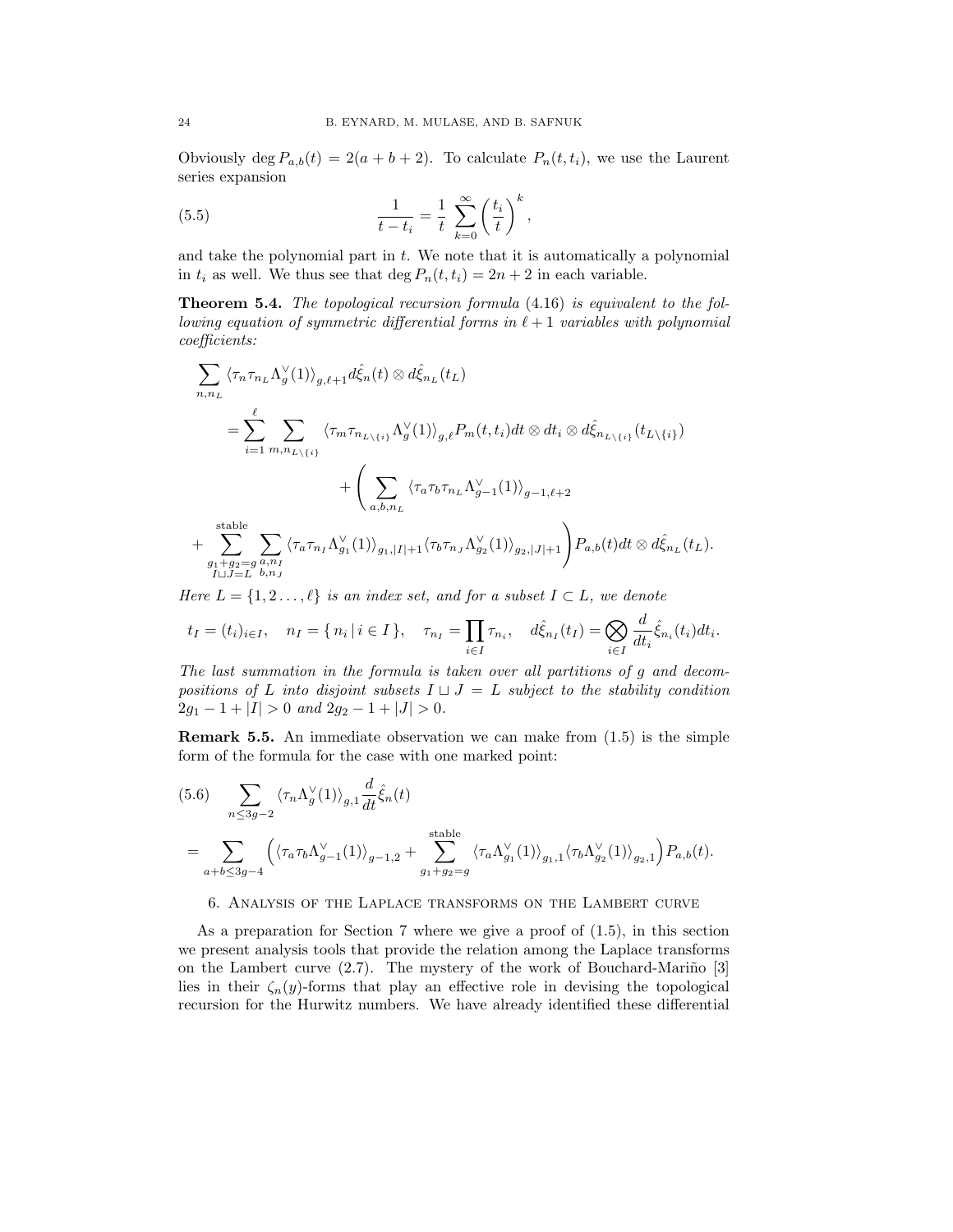forms as polynomial forms  $d\hat{\xi}_n(t)$ , where  $\hat{\xi}_n(t)$ 's are the Lambert W-function and its derivatives.

Recall Stirling's formula

(6.1) 
$$
\log \Gamma(z) = \frac{1}{2} \log 2\pi + \left(z - \frac{1}{2}\right) \log z - z + \sum_{r=1}^{m} \frac{B_{2r}}{2r(2r-1)} z^{-2r+1} - \frac{1}{2m} \int_{0}^{\infty} \frac{B_{2m}(x - [x])}{(z + x)^{2m}} dx,
$$

where m is an arbitrary cut-off parameter,  $B_r(s)$  is the Bernoulli polynomial defined by

$$
\frac{ze^{zx}}{e^z - 1} = \sum_{n=0}^{\infty} B_r(x) \frac{z^r}{r!},
$$

 $B_r = B_r(0)$  is the Bernoulli number, and [x] is the largest integer not exceeding  $x \in \mathbb{R}$ . For  $N > 0$ , we have

$$
e^{-N}\frac{N^{N+n}}{N!}
$$
  
=  $\frac{1}{\sqrt{2\pi}}N^{n-\frac{1}{2}}\exp\left(-\sum_{r=1}^{m}\frac{B_{2r}}{2r(2r-1)}N^{-2r+1}\right)\exp\left(\frac{1}{2m}\int_{0}^{\infty}\frac{B_{2m}(x-[x])}{(N+x)^{2m}}dx\right).$ 

Let us define the coefficients  $s_k$  for  $k \geq 0$  by

(6.2) 
$$
\sum_{k=0}^{\infty} s_k N^{-k} = \exp\left(-\sum_{r=1}^{\infty} \frac{B_{2r}}{2r(2r-1)} N^{-2r+1}\right)
$$

$$
= 1 - \frac{1}{12} N^{-1} + \frac{1}{288} N^{-2} + \frac{139}{51840} N^{-3} - \frac{571}{2488320} N^{-4} + \cdots
$$

Then for a large  $N$  we have an asymptotic expansion

(6.3) 
$$
e^{-N} \frac{N^{N+n}}{N!} \sim \frac{1}{\sqrt{2\pi}} N^{n-\frac{1}{2}} \sum_{k=0}^{\infty} s_k N^{-k}.
$$

Definition 6.1. Let us introduce an infinite sequence of Laurent series

(6.4) 
$$
\eta_n(v) = \frac{1}{v} \sum_{k=0}^{\infty} s_k \frac{\left(2(n-k)-1\right)!!}{v^{2(n-k)}} = -\eta_n(-v)
$$

for every  $n \in \mathbb{Z}$ , where  $s_k$ 's are the coefficients defined in (6.2).

The following lemma relates the polynomial forms  $\xi_n(t) = d\hat{\xi}_n(t)$ , the functions  $\eta_n(v)$ , and the Laplace transform.

**Proposition 6.2.** For  $n \geq 0$ , we have

(6.5) 
$$
\int_0^\infty e^{-s} \frac{s^{s+n}}{\Gamma(s+1)} e^{-sw} ds = \eta_n(v) + \text{const} + O(w)
$$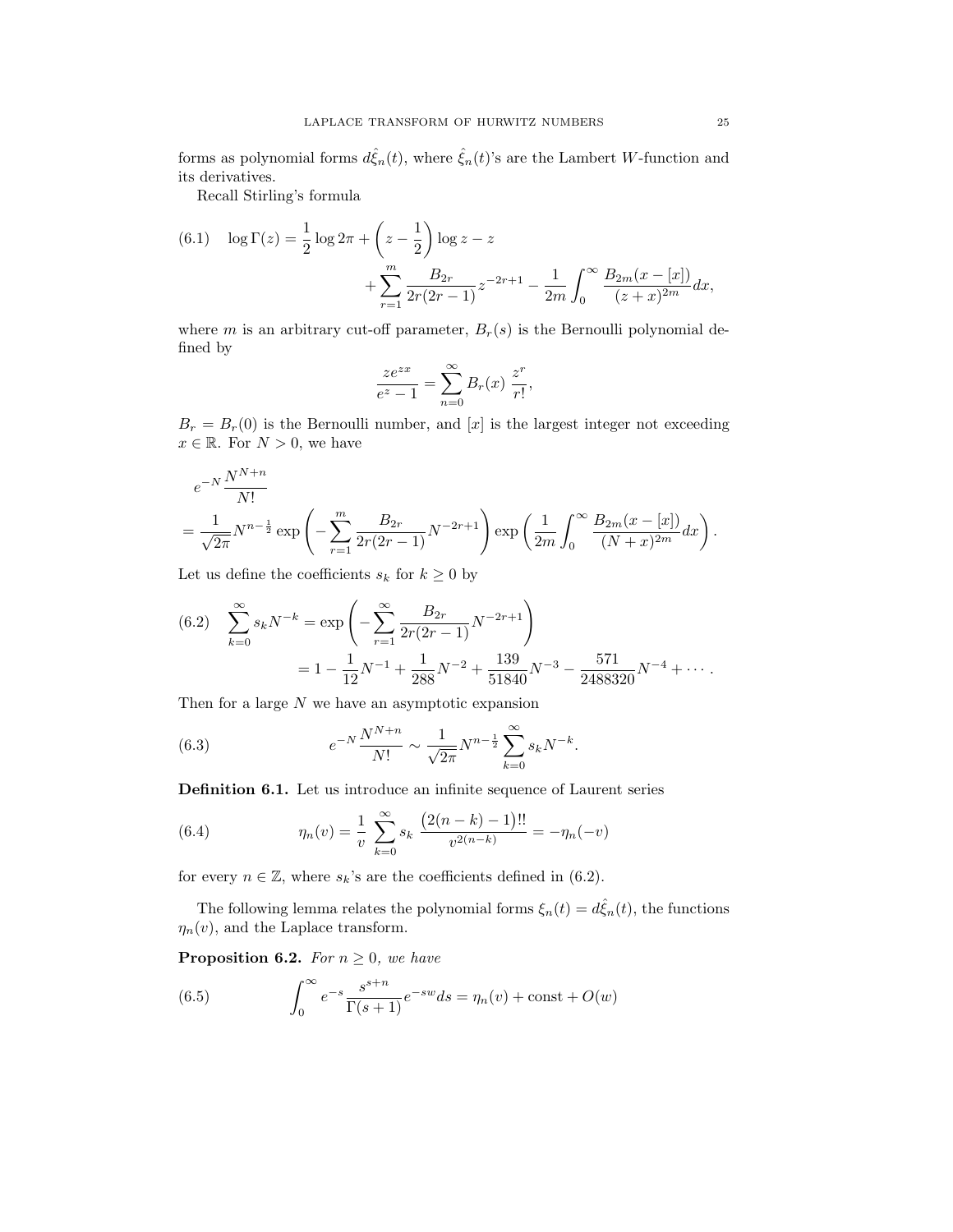with respect to the choice of the branch of  $\sqrt{w}$  specified by  $v = -$ √ 2w as in (2.8) and (2.15), where  $O(w)$  denotes a holomorphic function in  $w = \frac{1}{2}v^2$  defined around  $w = 0$  which vanishes at  $w = 0$ . The substitution of (2.15) in  $\eta_n(v)$  yields

(6.6) 
$$
\eta_n(v) = \frac{1}{2} \left( \eta_n(v) - \eta_n(-v) \right) = \frac{1}{2} \left( \hat{\xi}_n(t) - \hat{\xi}_n(s(t)) \right),
$$

where  $s(t)$  is the involution of (2.9). This formula is valid for  $n \ge -1$ , and in particular, we have a relation between the kernel and  $\eta_{-1}(v)$ :

.

(6.7) 
$$
\eta_{-1}(v) = \frac{1}{2} \left( \hat{\xi}_{-1}(t) - \hat{\xi}_{-1}(s(t)) \right) = \frac{1}{2} \frac{t - s(t)}{ts(t)}
$$

More precisely, for  $n \geq -1$ , we have

(6.8) 
$$
\begin{cases} \eta_n(v) = \hat{\xi}_n(t) + F_n(w) \\ \eta_n(-v) = \hat{\xi}_n(s(t)) + F_n(w) \end{cases}
$$

where  $F_n(w)$  is a holomorphic function in w.

*Proof.* From definition (6.4), it is obvious that the series  $\eta_n(v)$  satisfies the recursion relation

(6.9) 
$$
\eta_{n+1}(v) = -\frac{1}{v} \frac{d}{dv} \eta_n(v)
$$

for all  $n \in \mathbb{Z}$ . The integral (6.5) also satisfies the same recursion for  $n \geq 0$ . So choose an  $n \geq 0$ . We have an estimate

$$
e^{-s}\frac{s^{s+n}}{\Gamma(s+1)} = \frac{1}{\sqrt{2\pi}}s^{n-\frac{1}{2}}\sum_{k=0}^{n}s_{k}s^{-k} + O(s^{-\frac{3}{2}})
$$

that is valid for  $s > 1$ . Since the integral

$$
\int_0^1 e^{-s} \frac{s^{s+n}}{\Gamma(s+1)} e^{-sw} ds
$$

is an entire function in  $w$ , we have

$$
\int_0^\infty e^{-s} \frac{s^{s+n}}{\Gamma(s+1)} e^{-sw} ds = \int_0^1 e^{-s} \frac{s^{s+n}}{\Gamma(s+1)} e^{-sw} ds + \int_1^\infty e^{-s} \frac{s^{s+n}}{\Gamma(s+1)} e^{-sw} ds
$$
  
= 
$$
\int_0^\infty \left( \frac{1}{\sqrt{2\pi}} s^{n-\frac{1}{2}} \sum_{k=0}^n s_k s^{-k} \right) e^{-sw} ds + \int_1^\infty O(s^{-\frac{3}{2}}) e^{-sw} ds + \text{const} + O(w)
$$
  
= 
$$
\frac{1}{v} \sum_{k=0}^n s_k \frac{(2(n-k)-1)!!}{v^{2(n-k)}} + \text{const} + vO(w) + O(w).
$$

This formula is valid for all  $n \geq 0$ . Starting it from a large  $n >> 0$  and using the recursion (6.9) backwards, we conclude that the  $vO(w)$  terms in the above formula are indeed the positive power terms of  $\eta_n(v)$ . The principal part of  $\eta_n(v)$ does not depend on the addition of positive power terms in  $w = \frac{1}{2}v^2$ , since  $-\frac{1}{v}\frac{d}{dv}$ transforms a positive even power of v to a non-negative even power and does not create any negative powers. This proves (6.5).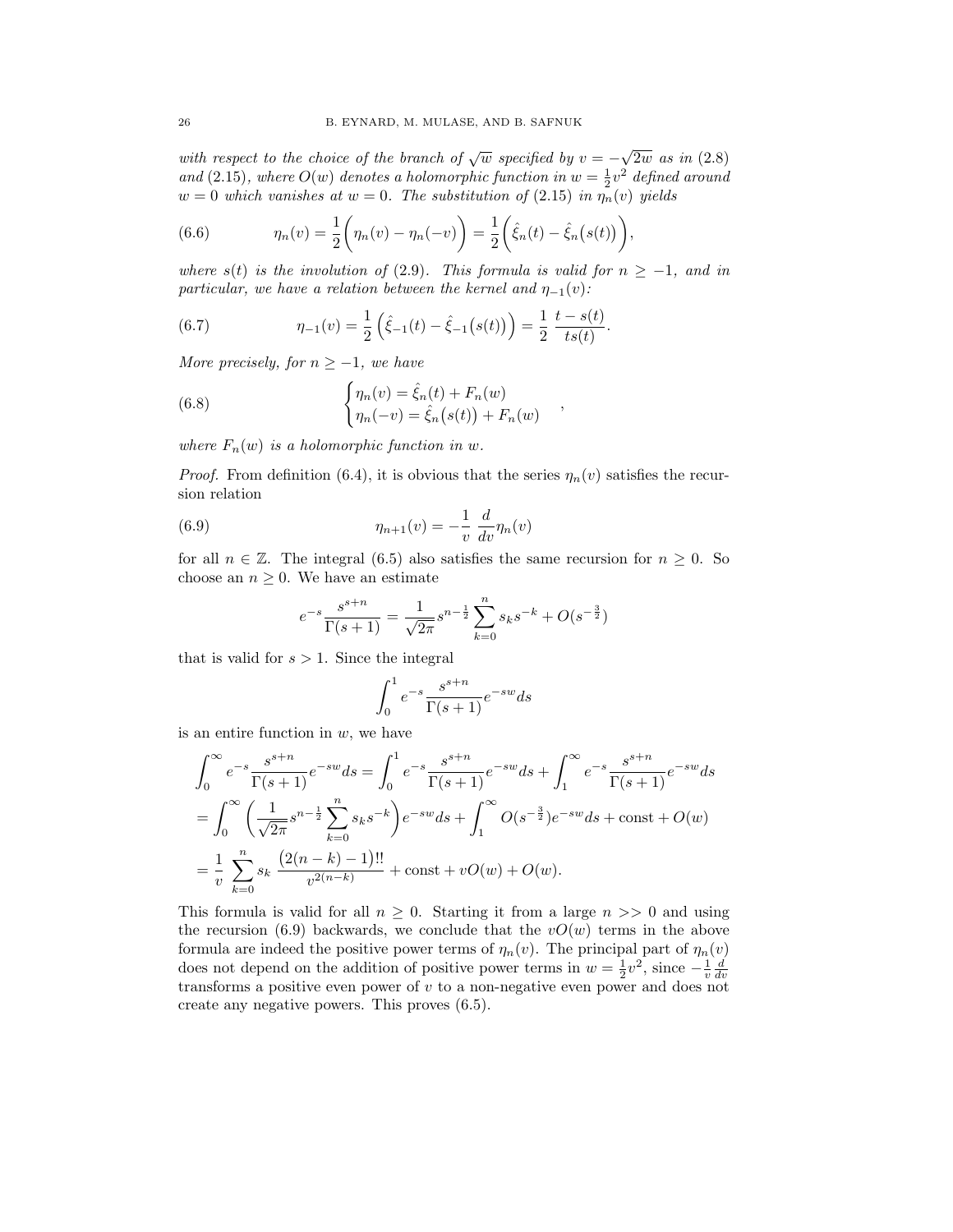Next let us estimate the holomorphic error term  $O(w)$  in (6.5). When  $n \leq -1$ , the Laplace transform (6.5) does not converge. However, the truncated integral

$$
\int_{1}^{\infty} e^{-s} \frac{s^{s+n}}{\Gamma(s+1)} e^{-sw} ds
$$

always converges and defines a holomorphic function in  $v = -$ √ 2w, which still satisfies the recursion relation (6.9). Again by the inverse induction, we have

(6.10) 
$$
\int_{1}^{\infty} e^{-s} \frac{s^{s+n}}{\Gamma(s+1)} e^{-sw} ds = \eta_n(v) + O(w)
$$

for every  $n < 0$ . Now by the Euler summation formula, for  $n \le -1$  and  $Re(w) > 0$ , we have

(6.11) 
$$
\int_{1}^{\infty} e^{-s} \frac{s^{s+n}}{\Gamma(s+1)} e^{-sw} ds - \sum_{k=2}^{\infty} e^{-k} \frac{k^{k+n}}{k!} e^{-kw}
$$

$$
= -\frac{1}{2} e^{-(w+1)} + \int_{1}^{\infty} \left(s - [s] - \frac{1}{2}\right) \frac{d}{ds} \left(e^{-s} \frac{s^{s+n}}{\Gamma(s+1)} e^{-sw}\right) ds.
$$

Note that the RHS of  $(6.11)$  is holomorphic in w around  $w = 0$ . From  $(2.10)$ ,  $(6.10)$  and  $(6.11)$ , we establish a comparison formula

(6.12) 
$$
\eta_{-1}(v) - \hat{\xi}_{-1}(t) = F_{-1}(w),
$$

where  $F_{-1}(w)$  is a holomorphic function in w defined near  $w = 0$ , and we identify the coordinates  $t, v$  and  $w$  by the relations  $(2.16)$  and  $(2.15)$ . Note that the relation (2.16) is invariant under the involution

(6.13) 
$$
\begin{cases} v \longmapsto -v \\ t \longmapsto s(t) \end{cases}
$$

Therefore, we also have

$$
\eta_{-1}(-v) - \hat{\xi}_{-1}(s(t)) = F_{-1}(w).
$$

.

Thus we obtain

$$
\eta_{-1}(v) = \frac{1}{2} \left( \hat{\xi}_{-1}(t) - \hat{\xi}_{-1}(s(t)) \right),
$$

which proves (6.7). Since  $-\frac{1}{v}\frac{d}{dv} = t^2(t-1)\frac{d}{dt}$ , the recursion relations (6.9) and  $(2.11)$  for  $\hat{\xi}_n(t)$  are exactly the same. We note that from  $(4.12)$  we have

$$
-\frac{1}{v}\frac{d}{dv} = t^2(t-1)\frac{d}{dt} = s(t)^2(s(t)-1)\frac{d}{ds(t)}.
$$

Therefore, the difference  $\hat{\xi}_{n+1}(t) - \hat{\xi}_{n+1}(s(t))$  satisfy the same recursion

(6.14) 
$$
\hat{\xi}_{n+1}(t) - \hat{\xi}_{n+1}(s(t)) = t^2(t-1)\frac{d}{dt}\left(\hat{\xi}_n(t) - \hat{\xi}_n(s(t))\right).
$$

The recursions  $(6.9)$  and  $(6.14)$ , together with the initial condition  $(6.7)$ , establish (6.6). Application of the differential operator

$$
-\frac{1}{v}\frac{d}{dv} = -\frac{d}{dw} = t^2(t-1)\frac{d}{dt}
$$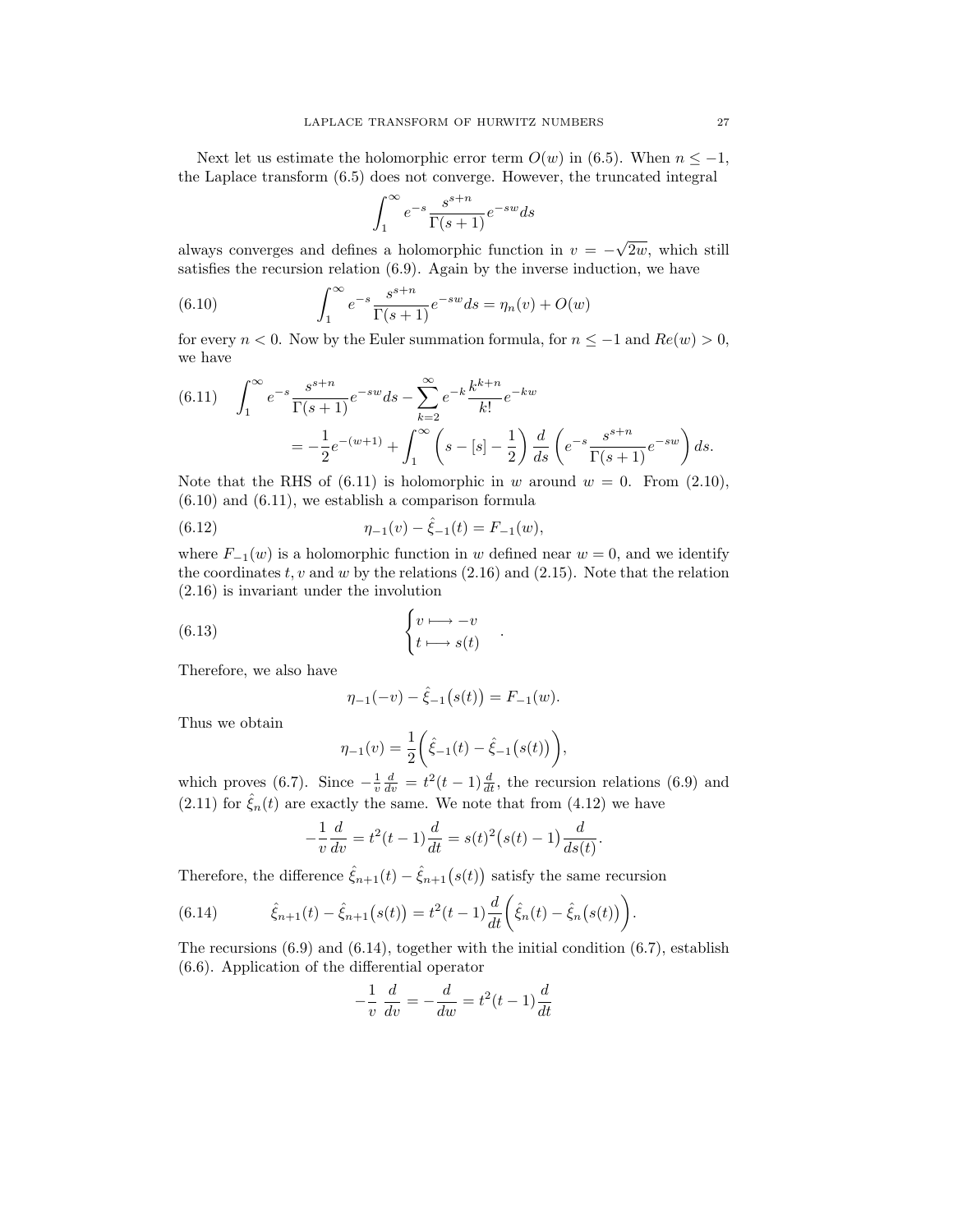$(n + 1)$ -times to  $(6.12)$  yields

$$
\eta_n(v) - \hat{\xi}_n(t) = F_n(w),
$$

where  $F_n(w) = (-1)^n \frac{d^n}{dw^n} F_{-1}(w)$  is a holomorphic function in w around  $w = 0$ . Involution (6.13) then gives

$$
\eta_n(-v) - \hat{\xi}_n(s(t)) = F_n(w).
$$

This completes the proof of the proposition.  $\Box$ 

As we have noted in Section 5, the residue calculations appearing in the Bouchard-Mariño recursion formula (4.16) are essentially evaluations of the product of  $\xi$ forms at the point t and  $s(t)$  on the Lambert curve, if we truncate the result to the polynomial part. In terms of the  $v$ -coordinate, these two points correspond to  $v$  and  $-v$ . Thus we have

Corollary 6.3. The residue polynomials of (5.3) are given by

(6.15)  
\n
$$
P_{a,b}(t)dt = \frac{1}{2} \left[ \frac{ts(t)}{t - s(t)} \frac{dt}{t^2(t-1)} \left( \hat{\xi}_{a+1}(t)\hat{\xi}_{b+1}(s(t)) + \hat{\xi}_{a+1}(s(t))\hat{\xi}_{b+1}(t) \right) \right]_{+}
$$
\n
$$
= \frac{1}{2} \left[ \frac{\eta_{a+1}(v)\eta_{b+1}(v)}{\eta_{-1}(v)} \ v dv \Big|_{v=v(t)} \right]_{+},
$$

where the reciprocal of

$$
\eta_{-1}(v) = \sum_{k=0}^{\infty} s_k (2(-1-k) - 1)!! \ v^{2k+1} = -v \left( 1 + \sum_{k=1}^{\infty} (-1)^k s_k \frac{1}{(2k+1)!!} \ v^{2k} \right)
$$

is defined by

$$
\frac{1}{\eta_{-1}(v)} = -\frac{1}{v} \left( 1 + \sum_{m=0}^{\infty} \left( \sum_{k=1}^{\infty} (-1)^{k-1} s_k \frac{1}{(2k+1)!!} v^{2k} \right)^m \right).
$$

Proof. Using the formulas established in Proposition 6.2, we compute

$$
\frac{1}{2} \frac{ts(t)}{t - s(t)} \frac{dt}{t^2(t - 1)} \left( \hat{\xi}_{a+1}(t) \hat{\xi}_{b+1}(s(t)) + \hat{\xi}_{a+1}(s(t)) \hat{\xi}_{b+1}(t) \right)
$$
\n
$$
= -\frac{ts(t)}{t - s(t)} \frac{dt}{t^2(t - 1)} \left( \frac{\hat{\xi}_{a+1}(t) - \hat{\xi}_{a+1}(s(t))}{2} \frac{\hat{\xi}_{b+1}(t) - \hat{\xi}_{b+1}(s(t))}{2} - \frac{\hat{\xi}_{a+1}(t) + \hat{\xi}_{a+1}(s(t))}{2} \frac{\hat{\xi}_{b+1}(t) + \hat{\xi}_{b+1}(s(t))}{2} \right)
$$
\n
$$
= -\frac{1}{2\eta_{-1}(v)} \left( \eta_{a+1}(v)\eta_{b+1}(v) - F_{a+1}(w)F_{b+1}(w) \right) (-v)dv
$$
\n
$$
= \frac{\eta_{a+1}(v)\eta_{b+1}(v)}{2\eta_{-1}(v)} v dv + \left( \text{const} + O(w) \right) dv.
$$

From (2.15) we see  $[(\text{const} + O(w))dv|_{v \mapsto t}]_+ = 0$ . This completes the proof of  $(6.15)$ .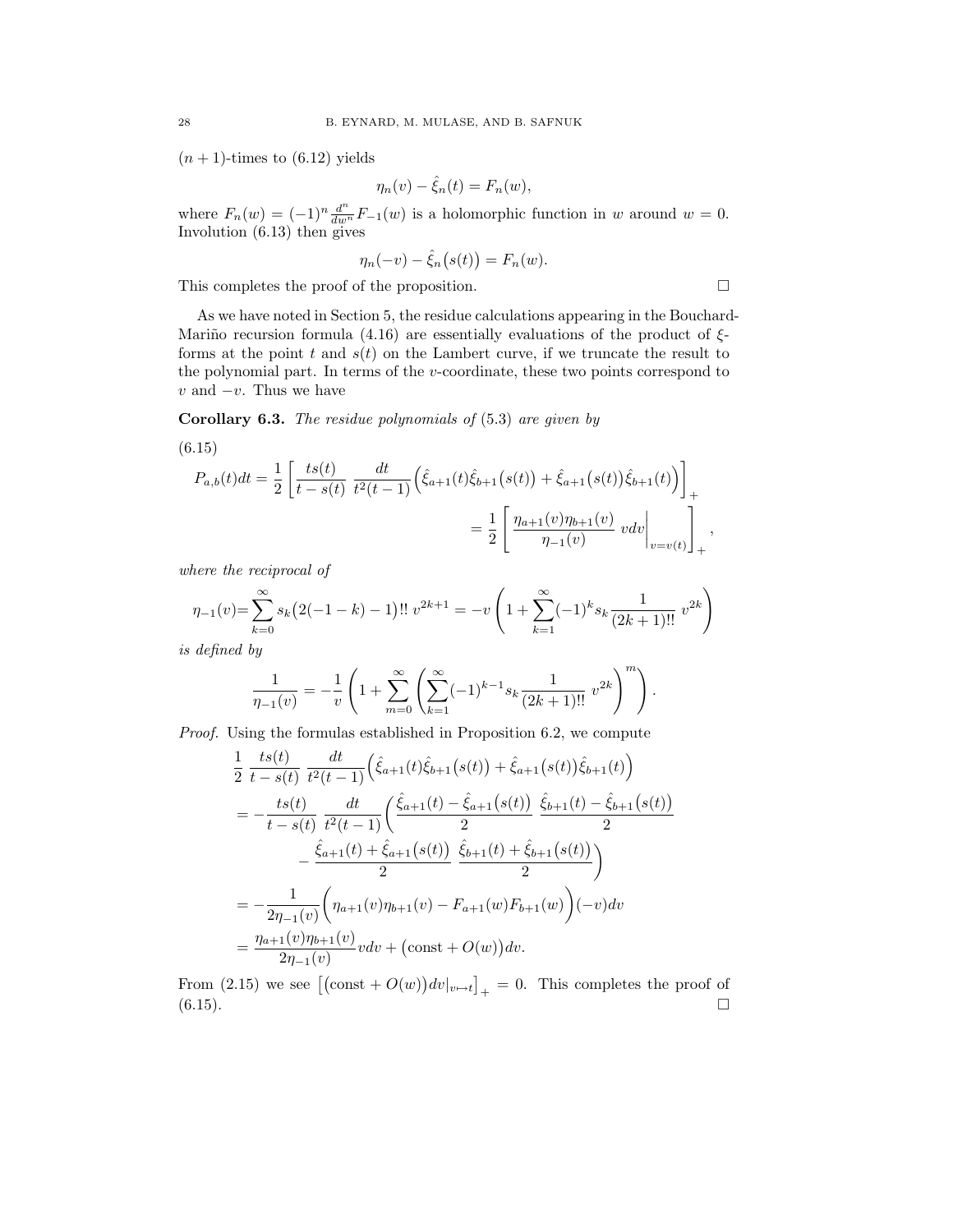For the terms involving the Cauchy differentiation kernel  $B(t_i, t_j)$ , we have the following formula.

**Proposition 6.4.** As a polynomial in t and  $t_j$ , we have the following equality:

$$
(6.16) \quad P_n(t, t_j)dt \otimes dt_j = d_{t_j} \left[ \frac{ts(t)}{t - s(t)} \left( \frac{\hat{\xi}_{n+1}(t)ds(t)}{s(t) - t_j} + \frac{\hat{\xi}_{n+1}(s(t))dt}{t - t_j} \right) \right]_+
$$
  

$$
= d_{t_j} \left[ \frac{\eta_{n+1}(v_j)}{\eta_{-1}(v)} \cdot \frac{1}{v^2} \sum_{m=0}^{\text{finite}} \left( \frac{v_j}{v} \right)^{2m} v dv \Big|_{\substack{v=v(t) \\ v_j=v(t_j)}} \right]_+
$$

In the RHS we first evaluate the expression at  $v = v(t)$  and  $v_j = v(t_j)$ , then expand it as a series in  $\frac{1}{t}$  and  $\frac{1}{t_j}$ , and finally truncate it as a polynomial in both t and  $t_j$ .

*Proof.* From the formulas for  $\hat{\xi}_n(t)$  and  $\eta_n(v)$ , we know that both expressions have the same degree  $2n + 2$  in t and  $t_j$ . Since the powers of  $v_j$  in the summation  $\sum_{m=0}^{\text{finite}} \left(\frac{v_j}{v}\right)^{2m}$  is non-negative, clearly we have

$$
d_{t_j} \left[ \frac{\eta_{n+1}(v)}{\eta_{-1}(v)} \cdot \frac{1}{v^2} \sum_{m=0}^{\text{finite}} \left( \frac{v_j}{v} \right)^{2m} v dv \Big|_{\substack{v=v(t) \\ v_j=v(t_j)}} \right]_+ = 0.
$$

Thus we can replace the RHS of (6.16) by

$$
d_{t_j} \left[ \frac{\eta_{n+1}(v) - \eta_{n+1}(v_j)}{\eta_{-1}(v)} \cdot \frac{1}{v^2} \sum_{m=0}^{\text{finite}} \left( \frac{v_j}{v} \right)^{2m} (-v) dv \Big|_{\substack{v=v(t) \\ v_j=v(t_j)}} \right]_+.
$$

Since the degree of  $\eta_{n+1}(v(t_j))$  in  $t_j$  is  $2n+3$ , the finite sum in m of the above expression contributes nothing for  $m > n + 2$ . Therefore,

$$
d_{t_j} \left[ \frac{\eta_{n+1}(v) - \eta_{n+1}(v_j)}{\eta_{-1}(v)} \cdot \frac{1}{v^2} \sum_{m=0}^{\text{finite}} \left( \frac{v_j}{v} \right)^{2m} (-v) dv \Big|_{\substack{v=v(t) \\ v_j=v(t_j)}} \right]_+ = d_{t_j} \left[ \frac{ts(t)}{t-s(t)} \left( \frac{\hat{\xi}_{n+1}(t) - \hat{\xi}_{n+1}(t_j)}{w - w_j} + \frac{F_{n+1}(w) - F_{n+1}(w_j)}{w - w_j} \right) (-dw) \Big|_{\substack{v=v(t) \\ v_j=v(t_j)}} \right]_+ = d_{t_j} \left[ \frac{ts(t)}{t-s(t)} \frac{\hat{\xi}_{n+1}(t) - \hat{\xi}_{n+1}(t_j)}{w - w_j} (-dw) \Big|_{\substack{v=v(t) \\ v_j=v(t_j)}} \right]_+
$$

because of (6.8). We also used the fact that

$$
\frac{1}{v^2} \sum_{m=0}^{\text{finite}} \left(\frac{v_j}{v}\right)^{2m} v dv = \frac{1}{2} \frac{dw}{w - w_j} + O(w_j^{n+2}) dw,
$$

.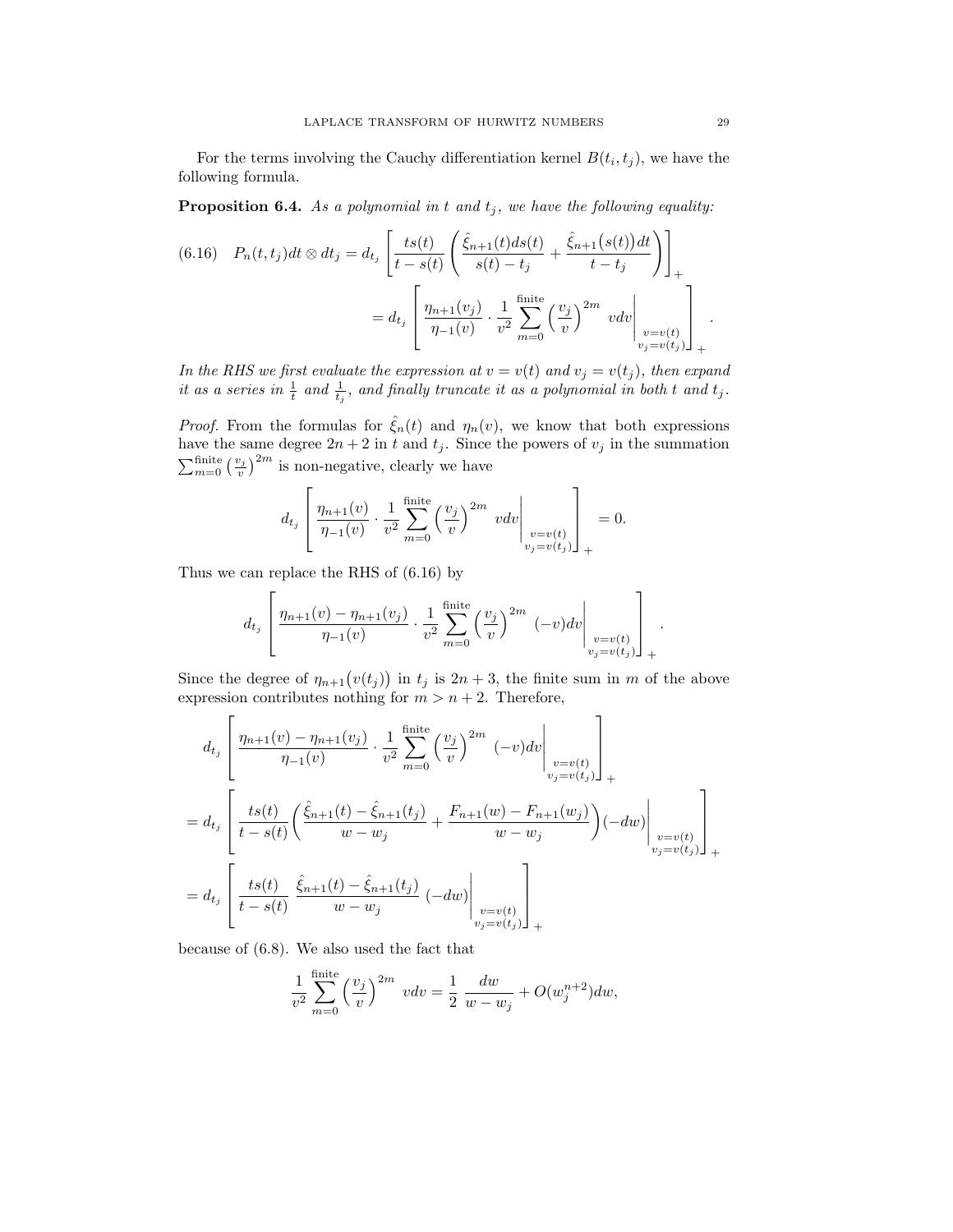and that  $\frac{F_{n+1}(w)-F_{n+1}(w_j)}{w-w_j}$  is holomorphic along  $w=w_j$ . Let us use once again  $-\hat{\xi}_{n+1}(t) = \hat{\xi}_{n+1}(s(t)) + 2F_{n+1}(w)$  and  $-\frac{dw}{w-w_j} = -\frac{2vdv}{v^2-v_j^2} = \left(\frac{1}{-v-v_j} - \frac{1}{v-v_j}\right)dv.$ We obtain

$$
d_{t_j}\left[\frac{ts(t)}{t-s(t)}\frac{\hat{\xi}_{n+1}(t)-\hat{\xi}_{n+1}(t_j)}{w-w_j}\left(-dw\right)\Big|_{\substack{v=v(t)\\v_j=v(t_j)\}\atop v_j=v(t_j)}}\right]_{+}
$$
  
\n=
$$
d_{t_j}\left[\frac{ts(t)}{t-s(t)}\left(\frac{\hat{\xi}_{n+1}(t)-\hat{\xi}_{n+1}(t_j)}{-v-v_j}\frac{dv}{ds(t)}ds(t)\right)\Big|_{\substack{v=v(t)\\v_j=v(t_j)\}\atop v_j=v(t_j)}}\right]_{+}
$$
  
\n+
$$
d_{t_j}\left[\frac{ts(t)}{t-s(t)}\left(\frac{\hat{\xi}_{n+1}(s(t))-\hat{\xi}_{n+1}(s(t_j))}{v-v_j}\frac{dv}{dt}dt\right)\Big|_{\substack{v=v(t)\\v_j=v(t_j)\}\atop v_j=v(t_j)}}\right]_{+}
$$
  
\n=
$$
d_{t_j}\left[\frac{ts(t)}{t-s(t)}\left(\frac{\hat{\xi}_{n+1}(t)-\hat{\xi}_{n+1}(t_j)}{s(t)-t_j}\frac{s(t)-t_j}{v(s(t))-v(t_j)}\frac{dv(s(t))}{ds(t)}ds(t)\right)\right]_{+}
$$
  
\n+
$$
d_{t_j}\left[\frac{ts(t)}{t-s(t)}\left(\frac{\hat{\xi}_{n+1}(s(t))-\hat{\xi}_{n+1}(s(t_j))}{t-t_j}\frac{t-t_j}{v(t)-v(t_j)}\frac{dv(t)}{dt}dt\right)\right]_{+}.
$$

Here we remark that

$$
d_{t_j} \left[ \frac{ts(t)}{t - s(t)} \left( \frac{\hat{\xi}_{n+1}(t) - \hat{\xi}_{n+1}(t_j)}{s(t) - t_j} ds(t) + \frac{\hat{\xi}_{n+1}(s(t)) - \hat{\xi}_{n+1}(s(t_j))}{t - t_j} dt \right) \right]_+ = d_{t_j} \left[ \frac{ts(t)}{t - s(t)} \left( \frac{\hat{\xi}_{n+1}(t)}{s(t) - t_j} ds(t) + \frac{\hat{\xi}_{n+1}(s(t))}{t - t_j} dt \right) \right]_+,
$$

because the extra terms in the LHS do not contribute to the polynomial part in  $t.$  Therefore, it suffices to show that

$$
(6.17) \quad d_{t_j} \left[ \frac{ts(t)}{t - s(t)} \frac{\hat{\xi}_{n+1}(t) - \hat{\xi}_{n+1}(t_j)}{s(t) - t_j} \left( \frac{s(t) - t_j}{v(s(t)) - v(t_j)} \frac{dv(s(t))}{ds(t)} - 1 \right) ds(t) \right]_{+}
$$
  
+ 
$$
d_{t_j} \left[ \frac{ts(t)}{t - s(t)} \frac{\hat{\xi}_{n+1}(s(t)) - \hat{\xi}_{n+1}(s(t_j))}{t - t_j} \left( \frac{t - t_j}{v(t) - v(t_j)} \frac{dv(t)}{dt} - 1 \right) dt \right]_{+}
$$
  
= 
$$
d_{t_j} \left[ \frac{ts(t)}{t - s(t)} \left( \hat{\xi}_{n+1}(t) - \hat{\xi}_{n+1}(t_j) \right) \left( \frac{-dv(t)}{-v(t) - v(t_j)} - \frac{ds(t)}{s(t) - t_j} \right) \right]_{+}
$$
  
+ 
$$
d_{t_j} \left[ \frac{ts(t)}{t - s(t)} \left( \hat{\xi}_{n+1}(s(t)) - \hat{\xi}_{n+1}(s(t_j)) \right) \left( \frac{dv(t)}{v(t) - v(t_j)} - \frac{dt}{t - t_j} \right) \right]_{+}
$$
  
= 
$$
d_{t_j} \left[ \frac{ts(t)}{t - s(t)} \left( \hat{\xi}_{n+1}(t) - \hat{\xi}_{n+1}(t_j) \right) \left( \frac{-dv(t)}{-v(t) - v(t_j)} - \frac{ds(t)}{s(t) - t_j} \right) \right]_{+}
$$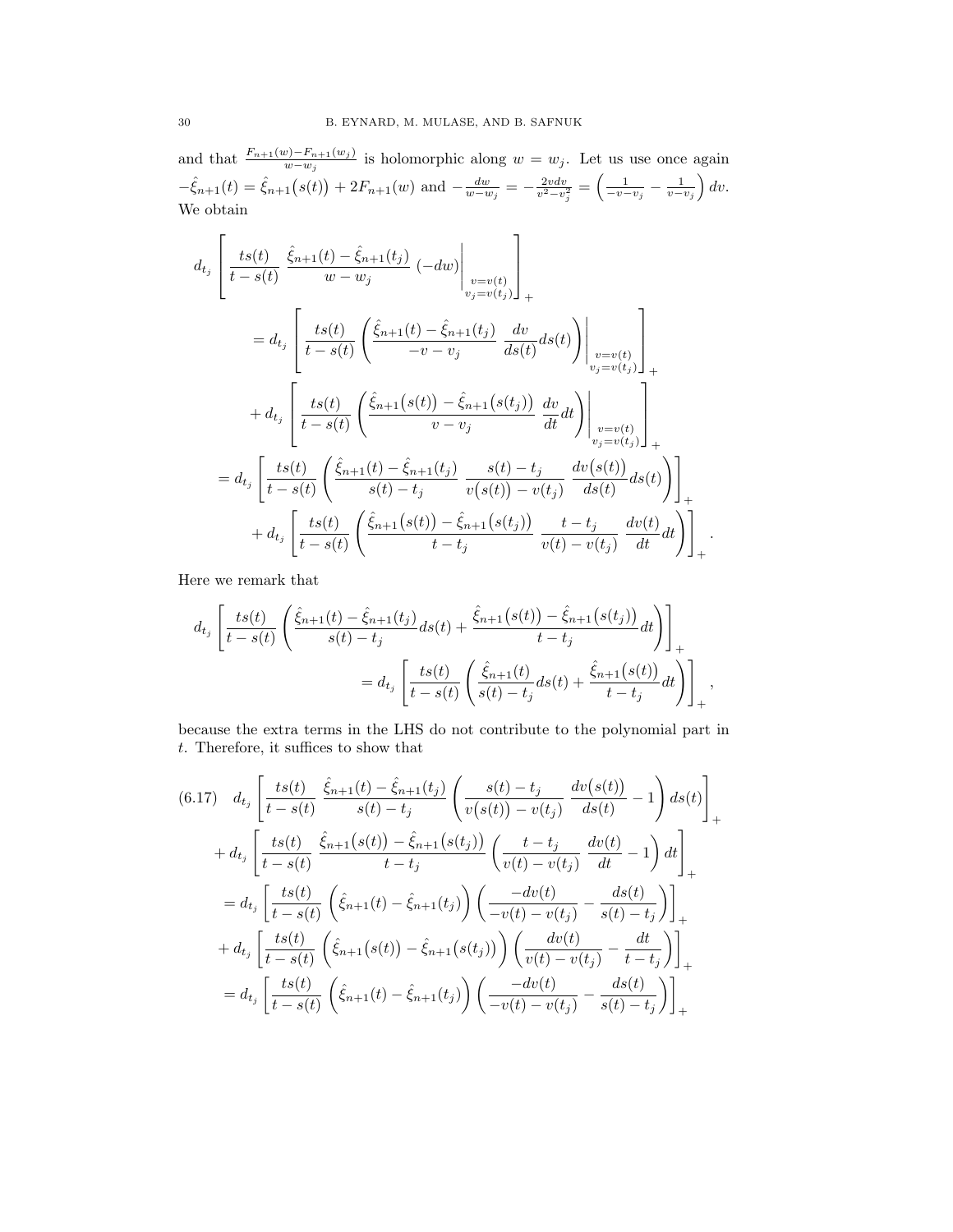$$
- d_{t_j} \left[ \frac{ts(t)}{t - s(t)} \left( \hat{\xi}_{n+1}(t) - \hat{\xi}_{n+1}(t_j) \right) \left( \frac{dv(t)}{v(t) - v(t_j)} - \frac{dt}{t - t_j} \right) \right]_+ = 0,
$$

in light of (6.8). At this stage we need the following Lemma:

**Lemma 6.5.** For every  $n \geq 0$  we have the identity

$$
(6.18) \quad 0 = d_{t_j} \left[ (t^n - t_j^n) \left( \frac{-dv}{-v - v_j} - \frac{ds(t)}{s(t) - t_j} - \frac{dv}{v - v_j} + \frac{dt}{t - t_j} \right) \Big|_{\substack{v = v(t) \\ v_j = v(t_j)}} \right]_+.
$$

*Proof of Lemma*. First let us recall that  $B(t,t_j) = d_{t_j}\left(\frac{dt}{t-t_j}\right)$  is the Cauchy differentiation kernel of the Lambert curve  $C$ , which is a symmetric quadratic form on  $C \times C$  with second order poles along the diagonal  $t = t_j$ . The function  $v = v(t)$ is a local coordinate change, which transforms  $v = 0$  to  $t = \infty$ . Therefore, the form  $\frac{dv}{v-v_j} - \frac{dt}{t-t_j}$  is a meromorphic 1-form locally defined on  $C \times C$ , which is actually holomorphic on a neighborhood of the diagonal and vanishes on the diagonal. Therefore, it has the Taylor series expansion in  $\frac{1}{t}$  and  $\frac{1}{t_j}$  without a constant term.

Since  $v(s(t)) = -v(t)$ , the form  $\frac{dv}{v+v_j} - \frac{ds(t)}{s(t)-t}$ Since  $v(s(t)) = -v(t)$ , the form  $\frac{dv}{v+v_j} - \frac{ds(t)}{s(t)-t_j}$  is the pull-back of  $\frac{dv}{v-v_j} - \frac{dt}{t-t_j}$  via the local involution  $s : C \to C$  that is applied to the first factor. Thus this is again a local holomorphic 1-form on  $C \times C$  and has exactly the same Taylor expansion in  $\frac{1}{s(t)}$  and  $\frac{1}{t_j}$ . Therefore, in the  $\frac{1}{t_j}$ -expansion of the difference  $\frac{-dv}{-v-v_j} - \frac{ds(t)}{s(t)-t}$  $\frac{ds(t)}{s(t)-t_j} - \frac{dv}{v-v_j} + \frac{dt}{t-t_j}$ , each coefficient does not contain a constant term because it is cancelled by taking the difference. It implies that the difference 1-form does not contain any terms without  $\frac{1}{t}$ . In other words, we have

(6.19) 
$$
0 = \left[ t_j^n \left( \frac{-dv}{-v - v_j} - \frac{ds(t)}{s(t) - t_j} - \frac{dv}{v - v_j} + \frac{dt}{t - t_j} \right) \Big|_{\substack{v = v(t) \\ v_j = v(t_j)}} \right]_+.
$$

Note that we have an expression of the form (6.20)

$$
\left[ \frac{-dv}{-v - v_j} - \frac{ds(t)}{s(t) - t_j} - \frac{dv}{v - v_j} + \frac{dt}{t - t_j} \right]_{\substack{v = v(t) \\ v_j = v(t_j)}} = f(t^{-1}) + \frac{1}{t_j} F\left(\frac{1}{t}, \frac{1}{t_j}\right),
$$

where  $f$  is a power series in one variable and  $F$  a power series in two variables. Therefore,

(6.21) 
$$
0 = d_{t_j} \left[ t^n \left( \frac{-dv}{-v - v_j} - \frac{ds(t)}{s(t) - t_j} - \frac{dv}{v - v_j} + \frac{dt}{t - t_j} \right) \Big|_{\substack{v = v(t) \\ v_j = v(t_j)}} \right]_+
$$

Lemma follows from  $(6.19)$  and  $(6.21)$ .

It is obvious from (6.19) and (6.20) that  
\n(6.22)  
\n
$$
0 = d_{t_j} \left[ (t^n - t_j^n) \frac{ts(t)}{t - s(t)} \left( \frac{-dv}{-v - v_j} - \frac{ds(t)}{s(t) - t_j} - \frac{dv}{v - v_j} + \frac{dt}{t - t_j} \right) \Big|_{\substack{v = v(t) \\ v_j = v(t_j)}} \right]_+
$$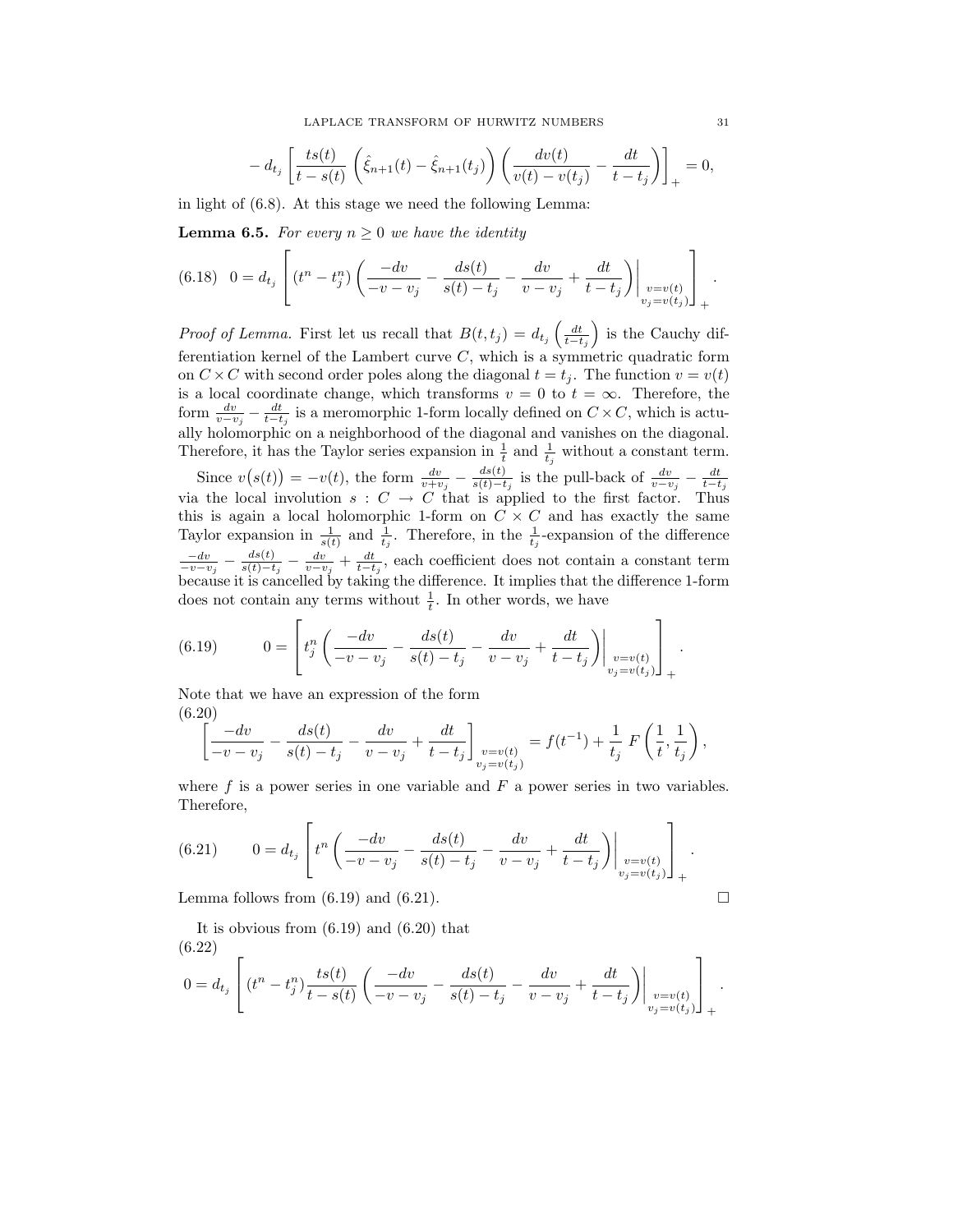Since  $\hat{\xi}_{n+1}(t)$  is a polynomial in t, (6.17) follows from (6.22). This completes the proof of the proposition.  $\Box$ 

## 7. PROOF OF THE BOUCHARD-MARIÑO TOPOLOGICAL RECURSION FORMULA

In this section we prove (1.5). Since it is equivalent to Conjecture 4.8, we establish the Bouchard-Mariño conjecture. Our procedure is to take the direct image of the equation (3.12) on the Lambert curve via the projection  $\pi: C \to \mathbb{C}$ . To compute the direct image, it is easier to switch to the coordinate  $v$  of the Lambert curve, because of the relation (2.17). This simple relation tells us that the direct image of a function  $f(v)$  on C via the projection  $\pi: C \to \mathbb{C}$  is just the even powers of the *v*-variable in  $f(v)$ :

$$
\pi_* f = f(v) + f(-v).
$$

After taking the direct image, we extract the principal part of the meromorphic function in v, which becomes the Bouchard-Mariño recursion  $(1.5)$ . To this end, we utilize the formulas developed in Section 6.

Here again let us consider the  $\ell = 1$  case first. We start with Proposition 3.4.

Theorem 7.1. We have the following equation

$$
(7.1) \quad -\sum_{n \le 3g-2} \langle \tau_n \Lambda_g^{\vee}(1) \rangle_{g,1} \eta_{-1}(v) \eta_{n+1}(v) = \frac{1}{2} \sum_{a+b \le 3g-4} \left[ \langle \tau_a \tau_b \Lambda_{g-1}^{\vee}(1) \rangle_{g-1,2} \right. \\
\left. + \sum_{g_1+g_2=g} \langle \tau_a \Lambda_{g_1}^{\vee}(1) \rangle_{g_1,1} \langle \tau_b \Lambda_{g_2}^{\vee}(1) \rangle_{g_2,1} \right] \left( \eta_{a+1}(v) \eta_{b+1}(v) + O_w(1) \right),
$$

where  $O_w(1)$  denotes a holomorphic function in  $w = \frac{1}{2}v^2$ .

*Proof.* We use  $(6.8)$  to change from the *t*-variables to the *v*-variables. The function factor of the LHS of (3.6) becomes

$$
(2g-1)\eta_n(v) + \eta_{n+1}(v) - \eta_{-1}(v)\eta_{n+1}(v) + vf_L(w) + const + O(w),
$$

where  $f_L(w)$  is a Laurent series in w. The function factor of the RHS is

 $\eta_{a+1}(v)\eta_{b+1}(v) + vf_R(w) + const + O(w),$ 

where  $f_R(w)$  is another Laurent series in w. We note that the product of two  $\eta_n$ -functions is a Laurent series in w. Therefore, extracting the principal part of the Laurent series in  $w$ , we obtain

$$
-\sum_{n\leq 3g-2} \langle \tau_n \Lambda_g^{\vee}(1) \rangle_{g,1} \eta_{-1}(v) \eta_{n+1}(v) = \frac{1}{2} \sum_{a+b\leq 3g-4} \left[ \langle \tau_a \tau_b \Lambda_{g-1}^{\vee}(1) \rangle_{g-1,2} + \sum_{g_1+g_2=g} \langle \tau_a \Lambda_{g_1}^{\vee}(1) \rangle_{g_1,1} \langle \tau_b \Lambda_{g_2}^{\vee}(1) \rangle_{g_2,1} \right] \left( \eta_{a+1}(v) \eta_{b+1}(v) + \text{const} + O(w) \right),
$$

which completes the proof of the theorem.  $\Box$ 

**Corollary 7.2.** The cut-and-join equation (3.5) for the case of  $\ell = 1$  implies the topological recursion (5.6).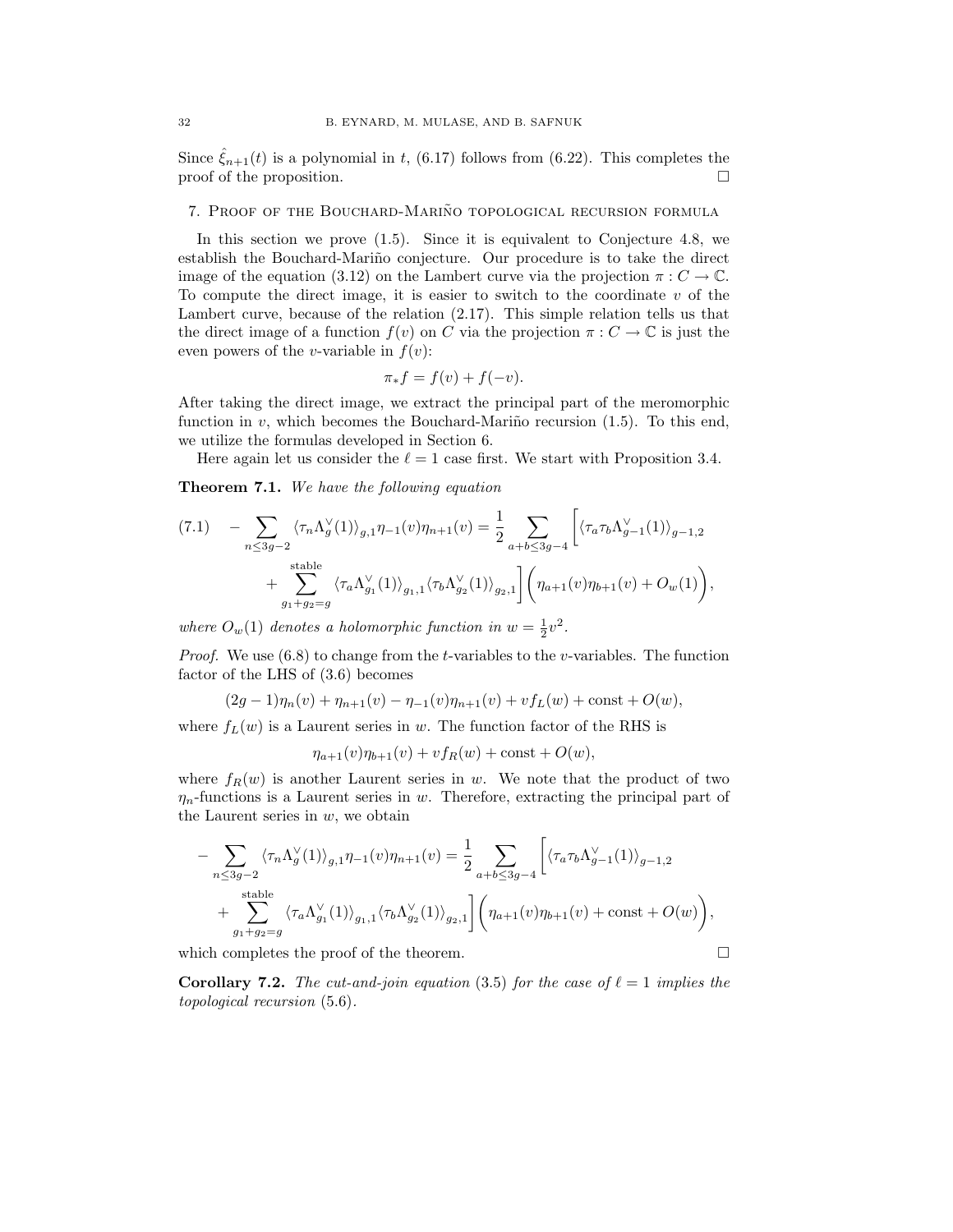*Proof.* Going back to the *t*-coordinates and using  $(2.10)$ ,  $(2.11)$ , and  $(6.8)$  in  $(7.1)$ , we establish

$$
(7.2) \sum_{n \leq 3g-2} \langle \tau_n \Lambda_g^{\vee}(1) \rangle_{g,1} \xi_n(t) = \frac{1}{2} \sum_{a+b \leq 3g-4} \left( \langle \tau_a \tau_b \Lambda_{g-1}^{\vee}(1) \rangle_{g-1,2} + \sum_{g_1+g_2=g}^{\text{stable}} \langle \tau_a \Lambda_{g_1}^{\vee}(1) \rangle_{g_1,1} \langle \tau_b \Lambda_{g_2}^{\vee}(1) \rangle_{g_2,1} \right) \left[ \frac{\eta_{a+1}(v) \eta_{b+1}(v)}{\eta_{-1}(v)} \ v dv \bigg|_{v=v(t)} \right]_+,
$$

since

$$
\left[\frac{\text{const} + O(w)}{\eta_{-1}(v)} v dv \Big|_{v=v(t)}\right]_+ = 0.
$$

From Corollary 6.3, we conclude that (7.2) is identical to (5.6). This completes the proof of the topological recursion for  $\ell = 1$ .

We are now ready to give a proof of (1.5). The starting point is the Laplace transform of the cut-and-join equation, as we have established in Theorem 3.7. Since we are interested in the *principal part* of the formula in the  $v$ -coordinate expansion, in what follows we ignore all terms that contain any positive powers of one of the  $v_i$ 's.

First let us deal with the unstable  $(0, 2)$ -terms computed in  $(3.9)$ . Using  $(6.9)$ , we find

$$
-\frac{\partial}{\partial w_i}\widehat{\mathcal{H}}_{0,2}(t_i, t_j) \equiv -\frac{1}{v_i} \frac{\partial}{\partial v_i} \log \left(\eta_{-1}(v_i) - \eta_{-1}(v_j)\right) \equiv \frac{\eta_0(v_i)}{\eta_{-1}(v_i) - \eta_{-1}(v_j)}
$$

modulo holomorphic functions in  $w_i$  and  $w_j$ . Therefore, the result of the coordinate change from the  $t$ -coordinates to the  $v$ -coordinates is the following:

$$
(7.3) \sum_{n_L} \langle \tau_{n_L} \Lambda_g^{\vee}(1) \rangle_{g,\ell} \left( (2g - 2 + \ell) \eta_{n_L}(v_L) + \sum_{i=1}^{\ell} \eta_{n_i+1}(v_i) \eta_{L \setminus \{i\}}(v_{L \setminus \{i\}}) \right) - \sum_{i=1}^{\ell} \eta_{-1}(v_i) \eta_{n_i+1}(v_i) \eta_{n_{L \setminus \{i\}}}(v_{L \setminus \{i\}}) \right) \n\equiv \frac{1}{2} \sum_{i=1}^{\ell} \sum_{n_{L \setminus \{i\}}} \sum_{a,b} \left( \langle \tau_a \tau_b \tau_{n_{L \setminus \{i\}}} \Lambda_{g-1}^{\vee}(1) \rangle_{g-1,\ell+1} + \sum_{\substack{g_1+g_2=g\\ g_1+g_2=g\\ I \sqcup J=L \setminus \{i\}}} \langle \tau_a \tau_{n_I} \Lambda_{g_1}^{\vee}(1) \rangle_{g_1, |I|+1} \langle \tau_b \tau_{n_J} \Lambda_{g_2}^{\vee}(1) \rangle_{g_2, |J|+1} \right) \n+ \frac{1}{2} \sum_{i=1}^{\ell} \sum_{j \neq i} \sum_{n_{L \setminus \{i,j\}}} \sum_{m} \langle \tau_{n_{L \setminus \{i,j\}}} \tau_m \Lambda_g^{\vee}(1) \rangle_{g,\ell-1} \eta_{n_{L \setminus \{i,j\}}} (v_{L \setminus \{i,j\}}) \n\times \frac{\eta_{m+1}(v_i) \eta_0(v_i) - \eta_{m+1}(v_j) \eta_0(v_j)}{\eta_{-1}(v_i) - \eta_{-1}(v_j)},
$$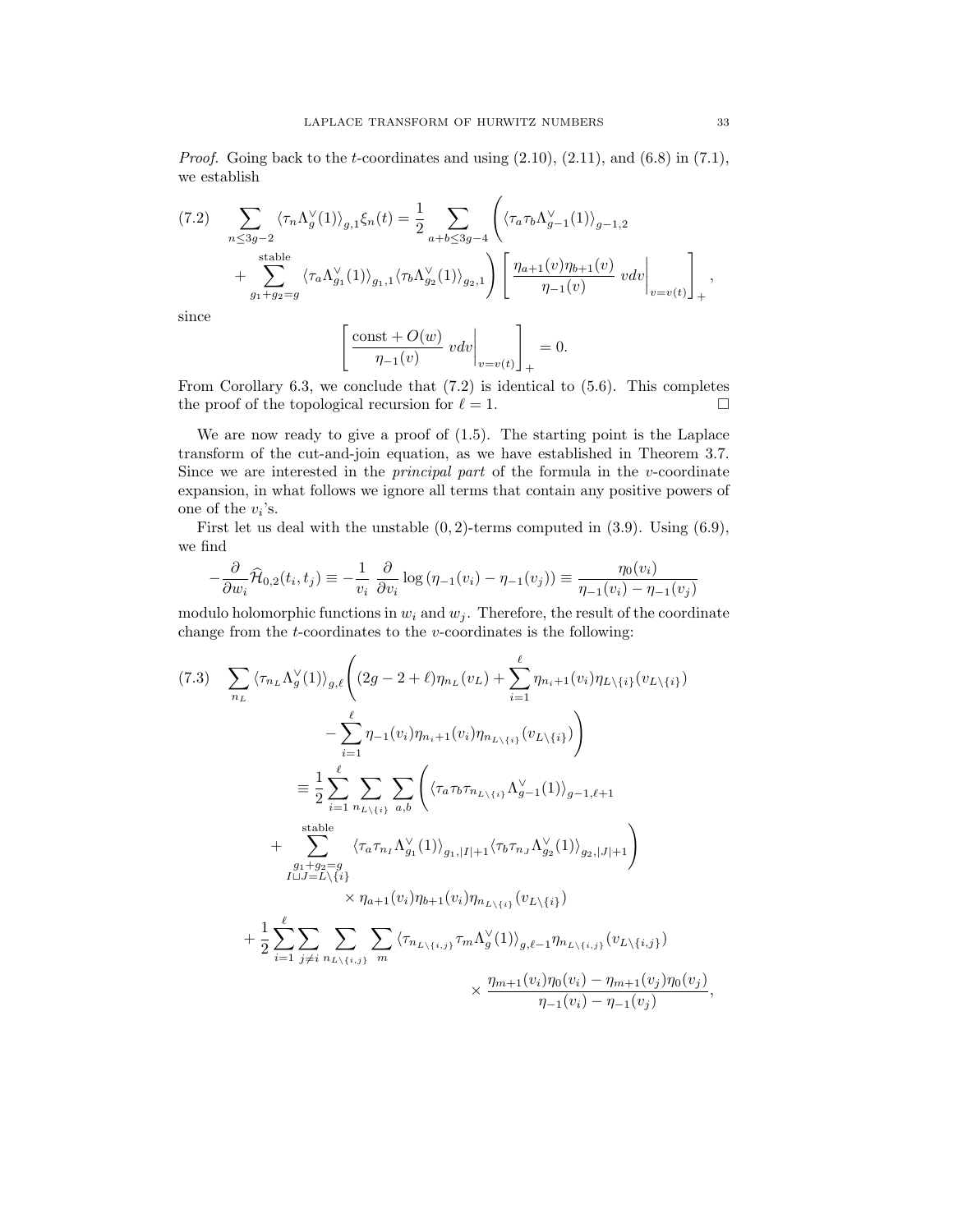again modulo terms containing any holomorphic terms in any of  $w_k$ 's. At this stage we take the direct image with respect to the projection  $\pi: C \to \mathbb{C}$  applied to the  $v_1$ -coordinate component, and then restrict the result to its principal part, meaning that we throw away any terms that contain non-negative powers of any of the  $v_k$ 's. Thanks to (6.8), only those terms containing  $\eta_a(v_1)\eta_b(v_1)$  survive. The last term of (7.3) requires a separate care. We find

$$
\frac{1}{2} \left( \frac{\eta_{m+1}(v_1)\eta_0(v_1) - \eta_{m+1}(v_j)\eta_0(v_j)}{\eta_{-1}(v_1) - \eta_{-1}(v_j)} + \frac{\eta_{m+1}(v_1)\eta_0(v_1) - \eta_{m+1}(v_j)\eta_0(v_j)}{-\eta_{-1}(v_1) - \eta_{-1}(v_j)} \right)
$$
\n
$$
= -(\eta_{m+1}(v_1)\eta_0(v_1) - \eta_{m+1}(v_j)\eta_0(v_j)) \frac{\eta_{-1}(v_j)}{\eta_{-1}(v_1)^2 - \eta_{-1}(v_j)^2}
$$
\n
$$
\equiv \frac{\eta_{m+1}(v_j)}{v_1^2 - v_j^2} = \frac{\eta_{m+1}(v_j)}{v_1^2} \sum_{k=0}^{\infty} \left(\frac{v_j}{v_1}\right)^{2k},
$$

modulo terms containing non-negative terms in  $v_j$ . Thus by taking the direct image and reducing to the principal part, (7.3) is greatly simplified. We have obtained:

## Theorem 7.3.

$$
(7.4) \quad -\sum_{n_L} \langle \tau_{n_L} \Lambda_g^{\vee}(1) \rangle_{g,\ell} \eta_{-1}(v_1) \eta_{n_L+1}(v_1) \eta_{n_L \setminus \{1\}}(v_{L \setminus \{1\}})
$$
\n
$$
\equiv \frac{1}{2} \sum_{n_L \setminus \{1\}} \sum_{a,b} \left( \langle \tau_a \tau_b \tau_{n_L \setminus \{1\}} \Lambda_{g-1}^{\vee}(1) \rangle_{g-1,\ell+1} + \sum_{\substack{g_1+g_2=g\\ \text{stable}}} \langle \tau_a \tau_{n_I} \Lambda_{g_1}^{\vee}(1) \rangle_{g_1, |I|+1} \langle \tau_b \tau_{n_J} \Lambda_{g_2}^{\vee}(1) \rangle_{g_2, |J|+1} \right)
$$
\n
$$
\times \eta_{a+1}(v_1) \eta_{b+1}(v_1) \eta_{n_L \setminus \{1\}}(v_{L \setminus \{1\}})
$$
\n
$$
+ \frac{1}{2} \sum_{j \geq 1} \sum_{n_L \setminus \{1,j\}} \sum_{m} \langle \tau_{n_L \setminus \{1,j\}} \tau_m \Lambda_g^{\vee}(1) \rangle_{g,\ell-1} \eta_{n_L \setminus \{1,j\}}(v_{L \setminus \{1,j\}}) \frac{\eta_{m+1}(v_j)}{v_1^2} \sum_{k=0}^{\text{finite}} \left( \frac{v_j}{v_1} \right)^{2k}
$$

modulo terms with holomorphic factors in  $v_k$ .

We note that only finitely many terms of the expansion contributes in the last term of (7.4). Appealing to Corollary 6.3 and Proposition 6.4, we obtain (1.5), after switching back to the t-coordinates. We have thus completed the proof of the Bouchard-Mariño conjecture [3].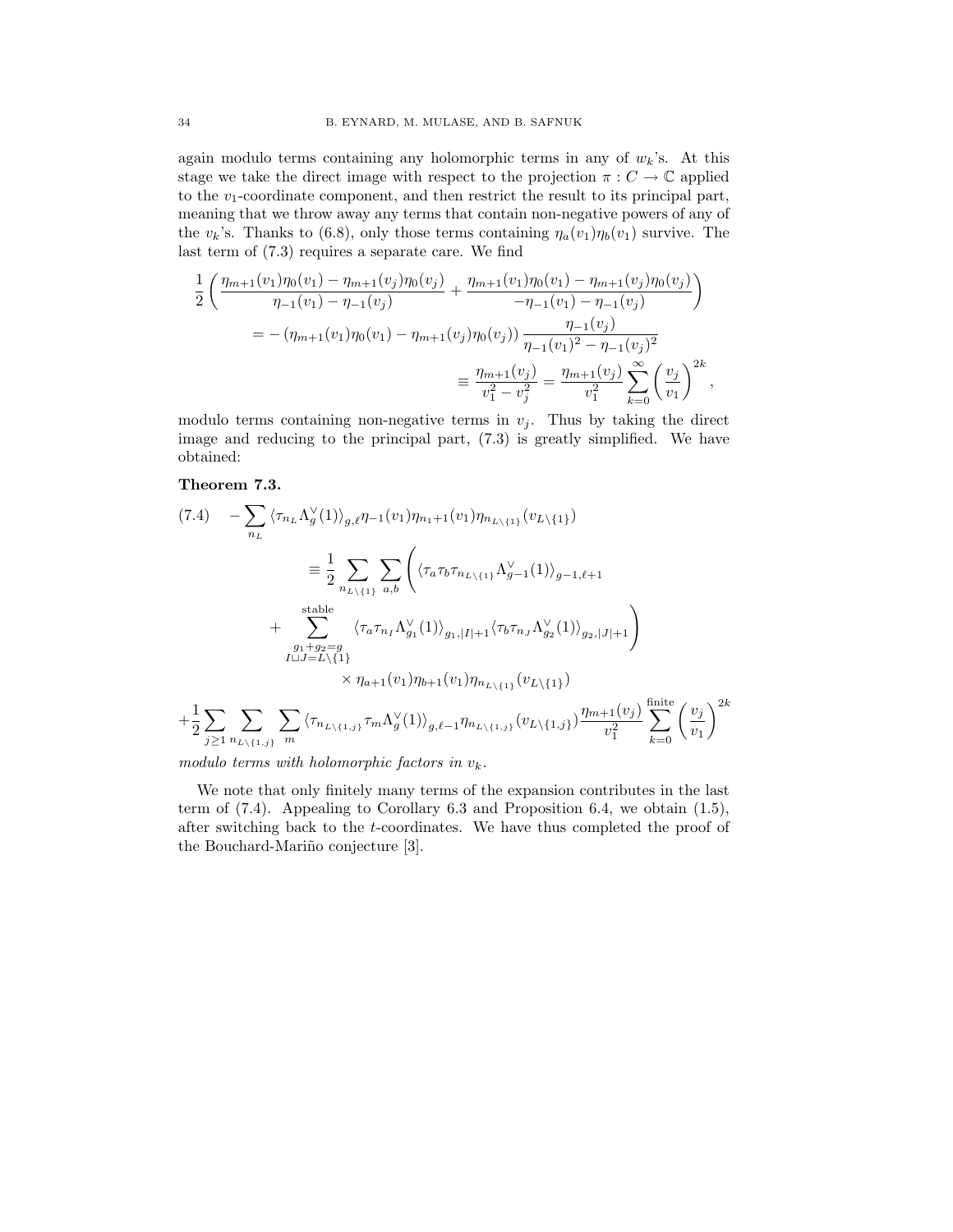Appendix. Examples of linear Hodge integrals and Hurwitz numbers

In this Appendix we give a few examples of linear Hodge integrals and Hurwitz numbers computed by Michael Reinhard.

| $g=2$      |                                                  |                             |                                                  |                           |                                                  |                     |  |  |  |
|------------|--------------------------------------------------|-----------------------------|--------------------------------------------------|---------------------------|--------------------------------------------------|---------------------|--|--|--|
| $\ell=1$   | $\langle \tau_3 \lambda_1 \rangle$               | $\frac{1}{480}$             |                                                  |                           |                                                  |                     |  |  |  |
| $\ell=2$   | $\langle \tau_2^2 \lambda_1 \rangle$             | $\frac{5}{576}$             |                                                  |                           |                                                  |                     |  |  |  |
| $g=3$      |                                                  |                             |                                                  |                           |                                                  |                     |  |  |  |
| $\ell=1$   | $\langle \tau_6 \lambda_1 \rangle$               | 7<br>138240                 | $\langle \tau_5 \lambda_2 \rangle$               | 41<br>580 608             |                                                  |                     |  |  |  |
| $\ell=2$   | $\langle \tau_2 \tau_5 \lambda_1 \rangle$        | $\frac{323}{483\,840}$      | $\langle \tau_2 \tau_4 \lambda_2 \rangle$        | 2329<br>2903040           |                                                  |                     |  |  |  |
|            | $\langle \tau_3 \tau_4 \lambda_1 \rangle$        | 19<br>17920                 | $\langle \tau_3^2\lambda_2\rangle$               | 1501<br>1451520           |                                                  |                     |  |  |  |
| $\ell=3$   | $\langle \tau_2^2 \tau_4 \lambda_1 \rangle$      | 541<br>60480                | $\langle \tau_2 \tau_3^3 \lambda_1 \rangle$      | 89<br>7680                | $\langle \tau_2^2 \tau_3 \lambda_2 \rangle$      | 859<br>96768        |  |  |  |
| $\ell=4$   | $\langle \tau_2^3 \tau_3 \lambda_1 \rangle$      | 395<br>3456                 | $\langle \tau_2^4 \lambda_2 \rangle$             | 17<br>192                 |                                                  |                     |  |  |  |
| $g=4$      |                                                  |                             |                                                  |                           |                                                  |                     |  |  |  |
| $\ell=1$   | $\langle \tau_9 \lambda_1 \rangle$               | 1<br>1244160                | $\langle \tau_8 \lambda_2 \rangle$               | 1357<br>696 729 600       | $\langle \tau_7 \lambda_3 \rangle$               | 13<br>$6\,220\,800$ |  |  |  |
|            | $\langle \tau_2 \tau_8 \lambda_1 \rangle$        | 841<br>38 707 200           | $\langle \tau_2 \tau_7 \lambda_2 \rangle$        | 33391<br>696 729 600      | $\langle \tau_3 \tau_5 \lambda_3 \rangle$        | 2609<br>29 030 400  |  |  |  |
| $\ell = 2$ | $\langle \tau_3 \tau_7 \lambda_1 \rangle$        | 221<br>4 1 4 7 2 0 0        | $\langle \tau_3 \tau_6 \lambda_2 \rangle$        | 1153<br>11059200          | $\langle \tau_4^2 \lambda_3 \rangle$             | 6421<br>58 060 800  |  |  |  |
|            | $\langle\tau_4\tau_6\lambda_1\rangle$            | 517<br>5806080              | $\langle\tau_4\tau_5\lambda_2\rangle$            | 979<br>6 451 200          |                                                  |                     |  |  |  |
|            | $\langle \tau_5^2 \lambda_1 \rangle$             | 1223<br>11612160            | $\langle\tau_2\tau_6\lambda_3\rangle$            | 5477<br>116 121 600       |                                                  |                     |  |  |  |
|            | $\langle \tau_2^2 \tau_7 \lambda_1 \rangle$      | 3487<br>5806080             | $\langle \tau_3 \tau_4^2 \lambda_1 \rangle$      | 137<br>46 080             | $\langle \tau_3^2 \tau_4 \lambda_2 \rangle$      | 58951<br>16 588 800 |  |  |  |
| $\ell = 3$ | $\langle\tau_2\tau_3\tau_6\lambda_1\rangle$      | 50243<br>38 707 200         | $\langle \tau_2^2 \tau_6 \lambda_2 \rangle$      | $137\,843$<br>116 121 600 | $\langle \tau_2^2 \tau_5 \lambda_3 \rangle$      | 241<br>230 400      |  |  |  |
|            | $\langle \tau_2 \tau_4 \tau_5 \lambda_1 \rangle$ | 2597<br>1382400             | $\langle \tau_2 \tau_3 \tau_5 \lambda_2 \rangle$ | 577<br>258048             | $\langle \tau_2 \tau_3 \tau_4 \lambda_3 \rangle$ | 27821<br>16 588 800 |  |  |  |
|            | $\langle \tau_3^2 \tau_5 \lambda_1 \rangle$      | 3359<br>1382400             | $\langle \tau_2 \tau_4^2 \lambda_2 \rangle$      | 2657<br>967680            | $\langle \tau_3^3 \lambda_3 \rangle$             | 4531<br>2073600     |  |  |  |
| $g=5$      |                                                  |                             |                                                  |                           |                                                  |                     |  |  |  |
| $\ell = 1$ | $\langle \tau_{12}\lambda_1\rangle$              | $\mathbf{1}$<br>106 168 320 | $\langle \tau_{10}\lambda_3\rangle$              | 71<br>1114767360          |                                                  |                     |  |  |  |
|            | $\langle \tau_{11} \lambda_2 \rangle$            | 577<br>16721510400          | $\langle \tau_9 \lambda_4 \rangle$               | 21481<br>367873228800     |                                                  |                     |  |  |  |

Table 1. Examples of linear Hodge integrals.

Some examples of  $g = 5$  Hurwitz numbers:

| $h_{5,(1)}=0$       | $h_{5,(4)} = 272097280$               |
|---------------------|---------------------------------------|
| $h_{5,(2)}=1/2$     | $h_{5,(5)} = 333\,251\,953\,125$      |
| $h_{5,(3)} = 59049$ | $h_{5,(6)} = 202\,252\,053\,177\,720$ |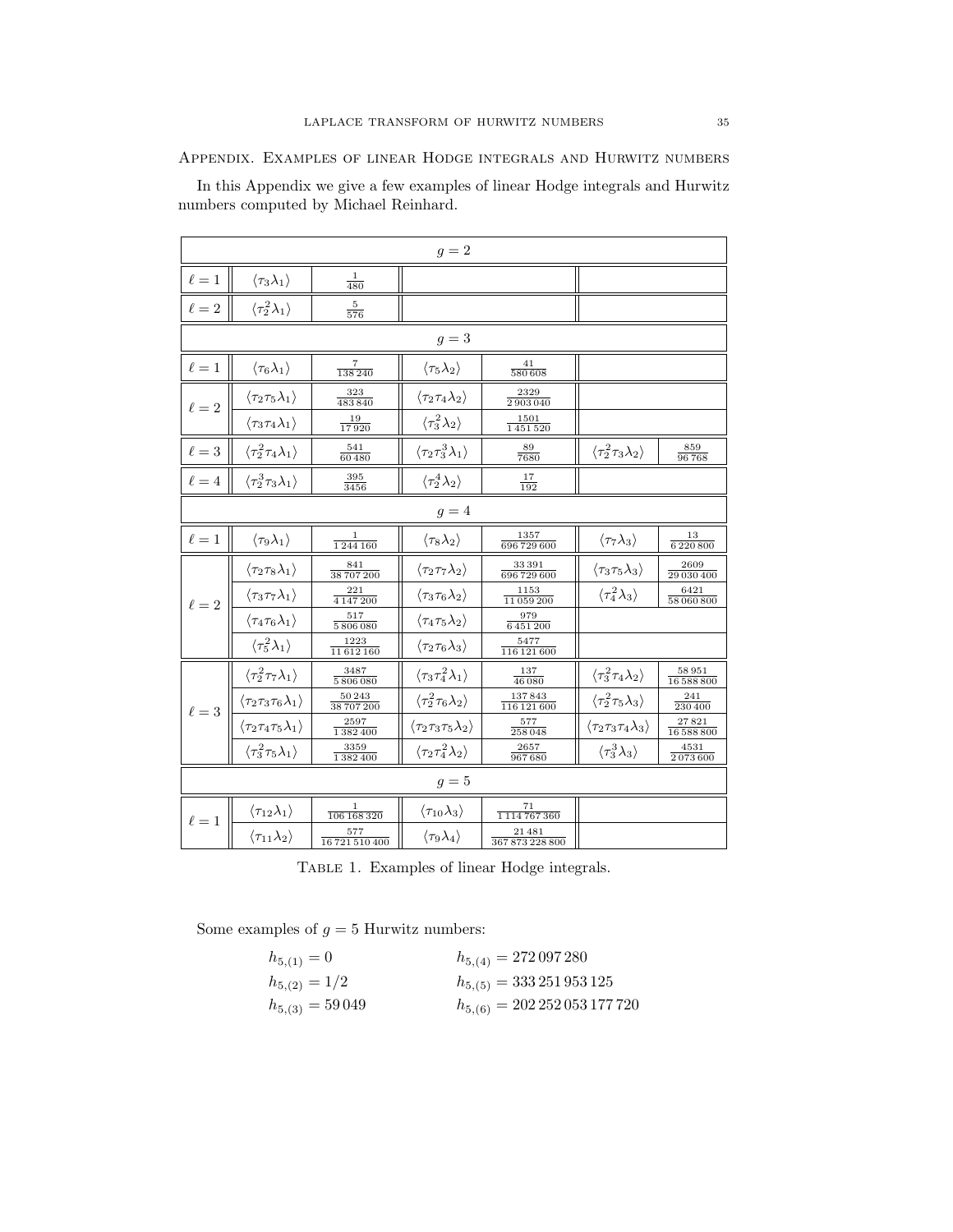| $h_{\underline{g},\underline{\mu}}$ | $q=1$            | $q=2$            | $g=3$            | $q=4$               |
|-------------------------------------|------------------|------------------|------------------|---------------------|
| (1)                                 | $\overline{0}$   | $\overline{0}$   | $\boldsymbol{0}$ | $\overline{0}$      |
| $\overline{(2)}$                    | $\overline{1/2}$ | $\overline{1/2}$ | $\overline{1/2}$ | $\frac{1}{2}$       |
| (1, 1)                              | $\overline{1/2}$ | $\overline{1/2}$ | $\overline{1/2}$ | $\overline{1/2}$    |
| $\overline{(3)}$                    | 9                | 81               | 729              | 6561                |
| (2,1)                               | 40               | 364              | 3280             | 29524               |
| (1, 1, 1)                           | 40               | 364              | 3280             | 29524               |
| (4)                                 | 160              | 5824             | 209 920          | 7558144             |
| (3,1)                               | 1215             | 45927            | 1673055          | 60 407 127          |
| (2, 2)                              | 480              | 17472            | 629760           | 22674432            |
| (2, 1, 1)                           | 5460             | 206640           | 7528620          | 271831560           |
| (1, 1, 1, 1)                        | 5460             | 206640           | 7528620          |                     |
| $\overline{(5)}$                    | 3125             | 328 125          | 33 203 125       | 3330078125          |
| (4,1)                               | 35840            | 3956736          | 409 108 480      | 41 394 569 216      |
| (3, 2)                              | 26460            | 2748816          | 277 118 820      | 27762350616         |
| (3, 1, 1)                           | 234 360          | 26 184 060       | 2719617120       | 275 661 886 500     |
| (2, 2, 1)                           | 188 160          | 20 160 000       | 2059960320       | 207 505 858 560     |
| (2,1,1,1)                           | 1 189 440        | 131670000        | 13626893280      |                     |
| (1, 1, 1, 1, 1)                     | 1 189 440        | 131670000        |                  |                     |
| (6)                                 | 68040            | 16901136         | 3931876080       | 895 132 294 056     |
| (5,1)                               | 1093750          | 287 109 375      | 68750000000      | 15885009765625      |
| (4, 2)                              | 788 480          | 192783360        | 44 490 434 560   | 10 093 234 511 360  |
| (4, 1, 1)                           | 9838080          | 2638056960       | 638 265 788 160  | 148 222 087 453 440 |
| (3, 3)                              | 357210           | 86 113 125       | 19797948720      | 4487187539835       |
| (3, 2, 1)                           | 14696640         | 3710765520       | 872470478880     | 199 914 163 328 880 |
| (3, 1, 1, 1)                        | 65 998 800       | 17634743280      | 4259736280800    |                     |
| (2, 2, 2)                           | 2016000          | 486 541 440      | 111 644 332 800  | 25 269 270 586 560  |
| (2, 2, 1, 1)                        | 80 438 400       | 20 589 085 440   | 4874762692800    |                     |
| (2, 1, 1, 1, 1)                     | 382 536 000      | 100 557 737 280  |                  |                     |
| (1, 1, 1, 1, 1, 1)                  | 382 536 000      |                  |                  |                     |

TABLE 2. Examples of Hurwitz numbers for  $1 \le g \le 4$  and  $|\mu| \le 6$ .

## **REFERENCES**

- [1] G. Borot, B. Eynard, M. Mulase and B. Safnuk, Hurwitz numbers, matrix models and topological recursion, to appear in Journal of Geometry and Physics (2011).
- [2] V. Bouchard, A. Klemm, M. Mariño, and S. Pasquetti, Remodeling the B-model, Commun. Math. Phys. 287, 117–178 (2008).
- [3] V. Bouchard and M. Mariño, *Hurwitz numbers, matrix models and enumerative geometry*, Proc. Symposia Pure Math. 78, 263–283 (2008).
- [4] L. Chen, Y. Li, and K. Liu, *Localization, Hurwitz numbers and the Witten conjecture*, arXiv:math.AG/0609263 [math.AG] (2006).
- [5] R. Dijkgraaf, Intersection Theory, Integrable Hierarchies and Topological Field Theory, New symmetry principles in quantum field theory (Cargése, 1991), 95–158, NATO Adv. Sci. Inst. Ser. B Phys., 295, Plenum, New York, 1992.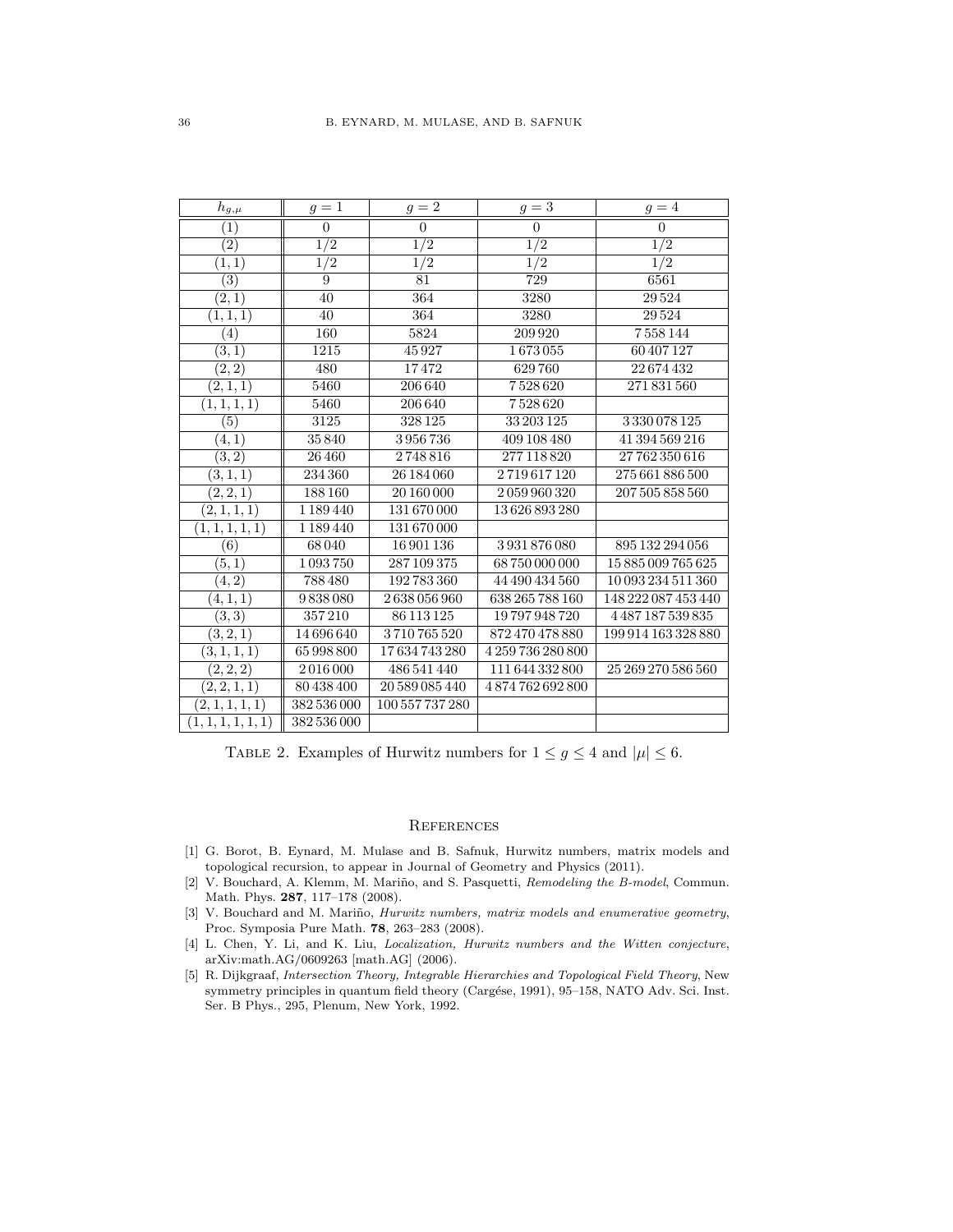- [6] R. Dijkgraaf and C. Vafa, Two Dimensional Kodaira-Spencer Theory and Three Dimensional Chern-Simons Gravity, arXiv:0711.1932 [hep-th].
- [7] R. Dijkgraaf, E. Verlinde, and H. Verlinde, Loop equations and Virasoro constraints in non-perturbative two-dimensional quantum gravity, Nucl. Phys. **B348**, 435-456 (1991).
- [8] T. Ekedahl, S. Lando, M. Shapiro, A. Vainshtein, Hurwitz numbers and intersections on moduli spaces of curves, Invent. Math. 146, 297–327 (2001).
- [9] B. Eynard, Topological expansion for the 1-hermitian matrix model correlation functions, arXiv:hep-th/0407261.
- [10] B. Eynard, Recursion between volumes of moduli spaces, arXiv:0706.4403 [math-ph].
- [11] B. Eynard, All order asymptotic expansion of large partitions, arXiv:0804.0381 [math-ph]. [12] B. Eynard, M. Mariño and N. Orantin, *Holomorphic anomaly and matrix models*, Journal of High Energy Physics 06 058, (2007) [arXiv:hep-th/0702110].
- [13] B. Eynard and N. Orantin, Invariants of algebraic curves and topological expansion, Communications in Number Theory and Physics 1, 347–452 (2007).
- [14] B. Eynard and N. Orantin, Weil-Petersson volume of moduli spaces, Mirzakhani's recursion and matrix models, arXiv:0705.3600 [math-ph].
- [15] C. Faber and R. Pandharipande, Hodge integrals and Gromov-Witten theory, Invent. Math. 139, 173–199 (2000).
- [16] C. Faber and R. Pandharipande, Hodge integrals, partition matrices, and the  $\lambda_q$  conjecture, Ann. of Math. 157, 97–124 (2003).
- [17] I.P. Goulden and D.M. Jackson, Transitive factorisations into transpositions and holomorphic mappings on the sphere, Proc. A.M.S., 125, 51–60 (1997).
- [18] I.P. Goulden, D.M. Jackson and A. Vainshtein, The number of ramified coverings of the sphere by the torus and surfaces of higher genera, Ann. of Comb.  $4, 27-46$  (2000).
- [19] I.P. Goulden, D.M. Jackson and R. Vakil, The Gromov-Witten potential of a point, Hurwitz numbers, and Hodge integrals, Proc. London Math. Soc. 83:3, 563-581 (2001).
- [20] I.P. Goulden, D.M. Jackson and R. Vakil, A short proof of the  $\lambda_q$ -conjecture without Gromov-Witten theory: Hurwitz theory and the moduli of curves, arXiv:math/0604297v1 [math.AG] (2006).
- [21] T. Graber, R. Vakil, *Hodge integrals and Hurwitz numbers via virtual localization*, Compositio Math. 135, 25–36 (2003).
- [22] T. Graber, R. Vakil, Relative virtual localization and vanishing of tautological classes on moduli spaces of curves, Duke Math. J. 130, 1-37 (2005).
- [23] A. Hurwitz, Uber Riemann'sche Flächen mit gegebene Verzweigungspunkten, Mathematische Annalen 39, 1–66 (1891).
- [24] M. Kazarian, KP hierarchy for Hodge integrals, arXiv:0809.3263.
- [25] M. Kazarian, S. Lando, An algebro-geometric proof of Witten's conjecture, J. Amer. Math. Soc. 20, 1079–1089 (2007).
- [26] Y.S. Kim and K. Liu, A simple proof of Witten conjecture through localization, preprint arXiv:math/0508384 [math.AG] (2005).
- [27] M. Kontsevich, Intersection theory on the moduli space of curves and the matrix Airy function, Commun. Math. Phys. 147, 1–23 (1992).
- [28] A.M. Li, G. Zhao, and Q. Zheng, The number of ramified coverings of a Riemann surface by Riemann surface, Commun. Math. Phys. 213, 685–696 (2000).
- [29] C.-C. M. Liu, Formulae of one-partition and two-partition Hodge Integrals, Geom. & Top. Monographs 8, 105–128 (2006).
- [30] C.-C. M. Liu, K. Liu, J. Zhou, A proof of a conjecture of Mariño-Vafa on Hodge Integrals, J. Differential Geom. 65, no. 2, 289–340 (2003).
- [31] K. Liu and H. Xu, A simple proof of Mirzakhani's recursion formula of Weil–Petersson volumes, arXiv:0705.2086 [math.AG].
- [32] M. Mariño, Chern-Simons theory, matrix models, and topological strings, Oxford University Press, 2005.
- [33] M. Mariño, Open string amplitudes and large order behavior in topological string theory, Journal of High Energy Physics 03 060, (2008).